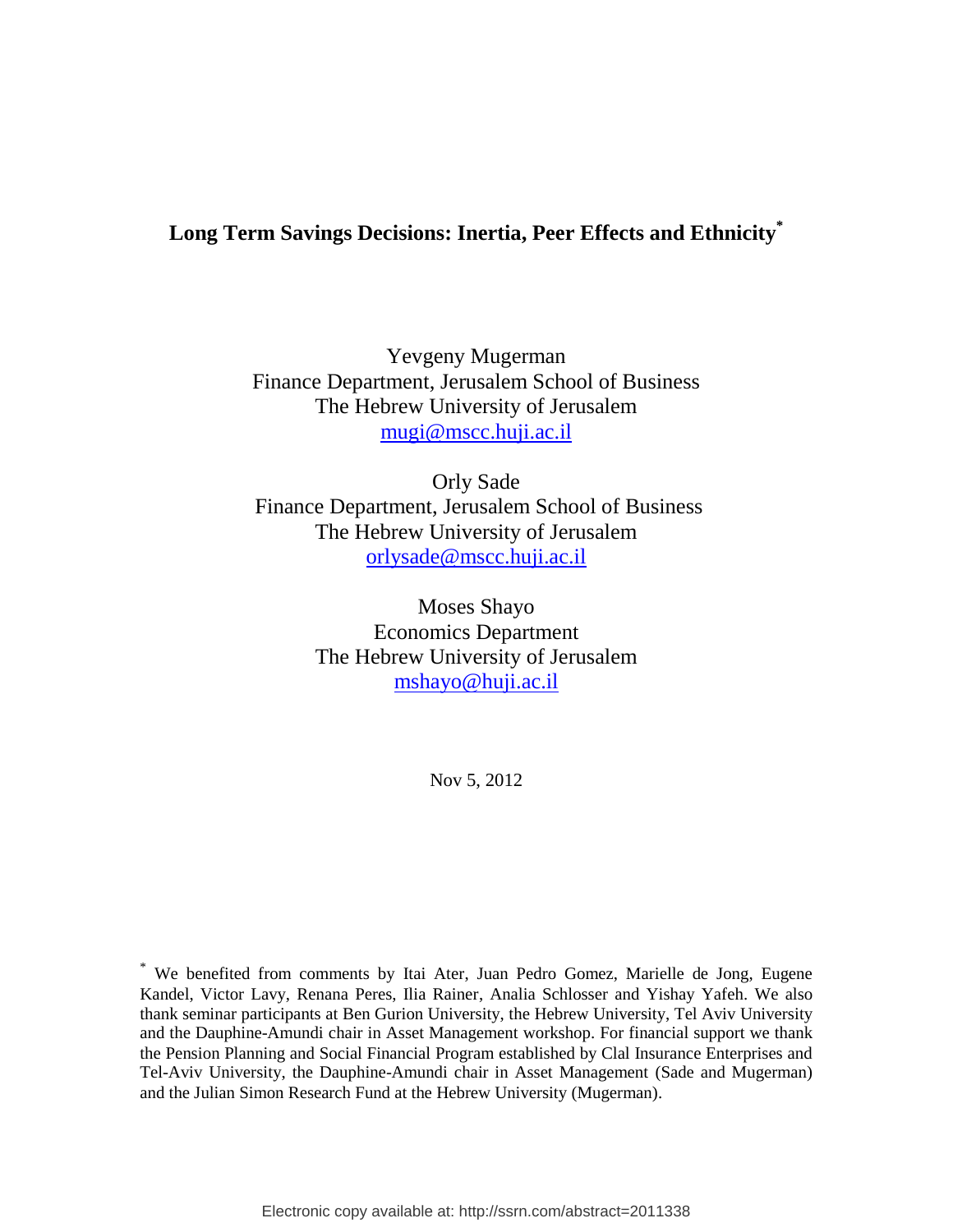# **Long Term Savings Decisions: Inertia, Peer Effects and Ethnicity**

## Abstract

We study savings decisions following a financial reform that allowed employees to choose their own savings fund. Using a unique dataset from a large employer in Israel we find that a year after the reform, about 7% of the employees switched out of the default fund, and that the funds chosen did not outperform other funds in observable measures. Choice of fund is strongly affected by the employee's social environment. Exploiting within-department variation in peer groups, we find that savings decisions are strongly influenced by the choices of co- ethnics. Interviews also point to the influence of nonprofessional colleagues.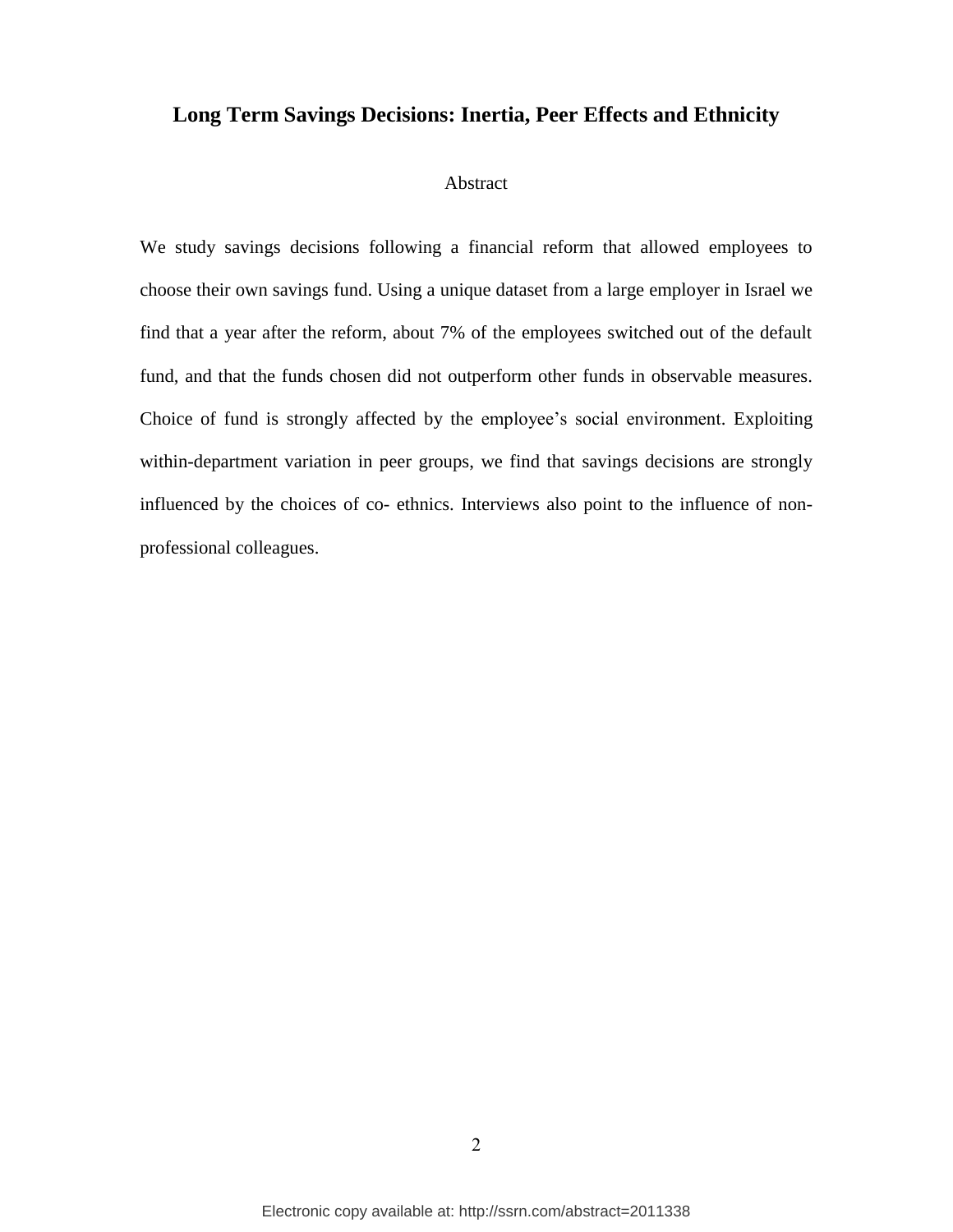# **1. Introduction**

Population aging and the recent financial crises have raised concerns in academia and among policy-makers regarding the process by which people make savings decisions and allocate their savings among different investment vehicles. Governments around the world are implementing reforms aimed at improving the quality of long-term savings. According to Holzmann (2012), between 1988 and 2008 twenty-nine countries were involved in pension system reforms. This paper contributes to the literature that investigates factors that affect long-term savings and savers' choices during a national reform. Specifically, we investigate decisions following a substantial regulatory change in Israel which will serve as our case study. Prior to the reform, employees were required to contribute to a default saving plan (provident fund) chosen by the employer. Following the reform, employees were given a choice from over two hundred different provident funds. We use a unique proprietary dataset from a large employer in Israel which contains detailed information about employees' savings decisions following the reform. This offers a rare window into these decisions. How many employees actually switch out of the default? Which funds do they choose? Are these funds distinguishable from other funds on observable measures? Furthermore, the richness of the data allows us to investigate how an employee's social environment – and in particular the choices of her coworkers – affects her decision.

Over the last decade a considerable body of empirical literature has emerged investigating peer effects in various contexts.<sup>1</sup> A major challenge confronting such

<sup>&</sup>lt;sup>1</sup> Examples include student outcomes and choice of majors (Sacerdote 2001, Cipollone and Rosolia 2007, Ammermueller and Pischke 2009, De Giorgi et al. 2010, Lavy and Schlosser 2011, Lavy, Paserman and Schlosser forthcoming); health plan choice (Sorensen 2006); criminal behavior (Bayer, Hjalmarsson and Pozen 2009); mutual funds proxy voting (Matvos and Ostrovsky 2010) and stock market investment decisions (Hong, Kubik and Stein 2004, Brown et Al (2008)). With respect to long term savings, Duflo and Saez (2003), Beshears et al. (2011) and Kast et al. (2012) study how peers influence the magnitude of savings.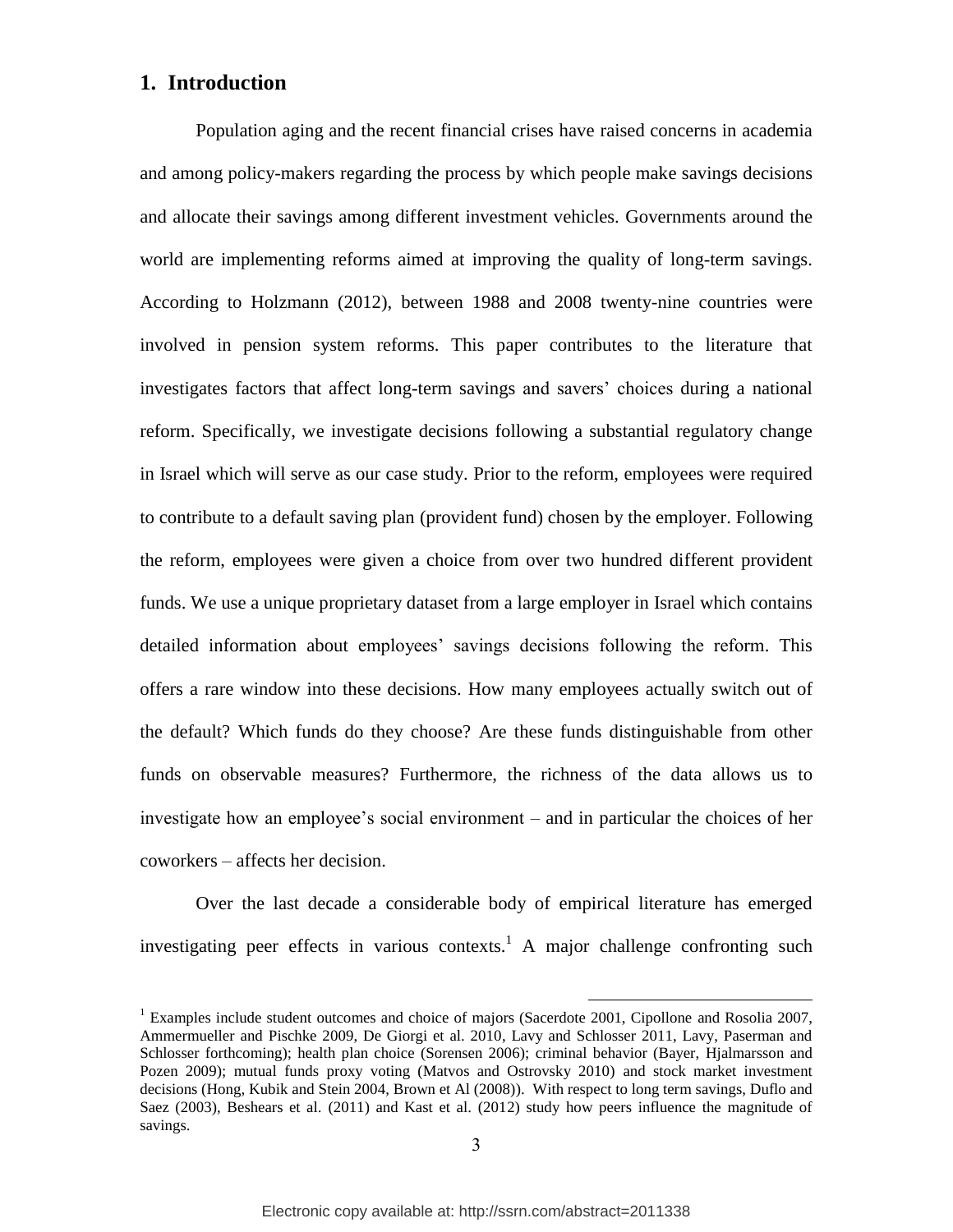studies is the fact that a correlation in behavior (e.g. savings decisions) within peer groups cannot automatically be attributed to a direct influence of group members on one another (Manski 1993). For example, workers in the same department face the same organizational environment and may respond to common shocks. Further, workers in a given department may share similar unobserved characteristics which lead to similar choices. The unique richness of our data allows us to plausibly address such concerns.

Four features of the data are particularly important. The first is that we observe behavior immediately following a shock to the regulatory environment which affected all employees. The reform was substantial and highly publicized throughout the country: employees were exogenously moved from a no-choice environment to one in which they could choose which fund to save in. As detailed below, the reform affected only the choice of fund and not the amount of savings invested in the fund (which is effectively determined by fixed contributions by the employee and employer). This helps us to isolate an important dimension of savings decisions, namely the choice of the fund provider. It also provides a natural starting point for examining peer effects.

A second feature of our dataset is that it contains information on the timing of the decision. Thus, beyond examining the association between choices made simultaneously by different employees – where it may be hard to know who affected whom – we can focus on the association of decisions by peers in an early period with decisions made in a later period. Third, we know not only whether the employee switched out of the default but also the particular fund chosen. This allows us to investigate whether observable fund characteristics emphasized in the finance literature play an important role in savers' decisions. It also helps address some of the challenges involved in identifying peer effects.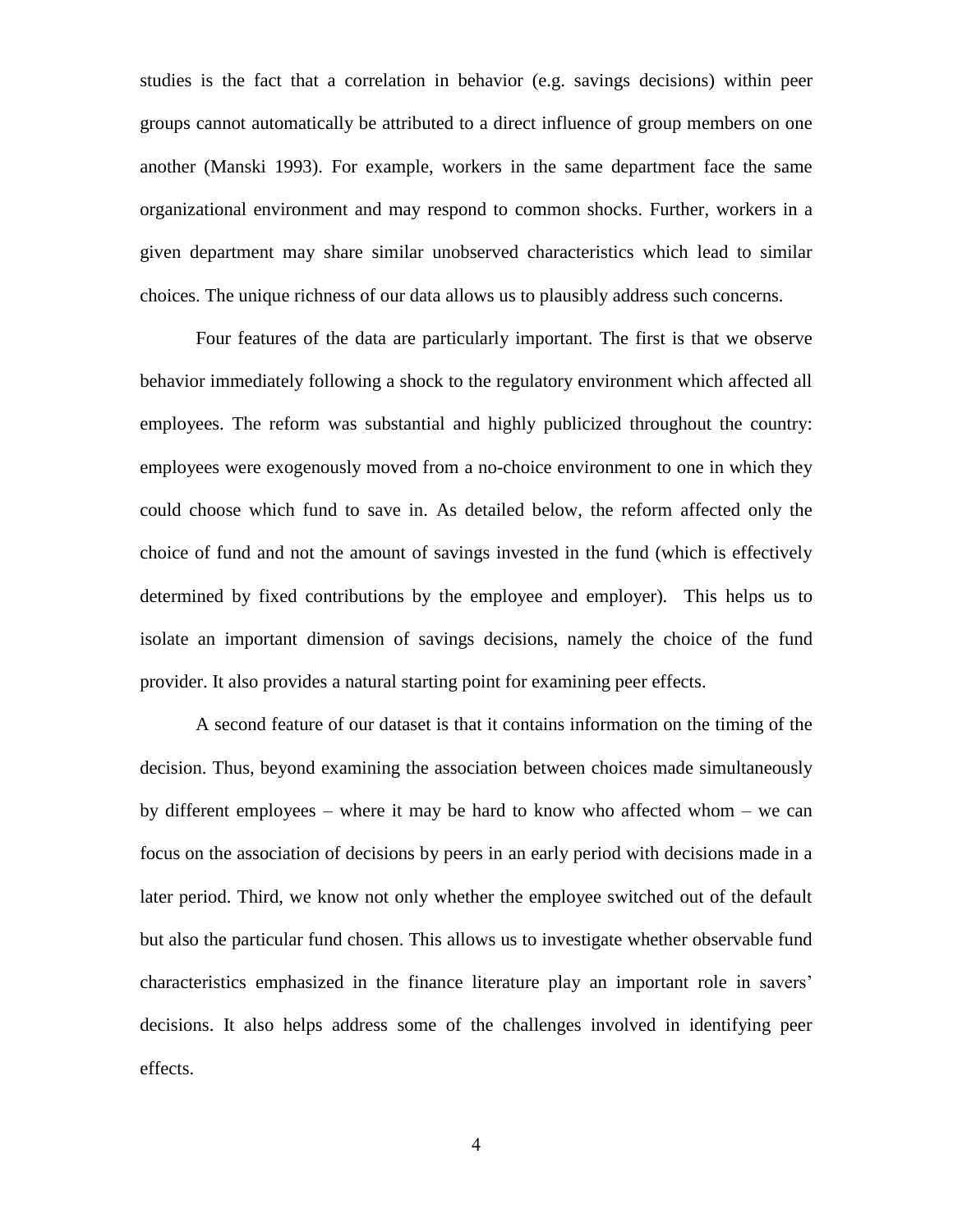Finally, the dataset is rich in terms of information about employees. We know the department in which the decision-makers are employed; several department characteristics (location, size); and employees' personal characteristics (education, family status etc.). Importantly, we also know employees' detailed ethnic background. That is, we know the country of birth of each employee's paternal grandfather (most Israeli Jews either immigrated or descend from people who immigrated to Israel during the past century). While ethnicity is often unobserved to outsiders, in Israel it is frequently a salient characteristic of the individual which commonly affects her social circle. We can thus examine the association of one's choices not only with the choices of other members of the department in which she is employed, but also with the choices of co-ethnics within that department.

Consistent with existing evidence in behavioral finance, the employees in our sample seem to exhibit substantial inertia.<sup>2</sup> Despite the drastic and well-publicized reform, 93% of employees did not switch funds and stayed with the default. However, unlike the common emphasis in the literature of the apparent irrationality of such behavior, in our case staying with the default does not represent an obviously inferior decision. The default fund offered lower management fees at the time of the investigation, and in retrospect performed better than most of the funds other employees switched into. Interestingly, the choice to switch out of the default does not seem to be associated with either education in general or education in economics.

By far the most popular fund chosen by those employees who switched did not stand out in terms of performance (returns, Sharpe Ratios), transaction costs or services as compared to hundreds of other available funds. The popularity of this fund does not seem to be a peculiar feature of our data. The net inflow of this particular fund in 2007

<sup>&</sup>lt;sup>2</sup> See e.g., Madrian and Shea (2001) on inertia in 401(k) savings behavior.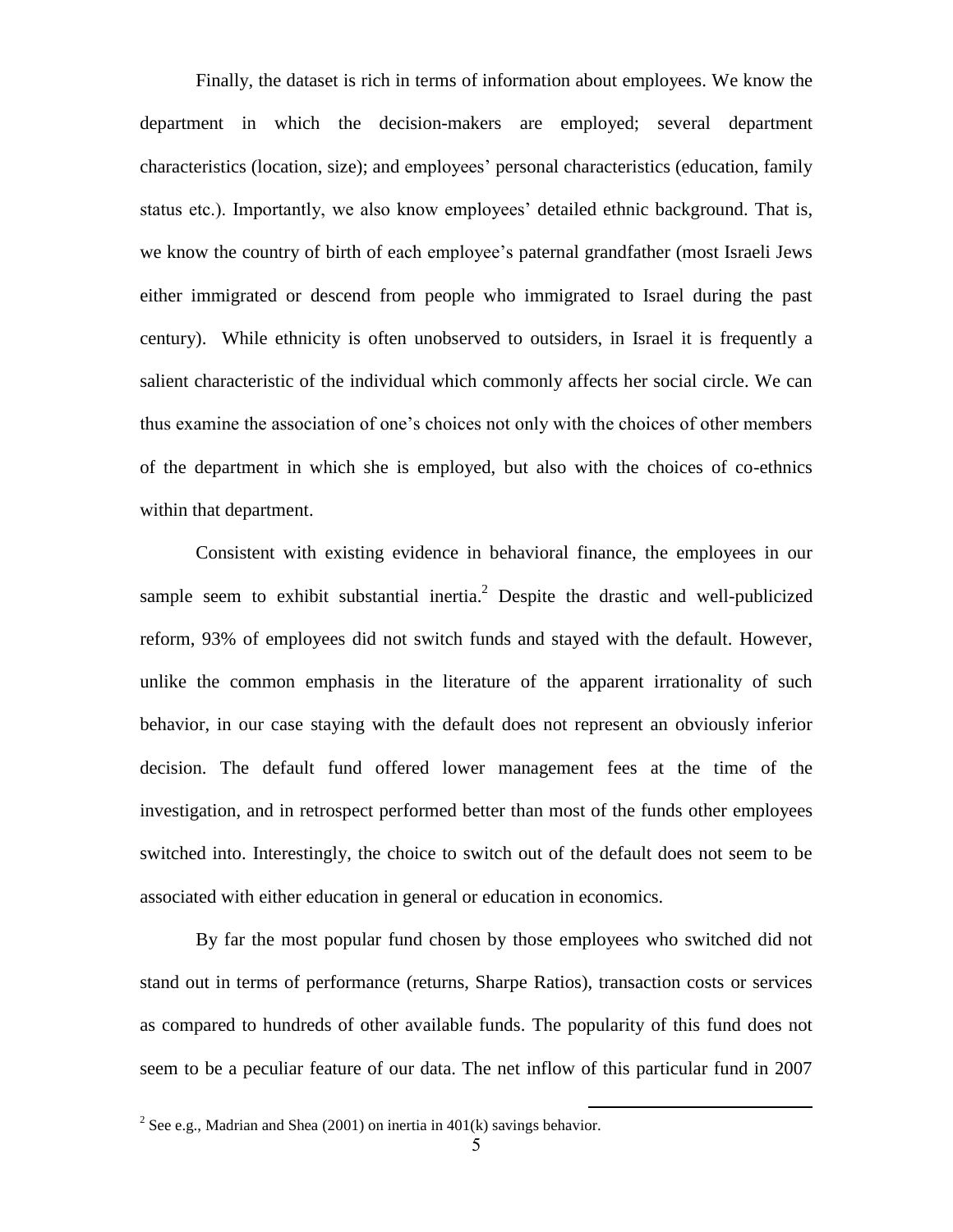was close to eighteen per cent of the provident funds management industry (Israeli Ministry of Finance data).

We find a substantial association between an employee's choice of fund and the decisions previously made by peers in her department. This association may be due to any combination of common unobserved attributes of employees in a given department; various department-level shocks (e.g. ongoing marketing campaigns, seminars, educational efforts etc.); and peer effects. However, we find that even within a given department, employees are more likely to choose a particular fund the higher the proportion of co-ethnics from that department who previously chose that fund. That is, above and beyond any general tendencies in some departments to choose certain funds (due to marketing, selection etc.), an individual's choice is strongly affected by peers from her ethnic group.

It is noteworthy that in the US, several studies document considerable variation of savings behavior across ethnic groups.<sup>3</sup> Our research contributes to this literature by further examining how saving choices spread within ethnic groups.

To complement our empirical investigation we also conduct a set of structured interviews with a sample (77 employees) of our investigated population. While employees say that choosing a savings fund is an important decision – and point to funds' returns as the important criterion in choosing funds – their actual knowledge of their fund's rate of return is rather poor. Further, when asked who they consulted before deciding to switch to their current fund, more than half of the interviewees who opted out of the default mention the recommendation of co-workers. The responses are consistent with our main findings: these savings decisions do not appear to be strongly grounded in

<sup>&</sup>lt;sup>3</sup> For instance, black Americans accumulate less financial wealth (Altonji, Doraszelski and Segal 2000), as well as less human capital (Neal and Johnson 1996; Fryer, Ronald and Levitt 2004), and are less likely to invest in the stock market (Hurst, Luoh and Stafford 1998).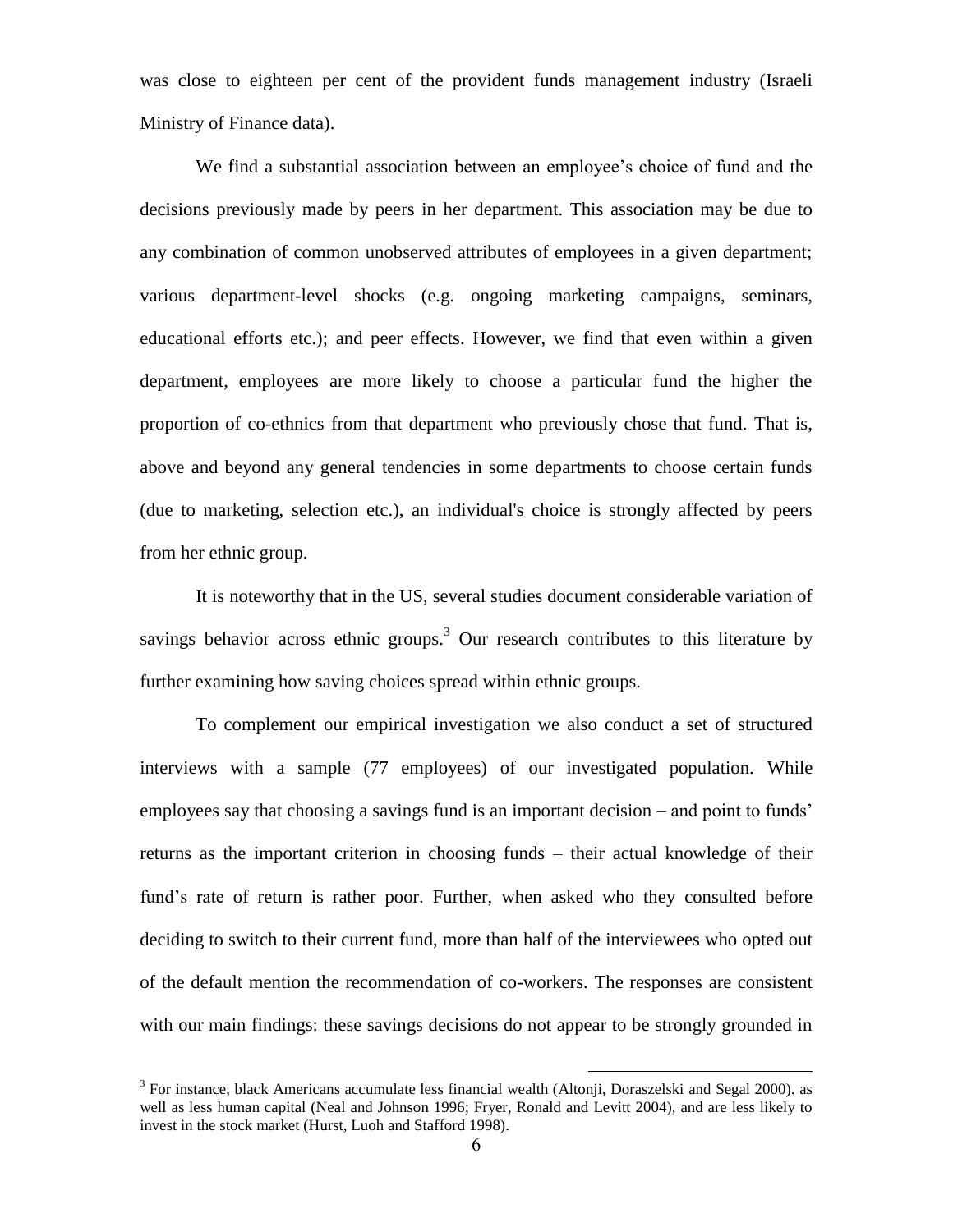observable fund performance and appear to be strongly influenced by (non-professional) peers.

The paper is organized as follows. Section 2 provides institutional details on the market structure and a brief introduction to ethnicity in Israel. Section 3 describes the data and section 4 examines the performance of the funds chosen by the employees. Section 5 presents our strategy for identifying peer effects and section 6 presents the results. Section 7 presents qualitative results from the interviews and section 8 concludes.

# **2. The setting**

This section describes the institutional and social setting in which our empirical investigation takes place. We first describe the financial reform, then turn to the structure of the long term saving plan under investigation (provident funds) and finally we briefly discuss ethnicity in Israel.

## **2.1 The 2005 Reform in Financial Markets in Israel**

The Israeli capital market in general and the intermediaries that supply long term saving products in particular have recently gone through a series of drastic regulatory changes, also known as the "Bachar Committee reform". The reform was designed to boost competition and reduce concentration in the banking sector, as well as to address conflicts of interest among financial intermediaries in the market.

Prior to these changes, five banks dominated all aspects of financial intermediation in Israel, with no other significant intermediates, effectively making clients a captive audience of provident funds owned by banks. Despite being regulated by the Bank of Israel (the Israeli central bank) and the Israel Securities Authority, the market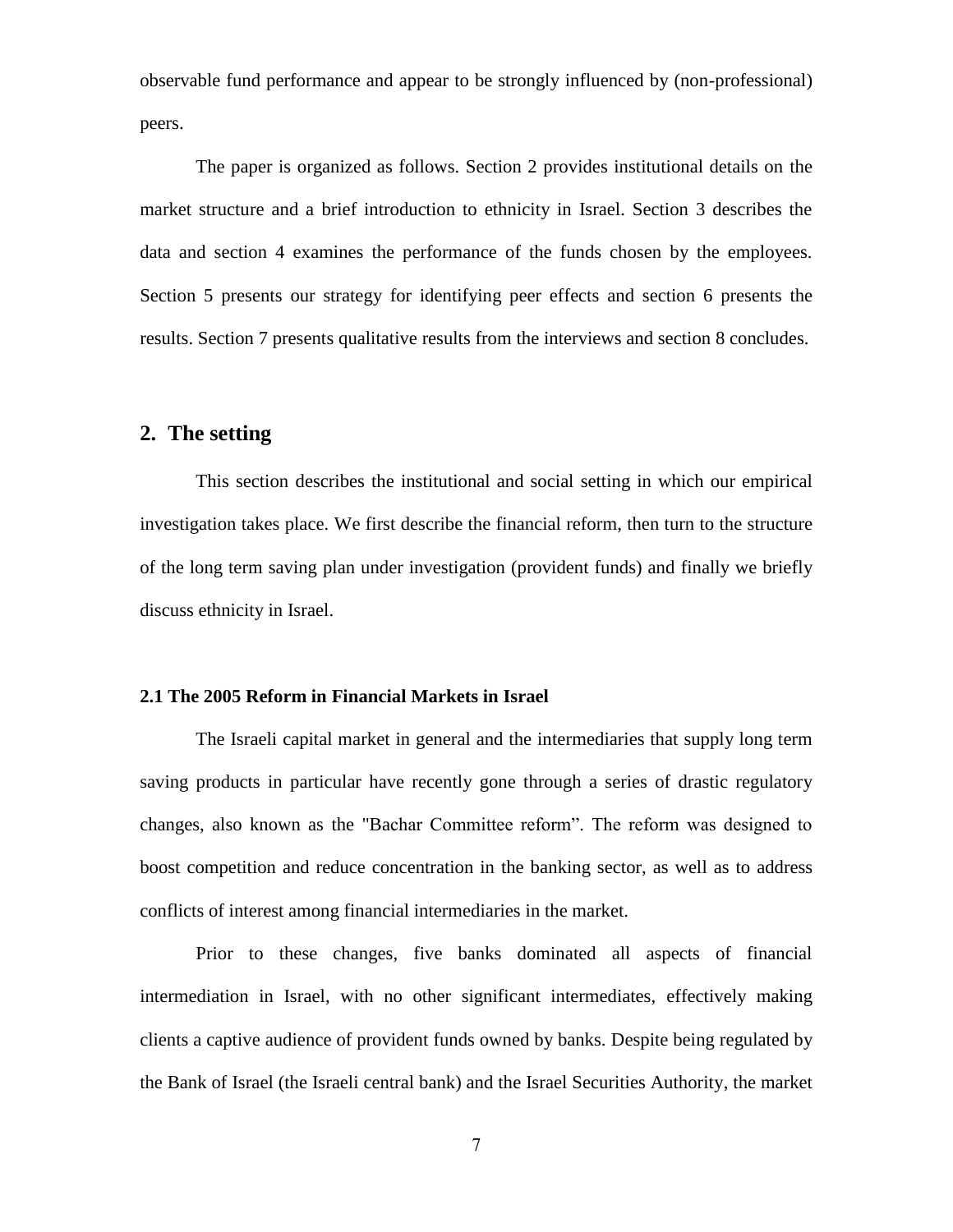was characterized by potential conflicts of interests and excessive concentration. Hence, a structural change in the Israeli capital market was implemented.

The Bachar Committee stated that investors should be free to select their provident funds as they see fit, unbound by employer recommendations or interests. Moreover, the reform forced banks to divest of their provident funds.<sup>4</sup> As a result, the reform encouraged investment houses to offer the public various provident funds that varied in their risk exposure and investment policies. Indeed, the number of provident funds offered in Israel grew from 168 in 2005 to 226 in 2008.

The reform was enacted into law in 2005 and implemented during the ensuing years. By the end of 2006, employees in our organization could switch to non-default funds, and hence we focus on the period January-December 2007.<sup>5</sup>

#### **2.2 Provident Funds**

A traditional provident savings plan in Israel consists of two components: an employer contribution of up to 7.5% of the employee's salary into this plan, and an employee contribution of up to 2.5%. In most workplaces the plan can be liquidated any time after six years from the initial deposit. There is usually a one year waiting period for eligibility to the provident plan benefit. In addition, there exist tax advantages to investing in provident funds up to a certain threshold. In practice, this means that the amount of savings is determined by the employer and not the employees (who almost always participate when eligible).

<sup>&</sup>lt;sup>4</sup> Alternative solutions, such as ownerships sale and retention of management, or management outsourcing while retaining ownerships, were deemed insufficient to eliminate the potential conflict of interest. The committee also included recommendations about underwriting, marketing, advisory, adviser's compensation etc. that have been implemented gradually over time.

 $<sup>5</sup>$  Three employees in our data switched out of the default already in late 2006. They are included among the</sup> early switchers.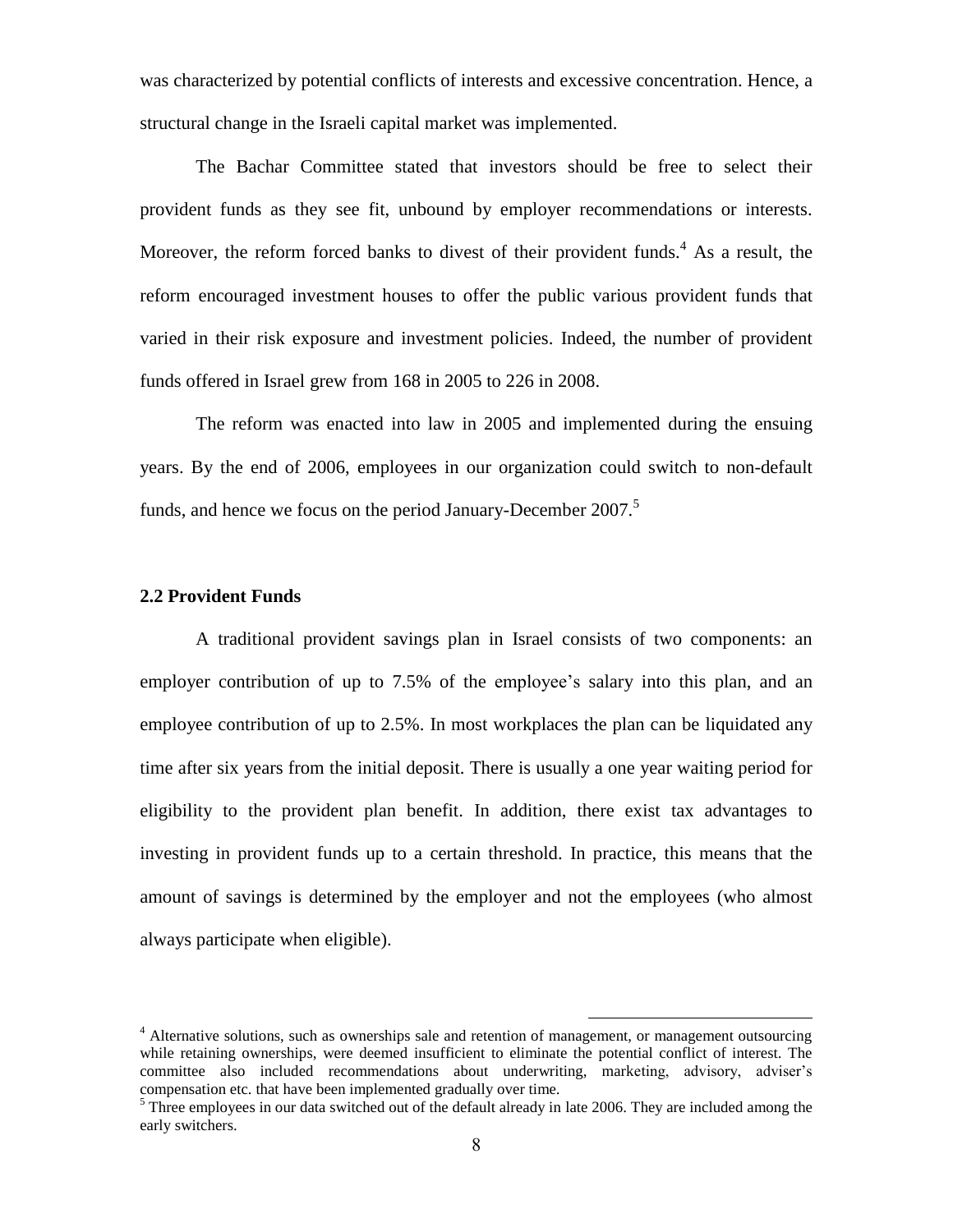Following the financial reform described above, employees could choose between dozens of different vendors who offer provident funds. A vendor may provide more than one fund, and the funds can differ by their investment strategy. These funds may include money-market funds, various bonds and stocks (both Israeli and foreign). In our case, employees who take no action are automatically enrolled in a default fund (the same fund all employees were enrolled in up to 2006 before the reform).

#### **2.3 Ethnicity in Israel**

Modern Israel is an immigration country. Israeli Jews are often grouped into two major groups: "Sephardic" whose ancestors come mostly from North Africa (e.g. Tunisia, Morocco) and Asia (e.g. Iran, Iraq); and "Ashkenazi" whose ancestors come mostly from Europe and North America.<sup>6</sup> Studies consistently show significant differences in social and economic performance across these groups.<sup>7</sup> However, these groupings mask significant heterogeneity. For example, the wage gap between Asian Sephardic and Ashkenazi Jews is narrower than the gap between North-African Sephardic and Ashkenazi Jews (Cohen 2002). In our empirical investigation, we hence use a finer classification into seven Jewish ethnic groups (in addition to the non-Jewish group) according to paternal grandfather country of birth: North Africa; Europe and North America; Former Soviet Union; Middle East; Latin America; Sub-Sahara Africa; and other Jews.

<sup>&</sup>lt;sup>6</sup> "Sepharad" means Spain or Iberia in mediaeval Hebrew while "Ashkenaz" means Germany.

<sup>&</sup>lt;sup>7</sup> As Rubinstein and Brenner (2011) recently put it, "By the late 1990s, half a century after the establishment of the state of Israel, the Sephardic-Ashkenazi wage gaps had become as large as the blackwhite wage gaps in the United States as reported by Altonii and Blank (1999)".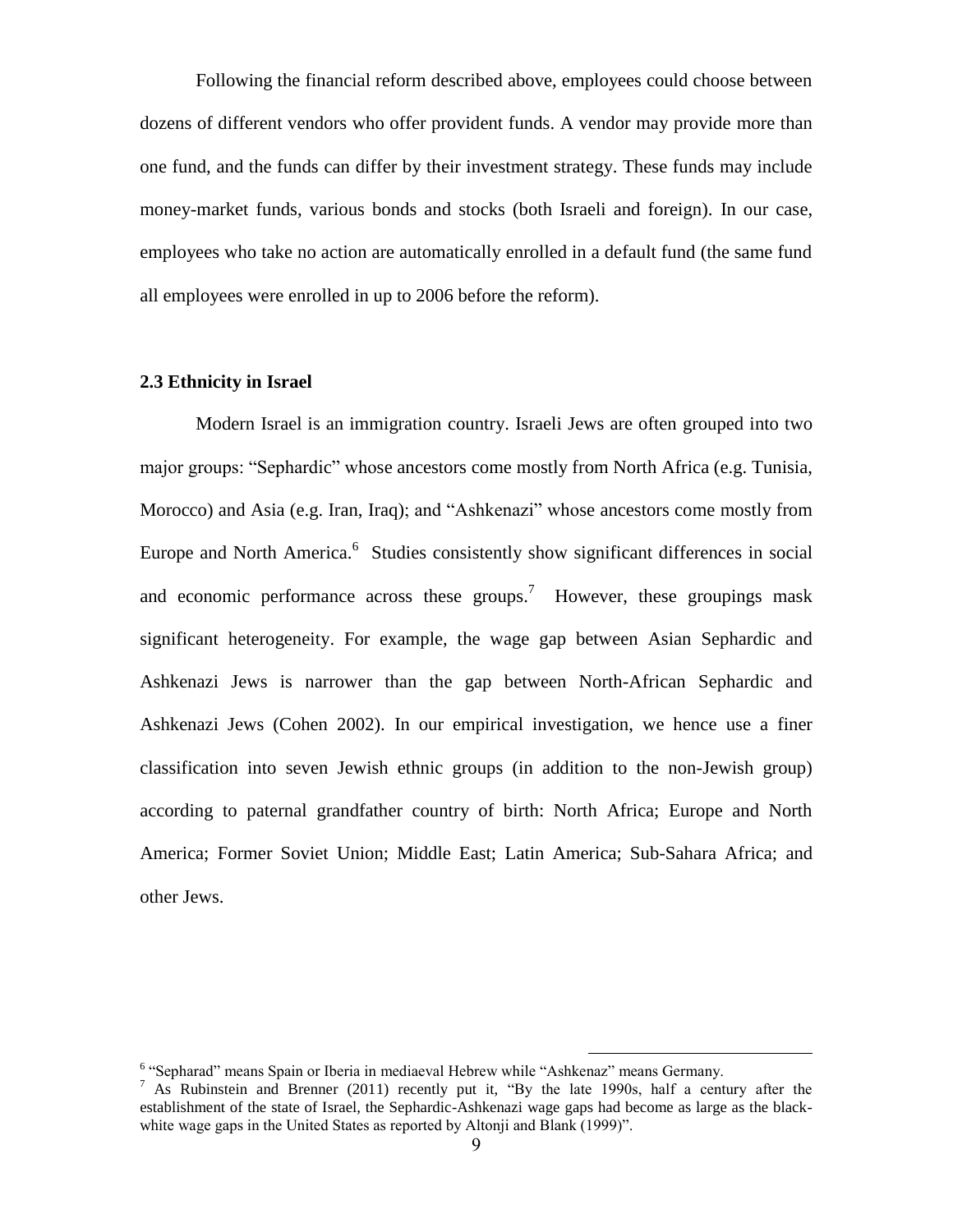## **3. Data**

Our main source of data is a proprietary dataset from a large employer in Israel. The employer provides benefits to its employees through a traditional provident savings plan, which offers the same terms for all workers. The data include 10,723 employees in 103 separate departments, who continued to work in the same department for the entire period between January 2007 and December 2007.<sup>8</sup> The median department has 49 employees, but there are thirteen departments with over 200 employees. In most of the analysis below we exclude five departments (seven employees) with less than three employees in a department.

In addition to an employee's department, the dataset contains a rich set of demographic variables including age, gender, marital status, number of children, place of residence, years of education, type of institution granting highest diploma (university, college or other), academic profession, whether the employee is tenured and department location (urban or remote).  $9$  As emphasized above, a unique feature of the dataset is that it includes information on employees' ethnicity based on paternal grandfather's country of birth. Of the 10,723 employees 24.4% are Jews originating from North African origin; 23.3% from other Middle Eastern countries; 14.2% from the Former Soviet Union; and 22.2% from Europe and North America. The rest include non-Jews, and Jews originating from Sub-Sahara Africa and Latin America.

In addition to the administrative data, we obtain additional information by conducting face to face interviews with a subsample of 77 employees. The sampling method and questionnaire are detailed in section 7.

<sup>&</sup>lt;sup>8</sup> We were only able to obtain personnel data for 2007 (due to the sensitivity of the information). This is however an appealing period to study the effects of the reform as it immediately follows the reform's implementation and precedes the 2008 financial crisis.

<sup>&</sup>lt;sup>9</sup> While these variables are used in our regression analysis, we are not permitted to disclose any detailed descriptive statistics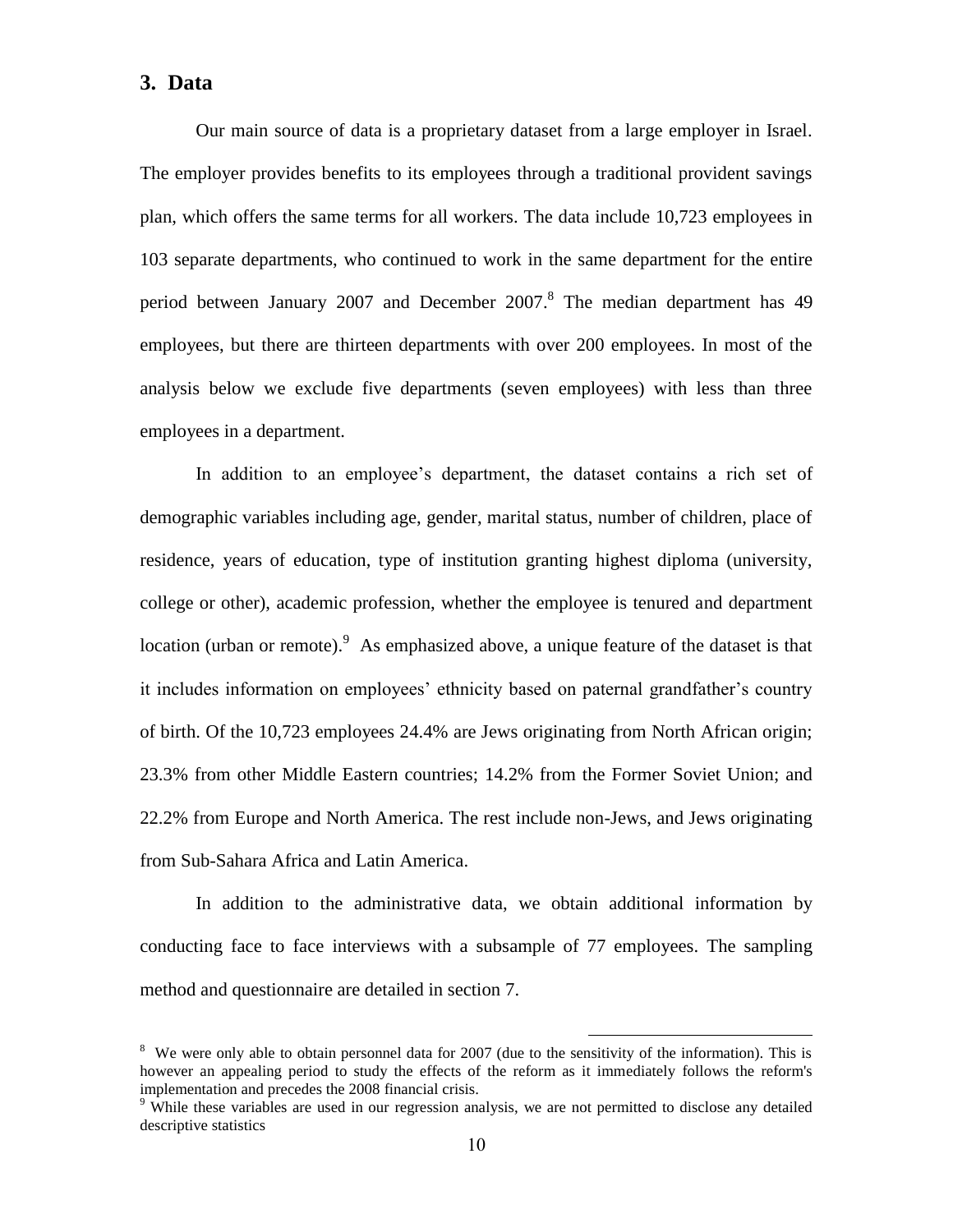## **4. Which funds did employees choose?**

Table 1 shows summary statistics on individual fund choices made during 2007 following the implementation of the reform. The first row shows all non-default choices. We split the data into two periods so that as close as possible to 50% of the switchers move in each period.<sup>10</sup> During the first eight months of 2007 (period 1), 2.6% of workers switched out of the default, and during the remaining four months (period 2) another 4.3% switched, for a total of 6.9% of employees who switched during the entire year. The employees who did switch funds following the reform, opted for 58 different non-default funds out of more than two hundred possibilities. We concentrate on the five largest vendors, who attracted over 88% of those employees who opted out of the default fund. We denote these vendors as vendors X, 5, 6, 7, and 8. Vendor X offered only one fund, which we denote "Fund X".

#### **[Table 1]**

In itself, the relatively small proportion of non-default choices is perhaps not surprising. It is consistent with an effect known in the literature as "inertia": for various reasons, people choose to stay in their current situation.<sup>11</sup> However, in our case (and possibly in many typical situations) this observed inertia does not necessarily represent an inferior choice. The default fund charged significantly lower fees than the typical industry

 $10$  A relatively large number of employees switched during September 2007. Since we only have monthly data this necessarily leads to an unequal number of switchers in the two periods.

 $11$  There is a growing academic literature that investigates inertia and savings' automatic enrolment. For example, Madrian and Shea (2001) document that the 401k participation rate of the cohort at 3-15 months of tenure whose default choice was not to enroll was 37%, which is less than half the 86% participation among the new cohort whose default was to enroll. In Choi et al. (2004) 35% of self reported under-savers express an intention to increase their savings rate in the next few months, but 86% of these well-intended savers have made no changes to their plan months later.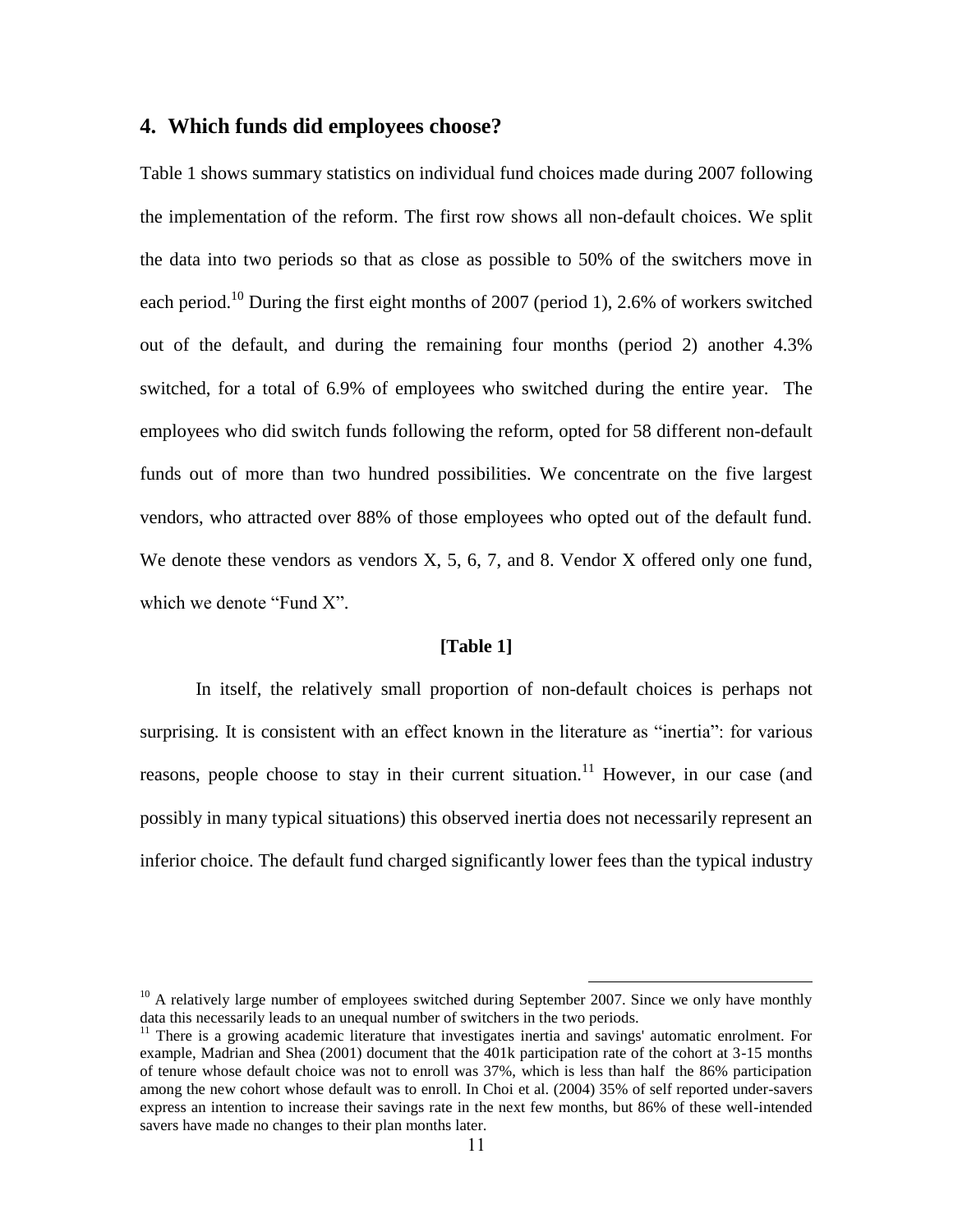rates (less than 0.3% compared to typical fees of between  $1\%$  - 1.5%).<sup>12</sup> Further, examining the overall performance of the funds for 12/2006-12/2010 measured by their Sharpe Ratio (net), the default fund turned out to have performed somewhat better than the other funds shown in Table 1.

As can be seen from the table, Fund X is by far the most popular fund among switchers, and was chosen by 64% of the switchers. We next examine the performance of this fund relative to that of other provident funds in the industry.

Figure 1 compares the performance of the main funds chosen to the default fund and the mean performance among provident funds in 2007, using publicly available data provided by the Israel Ministry of Finance.<sup>13</sup> Panel A shows rates of returns and panel B shows Sharpe Ratios.<sup>14</sup> In both figures, the rightmost point shows the average performance in the industry together with the 95% confidence interval. As the figure plainly shows, Fund X did not show outstanding financial performance compared to the provident funds' industry, nor did most other funds that were chosen by switchers (except perhaps Vendor 5, which attracted 6% of the switchers).

## **[Figure 1]**

Figure 2 compares monthly returns of Fund X to the average across funds in the industry. Again, fund  $X$  is not exceptional: its monthly returns are both similar and highly correlated with those of the industry. Figure 3 shows the accumulated assets managed by Fund X and its excess monthly rates of returns.

#### **[Figures 2, 3]**

 $12$  A survey we conducted among a sample of the employees (discussed in greater details in section 7), indicates that 35% of the employees consider fund's management fees in their fund choices.

 $13$  For related evidence that investors have a tendency to use past performance as an indicator of future performance, see for example Kent, Hirshleifer and Hong (2002)

 $14$  Data on manager's Alpha were not publicly available for the investigated period.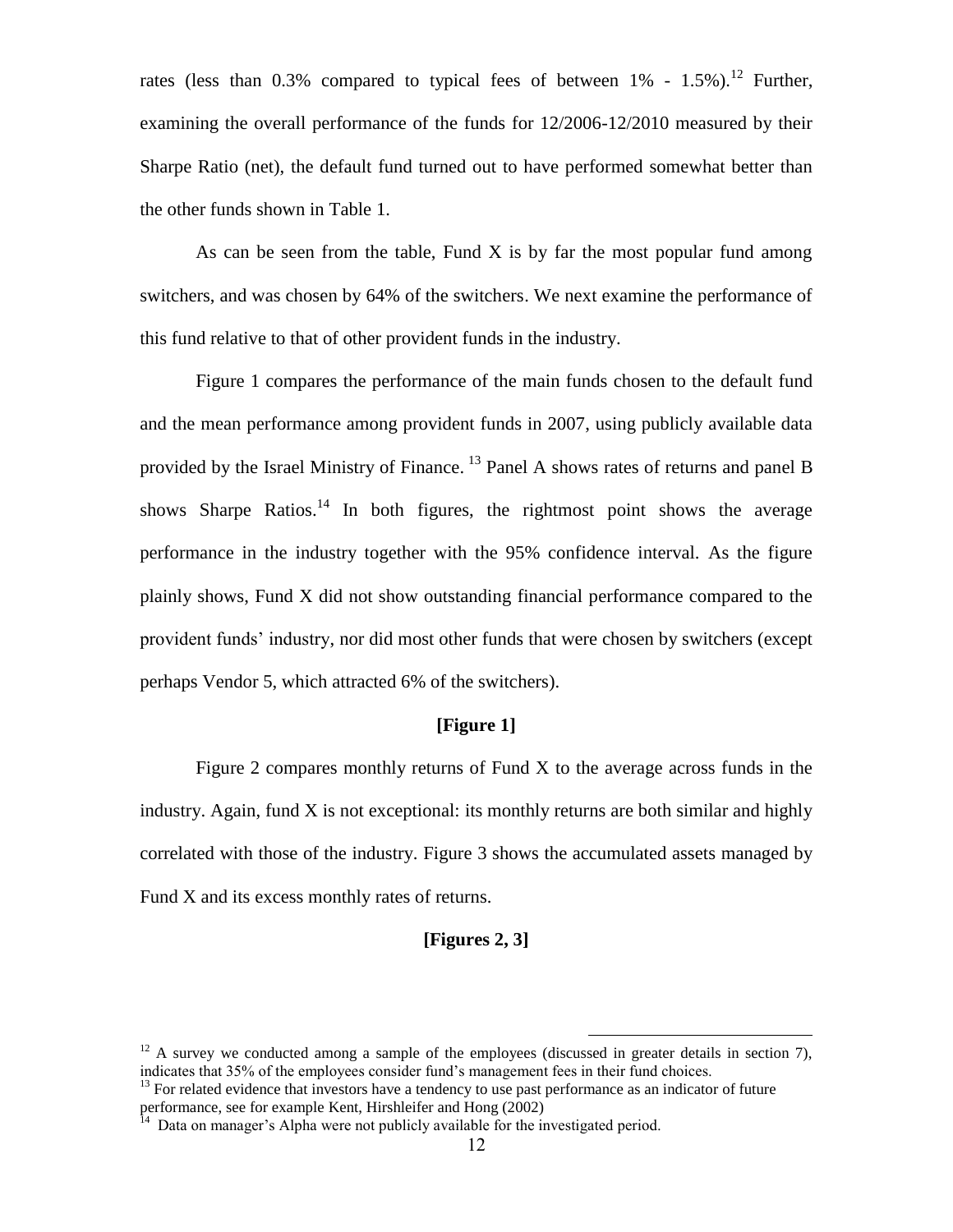Overall, publicly available information does not indicate any meaningful difference in the performance of Fund X relative to other funds. This seems to suggest that past fund performance was not the key factor in employees' decisions to join this fund. Beyond performance, Fund X also charged similar fees as the typical provident fund during this period (between  $1\%$  - 1.5%).<sup>15</sup> As it turned out, the performance of the fund during the period 2006-2010, measured by Sharpe Ratio, was also not exceptional: some funds did worse (in particular vendors 6 and 7) and some did better (vendor 8).

To sum up, observable economic indicators do not seem to be sufficient to explain the switchers' behavior – and in particular their preference for fund X.

# **5. Identification of peer effects**

The identification of peer effects poses several challenges, highlighted by Manski (1993) and the ensuing literature (see Blume al. 2011 for a recent review). In this section we detail our strategy for addressing these challenges.

Consider estimating a linear equation of the form:

$$
y_{ij} = \alpha + \beta y_{j-i} + X'_{i}\gamma + D'_{j}\delta + \varepsilon_{ij}
$$
 (1)

where  $y_{ij}$  is the outcome (e.g. choice of a particular fund) for individual *i* in department *j*;  $y_{j-i}$  is the mean outcome in department *j* excluding individual *i*;  $X_i$  is a vector of individual *i*'s characteristics; and  $D_i$  is a vector of department *j* characteristics.

Our main interest is in the effect of one's peers on one's savings decision, or, more precisely, on the extent to which employee *i* is influenced by the average behavior of other employees in her department. Notice however, that a positive estimate of β in equation (1) might not be an accurate measure of such a causal effect. A first issue is the

<sup>&</sup>lt;sup>15</sup> The effective rate was negotiable to some extent, up to 0.2% - 0.3% below the official rate.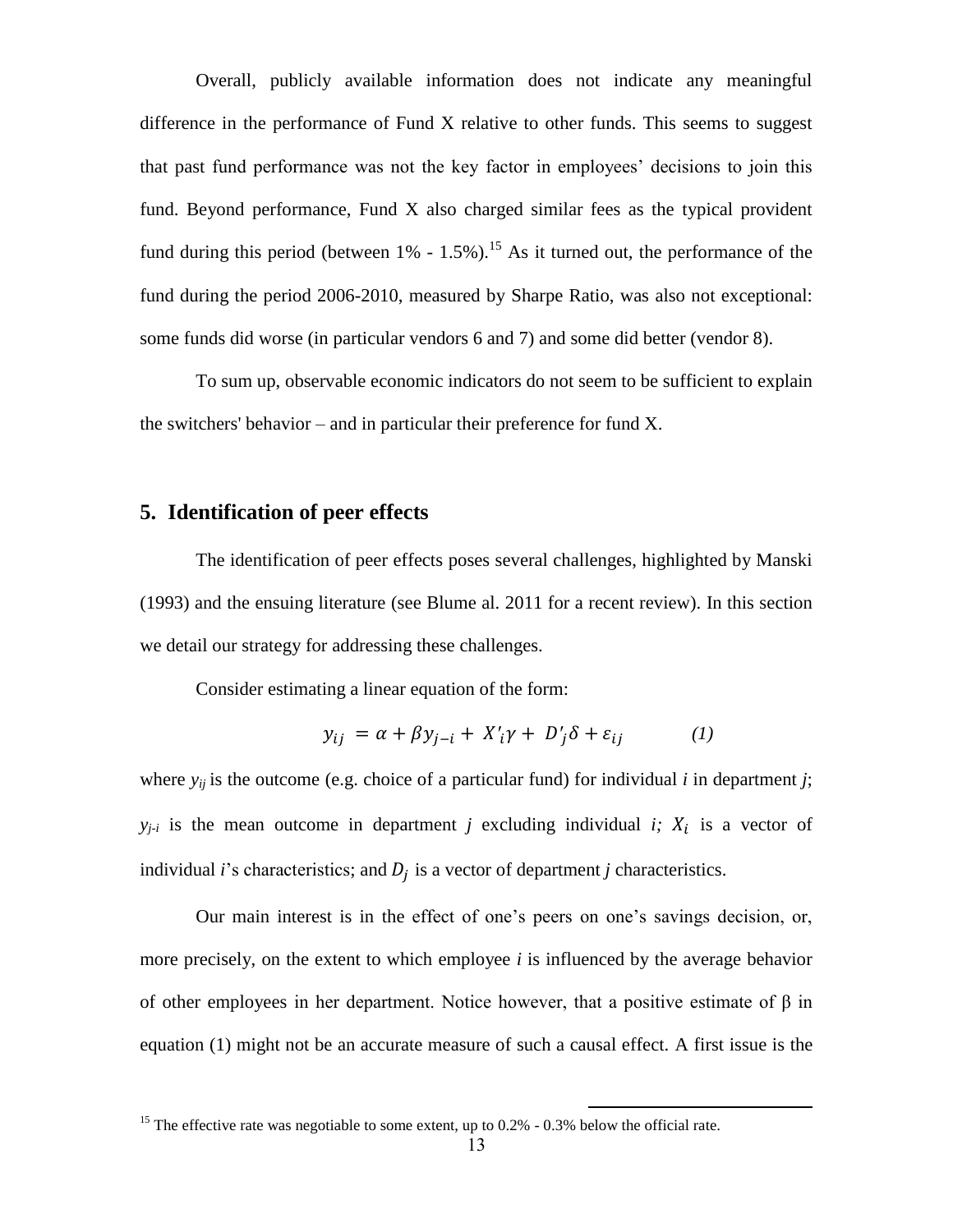so called *reflection problem*: β represents not only the effect of *yj-i* on *yij*, but also the possible effect of *yij* on *yj-i* . Second, the relationship between *i*'s behavior and her peers' behavior may be due to common unobserved characteristics. It is quite possible that people with similar characteristics either self-select or are selected by the employer into the same departments. Thus, an observed similarity in choices may be due to *selection effects*. Third, a correlation in choices within departments may be due to employees in the same department facing the same institutional environment or being exposed to similar marketing campaigns by various funds. We will call these *correlated effects*. <sup>16</sup> Notice that even if we had random variation in the assignment of employees into departments (which could have helped overcoming selection effects), correlated effects could still be present.

Our identification strategy seeks to address these issues one by one. First, we exploit the fact that we have some information on the timing of the decision. Thus, we can restrict attention to the association of decisions taken by peers in an early period (January-August 2007) with individual decisions in a later period (September-December 2007). Since it is unlikely that the group is affected by an individual's future decision, this plausibly alleviates a significant part of the reflection problem.<sup>17</sup>

A more difficult issue to address when trying to isolate peer effects is the possibility of selection effects. If we examine the decision to stay in the default versus switching out, then selection is a potentially important factor. It seems reasonable to

<sup>&</sup>lt;sup>16</sup> Manski (1993) includes in his definition of "correlated effects" both these and the selection effects. For our purposes it is useful to distinguish the two. Manski also discusses the possibility that the characteristics of one's peers have a direct effect on one's decision (these are termed contextual effects). Such effects are not particularly relevant to the present context. In any case, whether or not we control for the average characteristics of one's peers does not significantly alter our estimation results.

<sup>&</sup>lt;sup>17</sup> We note, however, that this may not fully solve the reflection problem. Some individuals may delay the implementation of their decisions. Further, even if people who move in the late group cannot affect people in the early group, people in the late group could still affect other people in the late group. That is, there could still be peer effects occurring simultaneously for the late group. This means that our estimates of the size of the effect should be interpreted with care. Nonetheless, as we show below the association between late and early decisions is not significantly different from the association when pooling together the entire period (Table 2). This seems to suggest that reflection is not a major concern in our setting.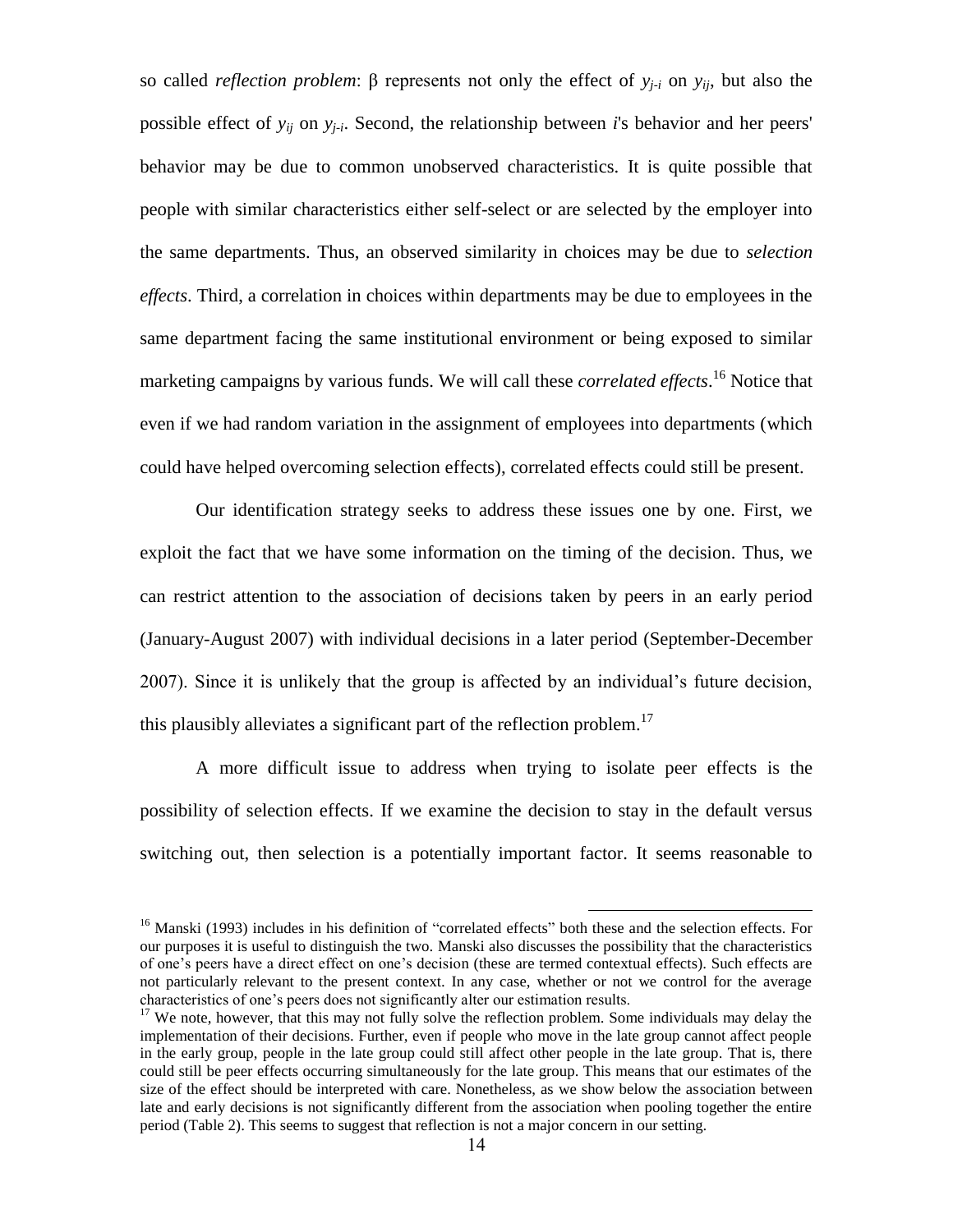suspect that people who stick to the default tend to have different personal characteristics from people who opt out.<sup>18</sup> Such characteristics may also affect the particular department in which one is employed. We address this concern in two ways. First, we exploit the fact that we have information not only about the decision whether or not to opt out of the default, but also about the choice of a specific fund out of the many that are available to the decision maker. When considering *this* choice, selection effects are less likely to be important. As we have seen in section 4 above, the fund most often chosen by people opting out of the default (fund X) is hardly exceptional. It is difficult to think of unobserved personal characteristics leading to the choice of this specific fund over other similar funds. That said, we cannot rule out the possibility that some funds *do* appeal to specific personalities. Our main method of addressing this issue is to rely on variation in peer behavior within departments, keeping constant any general tendencies of people in a given department. This also helps address the possibility of correlated effects.

An association between the choices of specific funds within a department might not indicate peer effects but rather the effects of the common environment faced by employees in a given department. For example, one might worry that different vendors target different departments, leading to an association in the choices of employees within department. Note first that by focusing on the association of decisions taken at different points in time, we reduce the possibility of spurious correlation due to temporary shocks (e.g. marketing campaigns) that affect all employees at a given department. Furthermore, we exploit the information we have on employees' ethnicity. Specifically, we examine

<sup>&</sup>lt;sup>18</sup> There is a growing marketing and social network academic literature that suggest several types of "early" switchers". One group is "innovators" or "early adopters" who are intrinsically interested in new products hence willing to adopt them without the need for social approval of others (for a discussion see Rogers 1995). From a social network perspective, another potential group is "social hubs" (Goldenberg et al 2009). Social hubs are connected to many people, and therefore get the information early, and, in turn spread it to other individuals, A third early switchers group is called "market mavens", who deal with monitoring and screening the information in the social system (Feick and Price 1987). The information that we have about the employees in our sample is not sufficient to determine which group is dominant among our early switchers.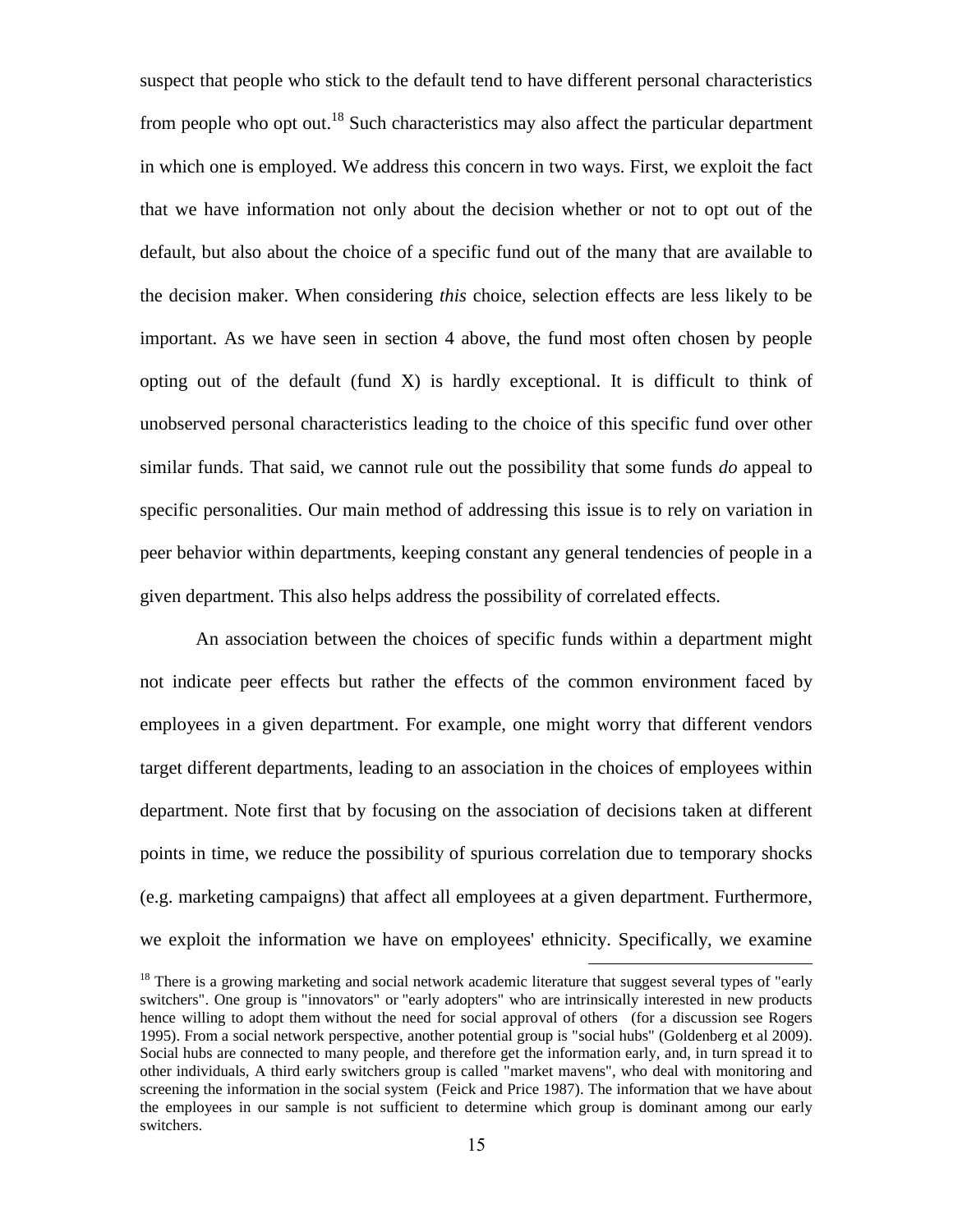whether employee *i*'s choices are affected by the (preceding) choices of peers from her ethnic group, beyond any effects that operate at the department level. While marketing efforts may well vary by departments, they are highly unlikely to vary by ethnicity within departments.

The idea of comparing correlations in behavior within and across sub-groups to help identify peer effects was developed by Munshi (2004) and employed by Duflo and Saez  $(2002)$ . A possible advantage of our approach is that it employs a variable – ethnicity – which is not easily observable to outsiders yet is plausibly known to insiders. This helps alleviate concerns that vendors may target specific sub-groups according to these characteristics.<sup>19</sup> Of particular importance is the fact that vendors can make special offers to particular groups (e.g. engineers). If vendors also focus their marketing campaigns on specific departments, this can generate within-demographic-anddepartment correlation in choices. Such special offers cannot be made based on ethnicity.

Formally, the use of ethnic-specific peer groups allows us to use department fixed effects, thereby controlling for unobserved department-specific factors. That is, our estimate of peer effects is identified from variations in the choices of savings funds across ethnic groups *within* departments.

In principle, one might still worry that even an association within department and ethnic group is due to correlated rather than causal effects of the behavior of co-ethnic peers. This can happen if certain funds are for some reason more attractive to some ethnic groups than to others. If different funds target different departments, and vary in their attractiveness to different ethnic groups, then this can generate correlations within

<sup>&</sup>lt;sup>19</sup> In the previous studies, the subgroups were formed using characteristics that can be relatively easily observed by outsiders (gender, tenure, age, position in the organization). In contrast, it is often hard for an outsider to determine a person's ethnic origin (within the Jewish population), and this opacity vis-à-vis outsiders makes it hard to target a sub-group based on ethnic origin.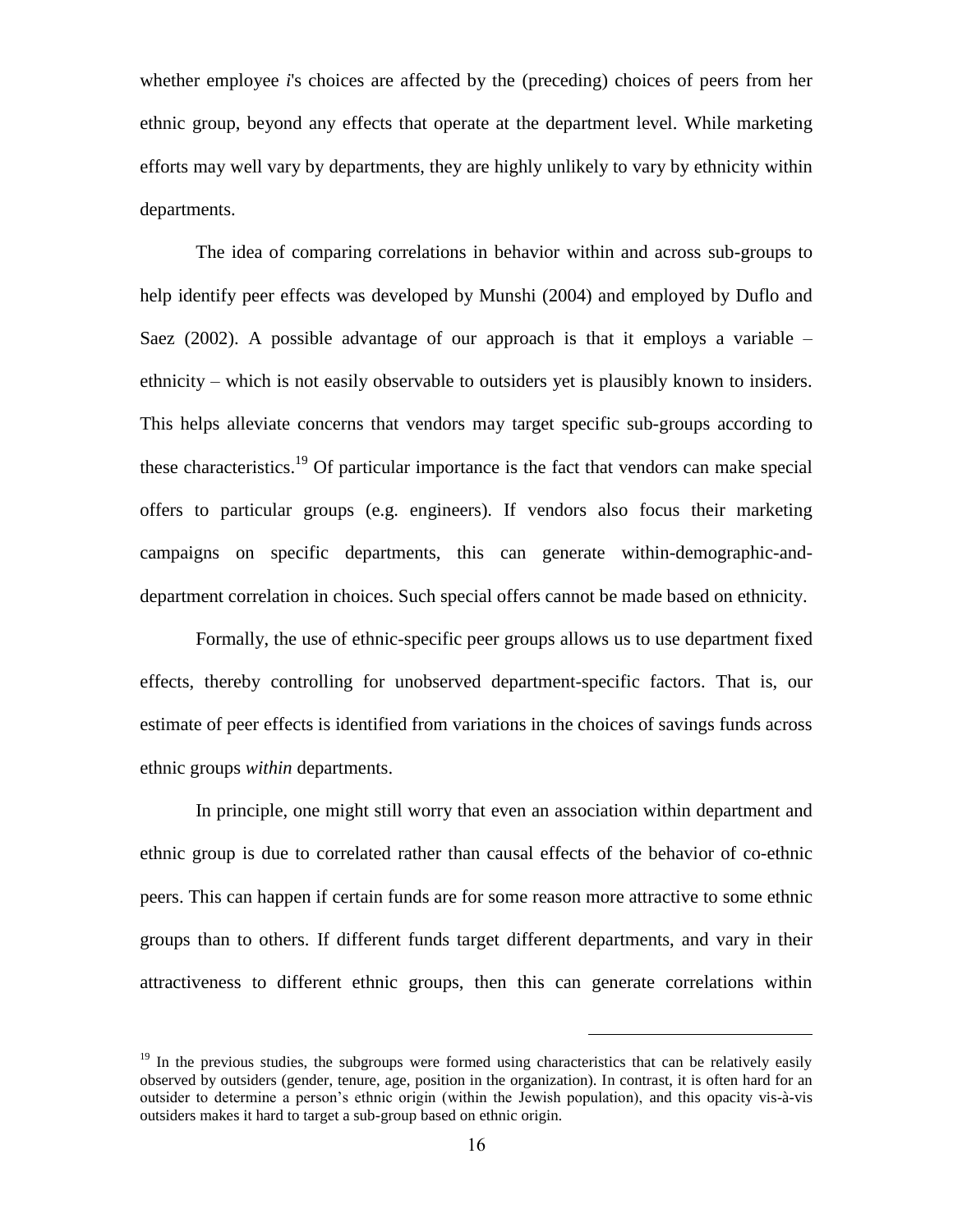departments and ethnic groups. To capture such ethnic-specific attractiveness of funds we also include ethnic fixed effects.

To sum up, our strategy for identifying peer effects consists of estimating an equation of the form:

$$
y_{ijet} = \alpha + \beta y_{j,e-i,t-1} + X_i' \gamma + \theta_j + \eta_e + \varepsilon_{ijet} \tag{2}
$$

where  $y_{ijet}$  is the choice of a particular fund by individual *i* in department *j* and ethnicity *e* at time *t* (the second period); *yj,e-i,t-1* is the mean choice by members of ethnic group *e* (excluding *i*) in department *j* at time  $t$ -1 (the first period);  $X_i$  is a vector of individual characteristics,  $\theta_i$  is a department fixed effect; and  $\eta_e$  is an ethnicity fixed effect.  $\varepsilon_{i, i}$  is an error term clustered at the department level. $^{20}$ 

# **6. Results**

We begin with a series of descriptive regressions examining the characteristics of employees who switched out of the default, and the within-department correlation in making this choice (Table 2). We then look more closely at the choice of particular funds or vendors (Table 3). Finally, we turn to the estimation of peer effects using equation (2). We first present balancing tests examining whether members of a given ethnic group in a given department are systematically different from members of that ethnic group in other departments, beyond the overall differences across departments. In Tables 4 and 5 we present the estimation results of equation (2). For specifications with a binary dependent variable, results are qualitatively similar when using either a linear probability model (estimated by OLS), logit, or probit models. In particular, our main coefficients of interest (capturing the effect of peer choices) have the same sign and similar levels of statistical

 $20$  Since our treatment is at the department level, we allow for correlations at that level, which may be possible even with department fixed effects. Notice however that the clustering problem is not central in our setting since the main explanatory variable of interest *yje-i,t-1* varies within departments.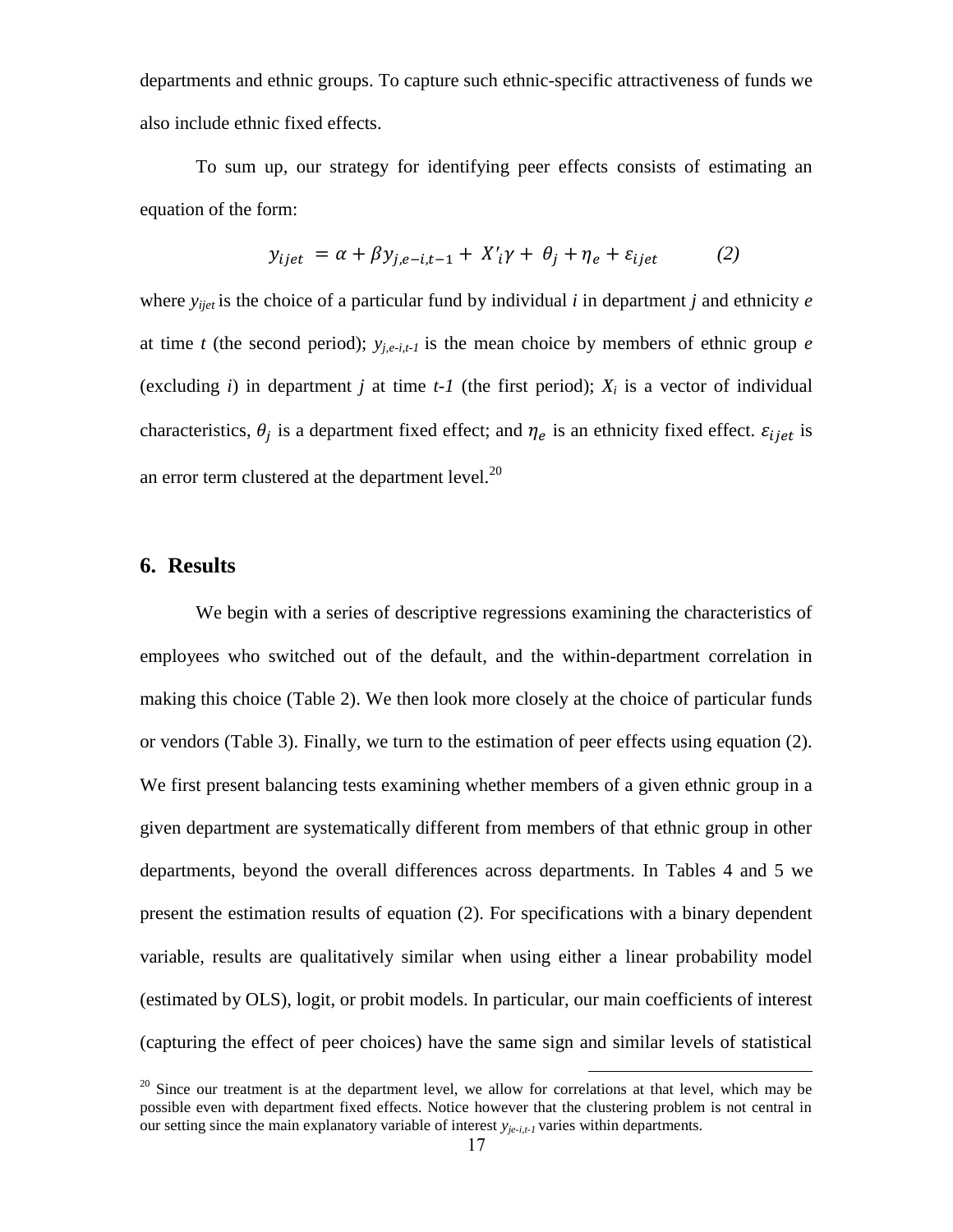significance across all three estimation techniques. The precise magnitudes of the estimated marginal effects from probit or logit estimations are, however, sensitive to the point in the distribution at which marginal effects are evaluated.<sup>21</sup> For ease of interpretation and comparison to the existing literature, for the most part we report OLS estimates. In most regressions, we control for the following individual characteristics: age, gender, marital status, number of children, place of residence, years of schooling, type of institution granting highest diploma (university, college or other), academic profession, whether the employee is Jewish or not and whether the employee is tenured. In those regressions that do not include department fixed effects we also control for department location (urban or rural) and size. A detailed description of the variables used is in Appendix Table A2.

Consider first the decision whether or not to opt out of the default. Recall from Table 1 that more than 90% of the employees in our sample did not switch fund and stayed with the default. Table 2 examines the decision to opt out. Column 1 looks at the demographic correlates of what may be called the early switchers – those employees who opted out of the default during the first eight months of 2007 – and column 2 looks at switchers during the entire period under study. The patterns are broadly similar. Consistent with previous studies, gender and tenure seem to matter for savings decisions (e.g. Huberman, Iyengar and Jiang 2007). In particular, we find that males and tenured employees are more likely to opt out. Employees in urban departments, certain professions and certain ethnic groups are also somewhat more likely to opt out.

<sup>&</sup>lt;sup>21</sup> For example,  $y_{i\ell-i,t}$  from equation (2) has a highly asymmetric distribution, with a large mass at zero. It is not clear whether evaluating marginal effects at the mean of this variable is the most informative marginal effect to consider. An additional issue with logit or probit is that certain dummy variables perfectly predict outcomes. Most importantly, many departments have no employees switching to fund X in the second period. Maximum likelihood estimation of the fixed effects specification is thus not possible without dropping these departments.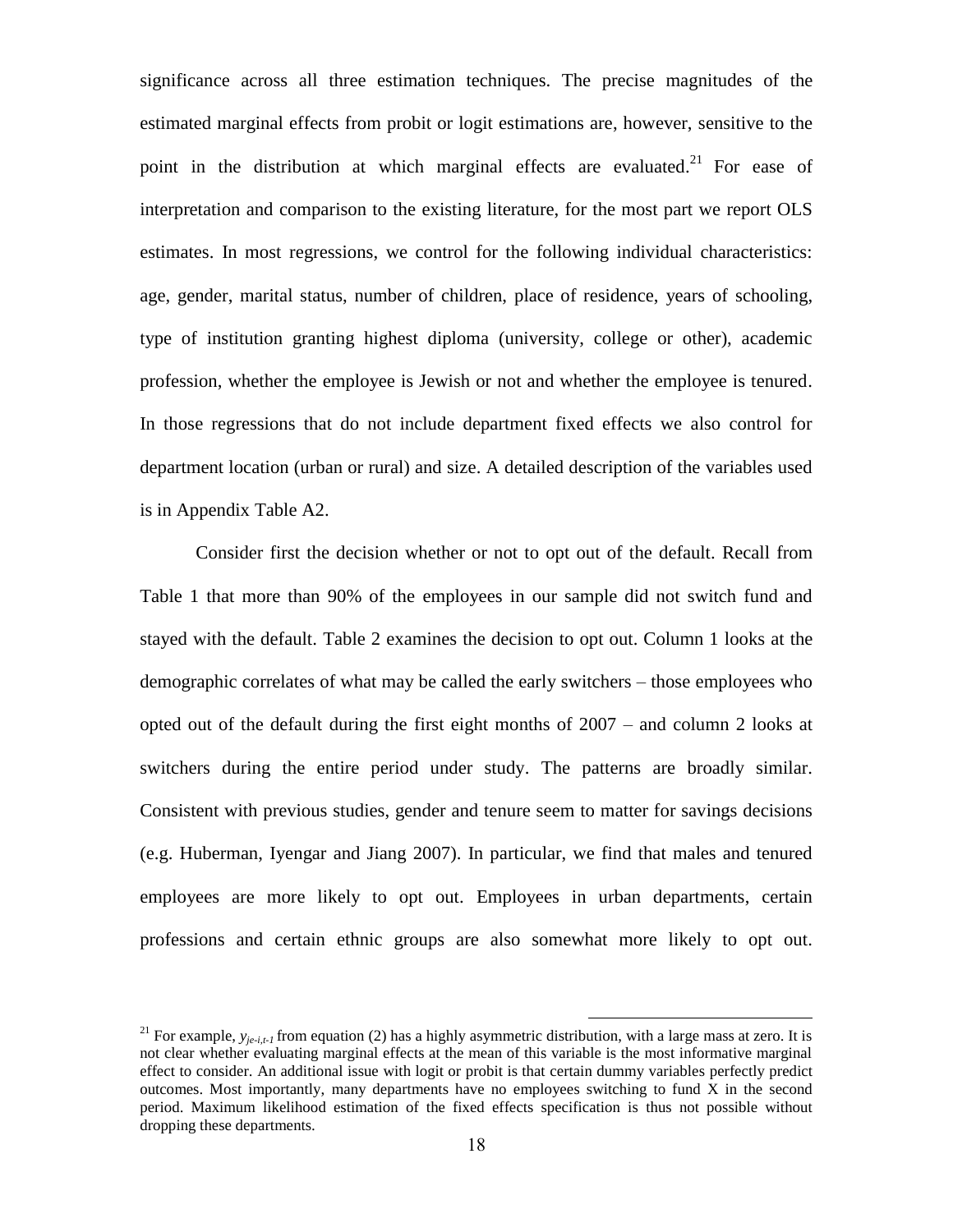Interestingly, neither education in general nor an economics education is associated with this decision. $^{22}$ 

#### **[Table 2]**

Column 3 estimates the overall association between an employee's decision to opt out and the proportion of other employees in her department who opt out during the entire year, controlling for individual and department characteristics (equation (1) above). Columns 4 and 5 show the association between individual decisions in the second period and decisions taken by peers in the first period (with and without demographic and department controls). The results suggest very strong within-department correlations. For example, when looking at the pooled regression in column 3, a percentage point increase in the proportion of co-workers who opt out is associated with a 0.64 percentage points increase in the individual's probability to opt out. The association between an employee's choice and that of her peers in the *previous* period is, if anything, slightly stronger.

As discussed above, these within-department correlations in choices may be partly due to common unobserved characteristics (selection effects). However, common unobserved characteristics are less likely to explain correlation in choices of specific funds. Table 3 examines the choice between the default fund, the five largest vendors described in Table 1, and the rest of the funds. The top panel shows separate OLS regressions for each fund/vendor. These regressions are similar to those reported in column 5 of Table 2, but with the choice of a specific fund/vendor as dependant variable and with the share of peers choosing each of the vendors as explanatory variables. The results for Fund X indicate significant within department correlation in choice. The estimated effects for the other (smaller) funds are mostly insignificant. It is noteworthy,

 $22$  The same is true with respect to type of institution granting higher diploma, included in the unreported controls.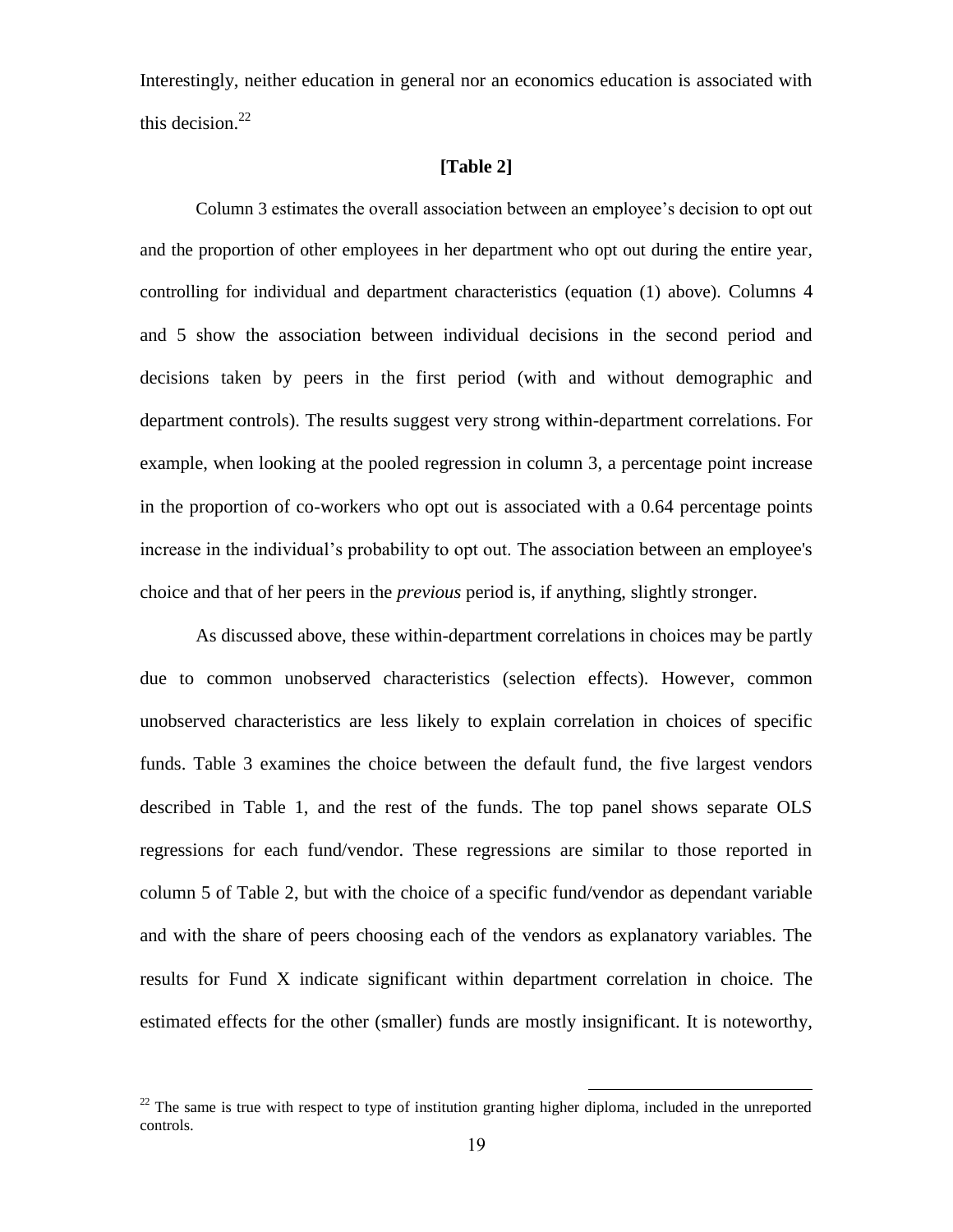however, that the largest point estimates for vendors 5, 6 and 7 are for the share of peers choosing those specific vendors.

### **[Table 3]**

The bottom panel presents an analysis of the full (multinomial) choice of the employee. Specifically, we estimate a multinomial logit model where the dependant variable is a categorical variable taking seven values according to whether the employee stayed in the default (the base outcome) or chose one of the six alternatives indicated in the table columns. The results are instructive. For all but the smallest vendor,  $^{23}$  we find a positive and statistically significant association between the likelihood of choosing that specific fund and the share of one's co-workers who chose that fund in the previous period (coefficients shown in bold type). There is also some suggestive indication of spillover effects between the choices of Fund X and Vendor 5. Finally, it is important to note that, as seen from the coefficients on the ethnicity indicators, none of the funds/vendors appears to be more or less attractive to any of the major ethnic groups.<sup>24</sup> While we will not be able to perform a similar analysis using within-department variation across ethnic groups (there are simply not enough people who switched to each of the non-X funds), the results in Table 3 do seem to suggest that selection effects are not the major force driving the within-department correlation in choices.

Of course, even if the estimated correlations in Table 3 are not due to selection effects, they could well be driven, at least partly, by common shocks at the department level (e.g. a marketing campaign). We therefore examine whether an employee's decision to join a specific fund is associated with the choices of peers from her ethnic group, beyond any effects that may operate at the department level.

<sup>&</sup>lt;sup>23</sup> Recall from Table 1 (third column) that by far the most popular fund in this period is Fund X, followed by vendor 7 and vendors 5 and 6.

 $24$  The same is true without department controls as well.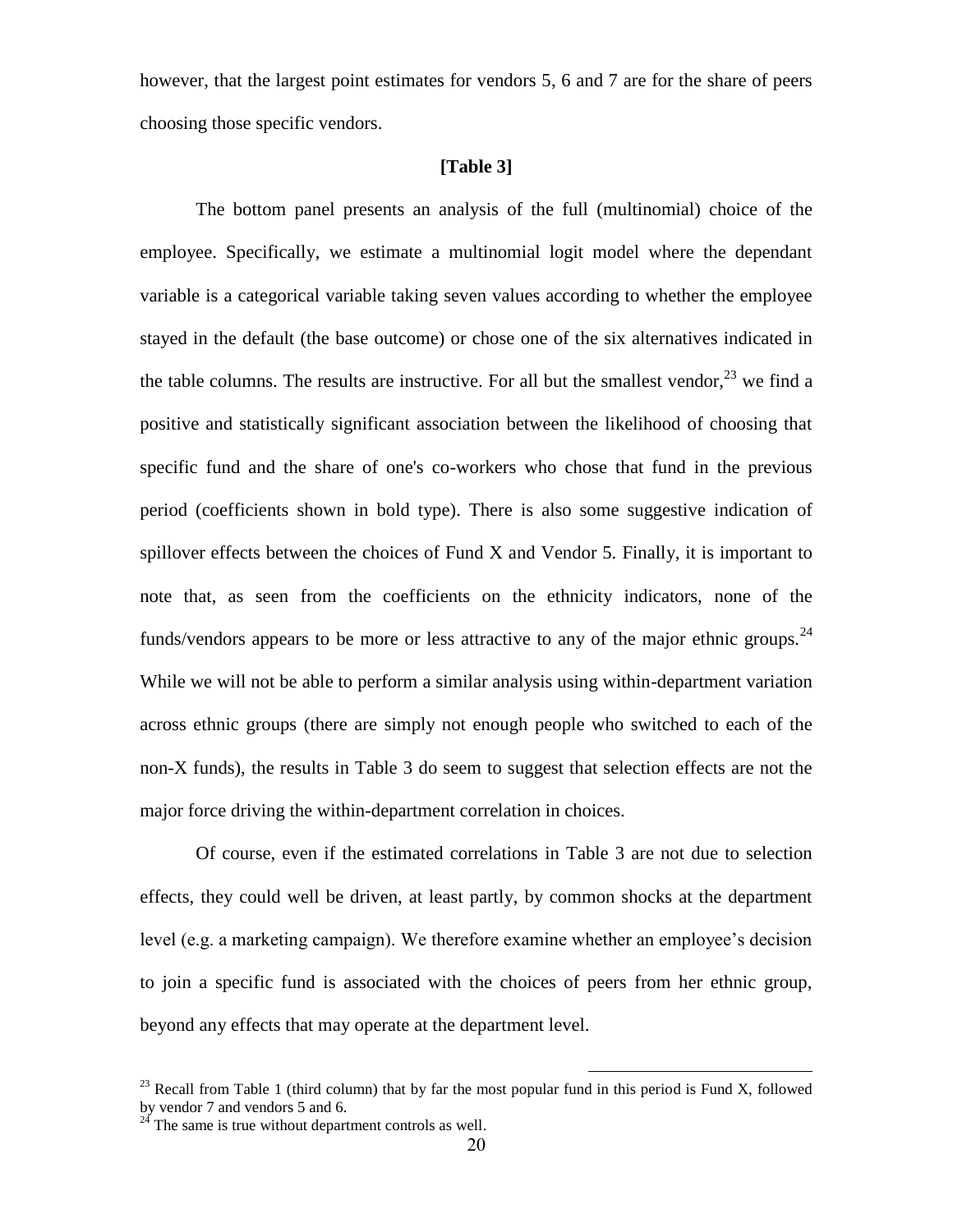Before we present the results, however, we ought to examine whether members of a given ethnic group in a given department differ systematically from members of that same ethnic group in other departments, controlling for the overall differences across departments. To explore this possibility, we examine whether such differences exist in observable personal characteristics. Specifically, we regress individual characteristics (such as years of schooling or age) on the set of ethnicity fixed effects (some ethnic groups may be more educated than others), department fixed effects (some departments may attract more educated people) and the interactions between the department and ethnicity fixed effects. Our main interest is in the latter. Since there are over 500 such interactions per regression, a convenient way to summarize the results is the distribution of the t-statistics of the interaction coefficients. These are presented in Figure 4. While some ethnic groups in some departments do turn out to be different in some particular characteristic, most of these coefficients are statistically indistinguishable from zero. More precisely, between 91% and 98% of the interaction coefficients are statistically insignificant at the 95% level (see note to the figure).

## **[Figure 4]**

We now come to our main results, presented in Table 4. We focus on the choice of the largest fund (there is very little within-department variation in the choices of the smaller funds). The first two columns of Table 4 show the overall association between the likelihood of an employee choosing fund X and the proportion of peers who have chosen that fund, controlling for individual and departmental characteristics. The only difference between the columns is that in column 2 we allow for non-linear effects by including a quadratic term.

# **[Table 4]**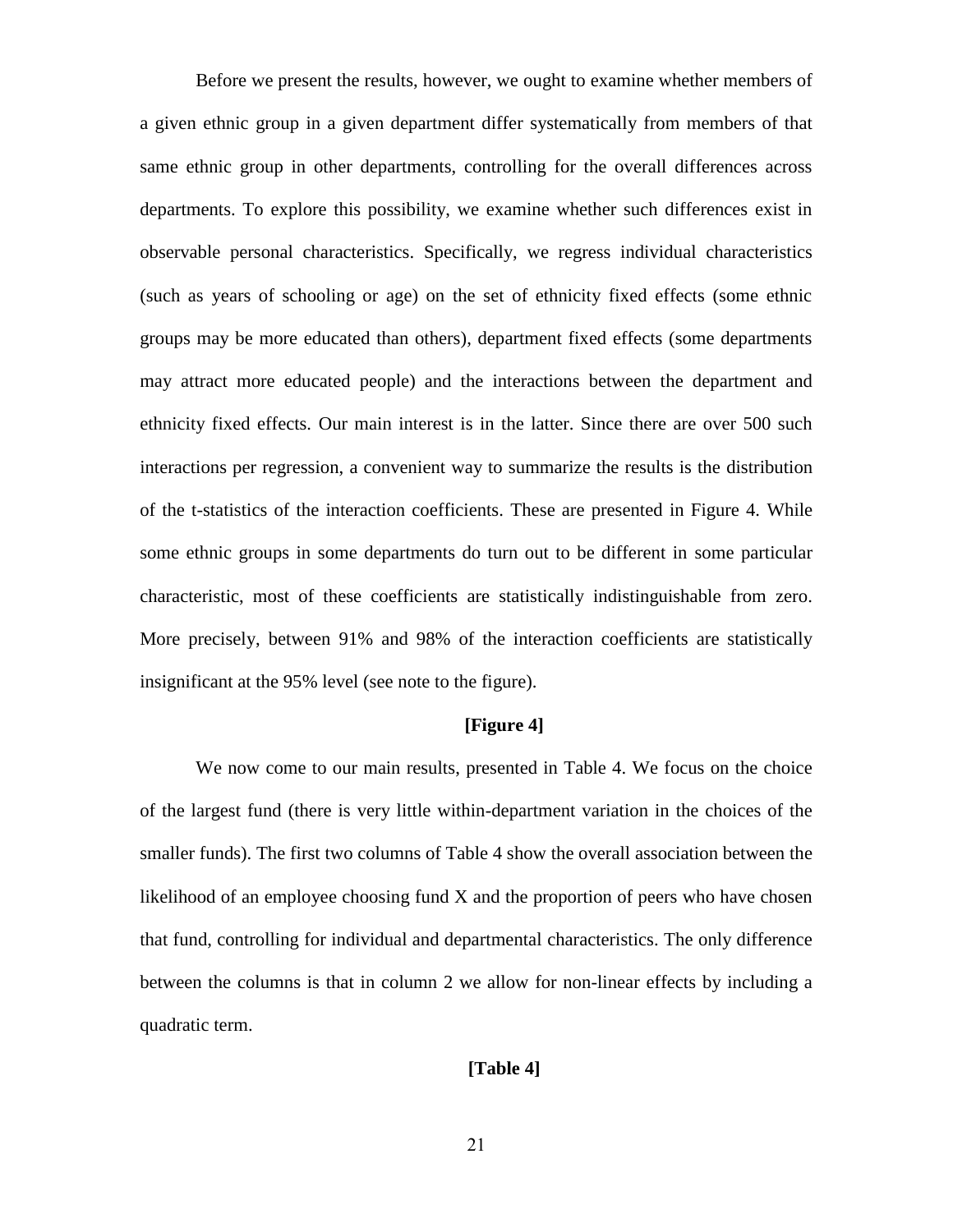In columns 3-6 we add to the regression the share of peers from one's ethnic group who chose Fund X. We report both OLS and logit estimates. The results indicate that, above and beyond the association with decisions made by peers in the department as a whole, an employee's decision is strongly affected by the decisions made by peers from her ethnic group. The estimates in column 3 suggest that a one percentage point increase in the share of co-ethnic peers who chose Fund X in the first period is associated with a 0.325 percentage point increase in the likelihood of choosing that fund in the second period – controlling for the overall share of peers who chose Fund X. Notice that, unlike the effect of choices by members of own ethnic group, it is hard to say whether and to what extent the association with this overall share  $(0.512,$  top row) is due to peer effects and how much of it reflects department-level shocks. Exploring non-linear effects, the estimates in column 4 suggest a decreasing marginal effect. That is, the effect of the first employees who choose fund X on the choices of their peers appears to be larger than the effect of additional employees making this choice. The results of the logit estimations (columns 5 and 6) are qualitatively similar.

Columns 7-8 present our main result. We estimate the effect of co-ethnic peers controlling for department fixed effects (equation (2)). That is, we now examine whether individuals are more likely to choose a particular fund the higher the proportion of members of their ethnic group who chose this same fund – beyond any general tendencies of certain departments to choose that fund due to marketing or other factors related to the common institutional environment. The results are striking. Employees in the *same* department are significantly more likely to choose fund X the higher the proportion of coethnics in that department who chose that fund. The point estimates from column 8 seem consistent with decreasing marginal effects, but the coefficients are not precisely estimated. Finally, as seen from the estimated coefficients on the ethnicity indicators, and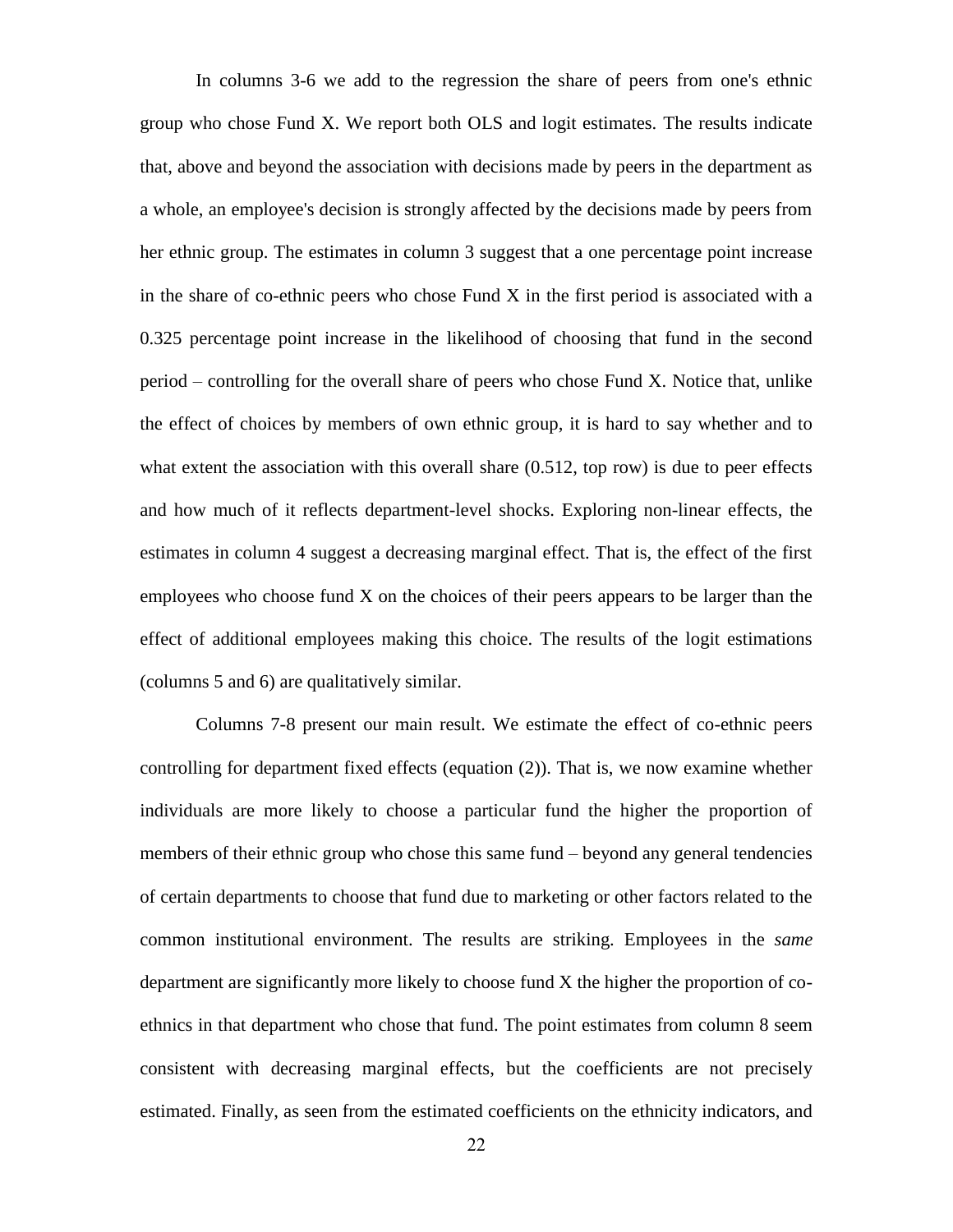consistent with the results in Table 3, the four main ethnic groups do not differ in their overall propensity to choose Fund X. In other words, it does not appear to be the case that fund X is more attractive to one ethnic group than to another. The most plausible interpretation of these results is thus the existence of strong ethnic peer effects.

To complete the picture, in Appendix Table A1 we also show cross-group correlations for the four large ethnic groups. That is, we regress an individual's choice of fund X on the proportion of peers in a given ethnic group (not necessarily her own) who previously chose that fund, controlling for individual and department characteristics. For example, we regress the choices of individuals from North-African descent on the earlier choices of their peers of European descent. Since the proportion of peers from a given ethnic group who chose X does not vary within department, we cannot use department fixed effects and the coefficients may capture selection, correlated, and peer effects. But consistent with the results in Table 4, the association of an employee's decision with the decisions of her own ethnic group tend to be significantly stronger than association with members of other ethnic groups. The main exception is the group of immigrants from the Former Soviet Union (the smallest group).

Finally, Table 5 restricts attention to two specific subsamples using identical specifications as in columns 7-8 in Table 4. First, columns 1-2 report the results of logit estimation. This requires the exclusion of observations where the outcome is perfectly predicted by one of the dummy variables included. Most importantly, it excludes departments in which no employee switched to fund X in the second period. Despite the smaller sample, the results are qualitatively similar to those in Table 4: choice of fund X is strongly associated with the choices of that fund by co-ethnic peers.<sup>25</sup>

# **[Table 5]**

 $^{25}$  OLS estimates on this sub-sample are almost identical to Table 4 columns 7-8.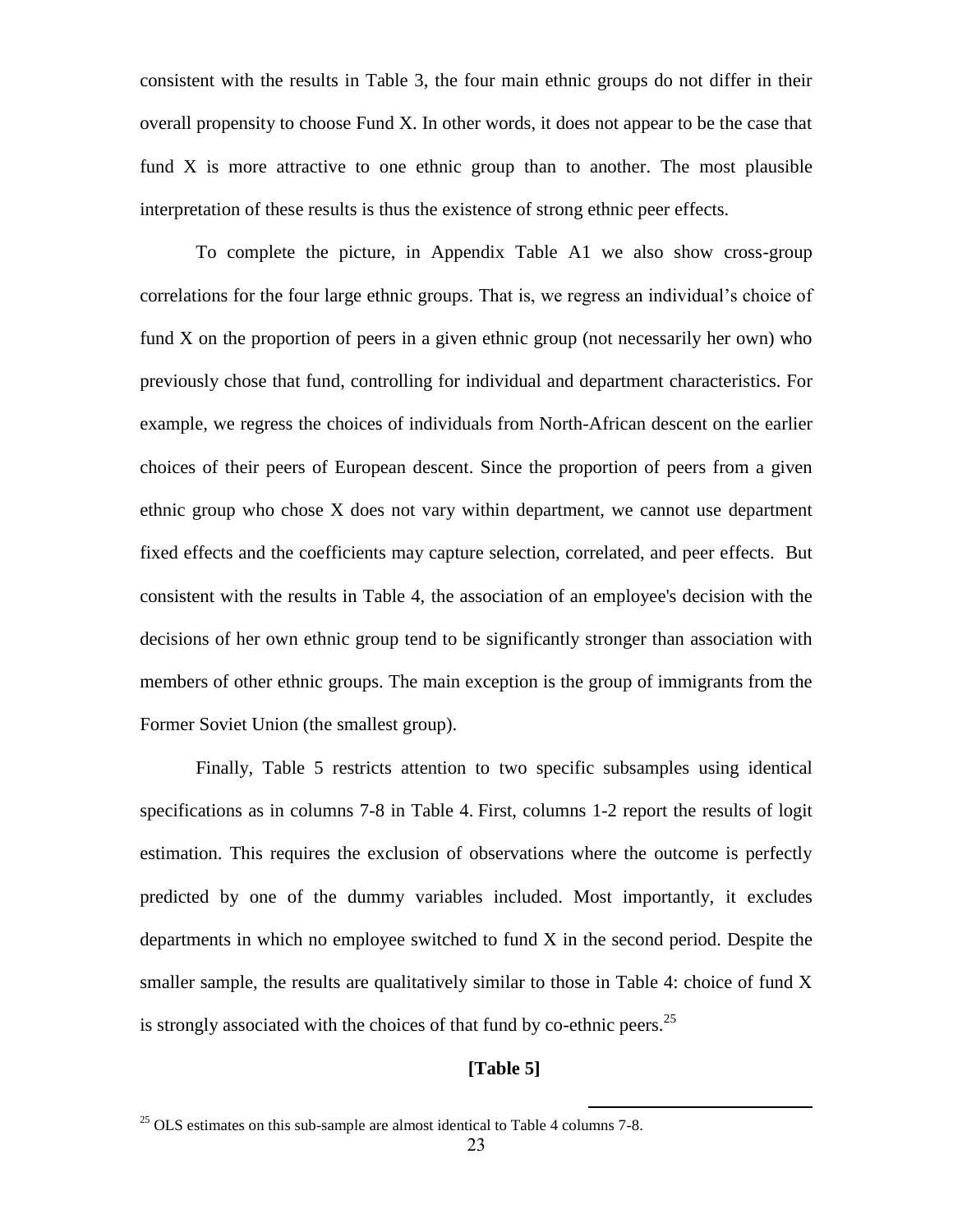Second, about half of the employees in our sample are concentrated in thirteen large departments, i.e. departments with over 200 employees. One might therefore worry that the results are driven by what happened in a small number of departments. In columns 3-4 we exclude these large departments. The results are again similar to the ones obtained in Table 4. 26

# **7. Qualitative evidence from interviews**

To complement our empirical results we conducted structured interviews with a sample of our investigated population. Conducting interviews (rather than sending out questionnaires) allows us to validate the true identity of the person answering the questions and the time and effort spent in answering them. We use a closed fixed response interview, in which all interviewees are asked the same set of questions with the same set of multiple-choice answers. $27$ 

A total of 150 employees were randomly sampled from three different strata as follows. Forty employees from the group of employees who remained in the default fund, sixty employees from the group who chose Fund-X; and fifty employees who switched to non-X funds. Of these, 13, 45 and 19 (respectively) agreed to participate and completed the interviews, for a total of  $N=77.^{28}$  The interviews were conducted during 2008. Each interview was conducted at the employee's workplace. Those that agreed to be interviewed received a small reward (thermos cup) for their participation.

<sup>&</sup>lt;sup>26</sup> The estimated peer effects are stronger when restricting attention to even smaller departments (less than 100 employees). This is not surprising: it seems plausible that department-level peer effects are stronger in smaller units where employees are more familiar with each other.

 $27$  A detailed analysis of the interviews appears in Mugerman (2010). In this section we focus on those questions most relevant to the present study.<br> $^{28}$  The low and the present study.

<sup>28</sup> The low participation rate of default-individuals may in itself indicate their relative lack of interest in this issue, relative to the other two groups.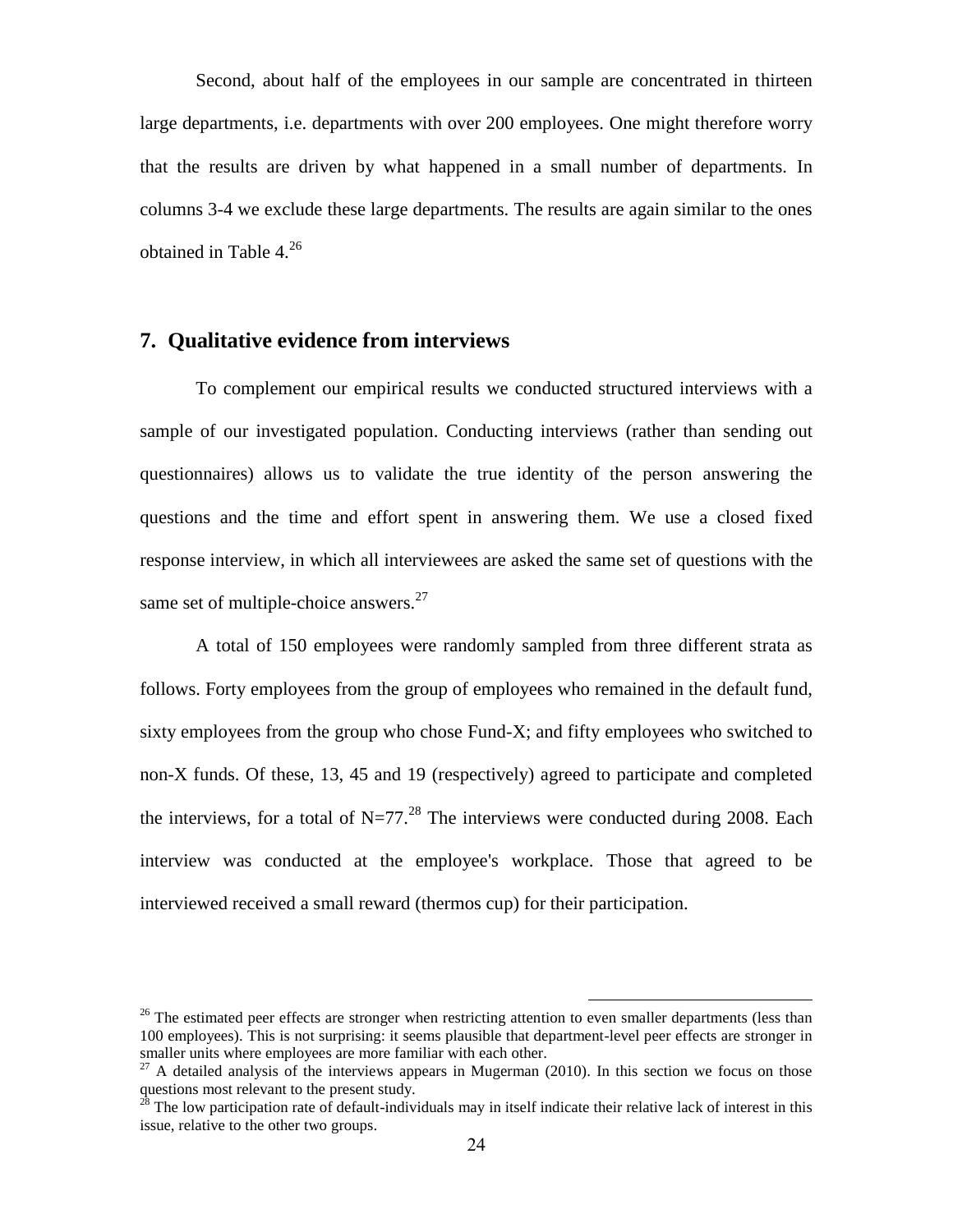Most of the employees in our sample think that their fund choice is an important decision. When asked to rank the importance of five different important decisions – buying home furniture; buying a car; choosing a career path; choosing which area to live in; and choice of savings fund – 75% rank the choice of savings fund as one of the three most important decisions (10% ranked it last). Further, when asked how frequently they check their fund's performance, 21% of the employees interviewed claim they do it monthly, while 69% of them claim that they do it quarterly. Only 10% say they never check it or check it annually.

Survey participants were also asked which indicators if any, out of several publicly available indicators, they examine to evaluate fund performance. 74% of the employees pointed to the fund's past rate of return; 35% mention the fund's management fees; 35% mention comparative returns relative to other funds; while only 4% mention risk measurement. The relatively low number of respondents who mentioned management fees is interesting, given that this is an important, predictable, and easily understood indicator. However, when asked what the return of their fund was in the previous year, 64% say that they do not know. Further, out of those who claim they do know the fund's return, fully one half gave a number which is wrong by more than 1 percentage point.

Perhaps the most important question asks "Who did you consult with before deciding to switch to your current fund?" The options were: a. bank consultants; b. coworkers; c. supervisors; d. friends outside of work; e. family; f. others; and g. I did not consult with anyone. The results are in Figure 5. By far the most important factor mentioned was co-workers (55%) followed by no-one (28%) and family (27%).<sup>29</sup> This is

 $^{29}$  These results are in line with Benartzi and Thaler (2007) that indicated that investors' advisors tend to be their peers and friends who don't necessarily qualify as financial expert.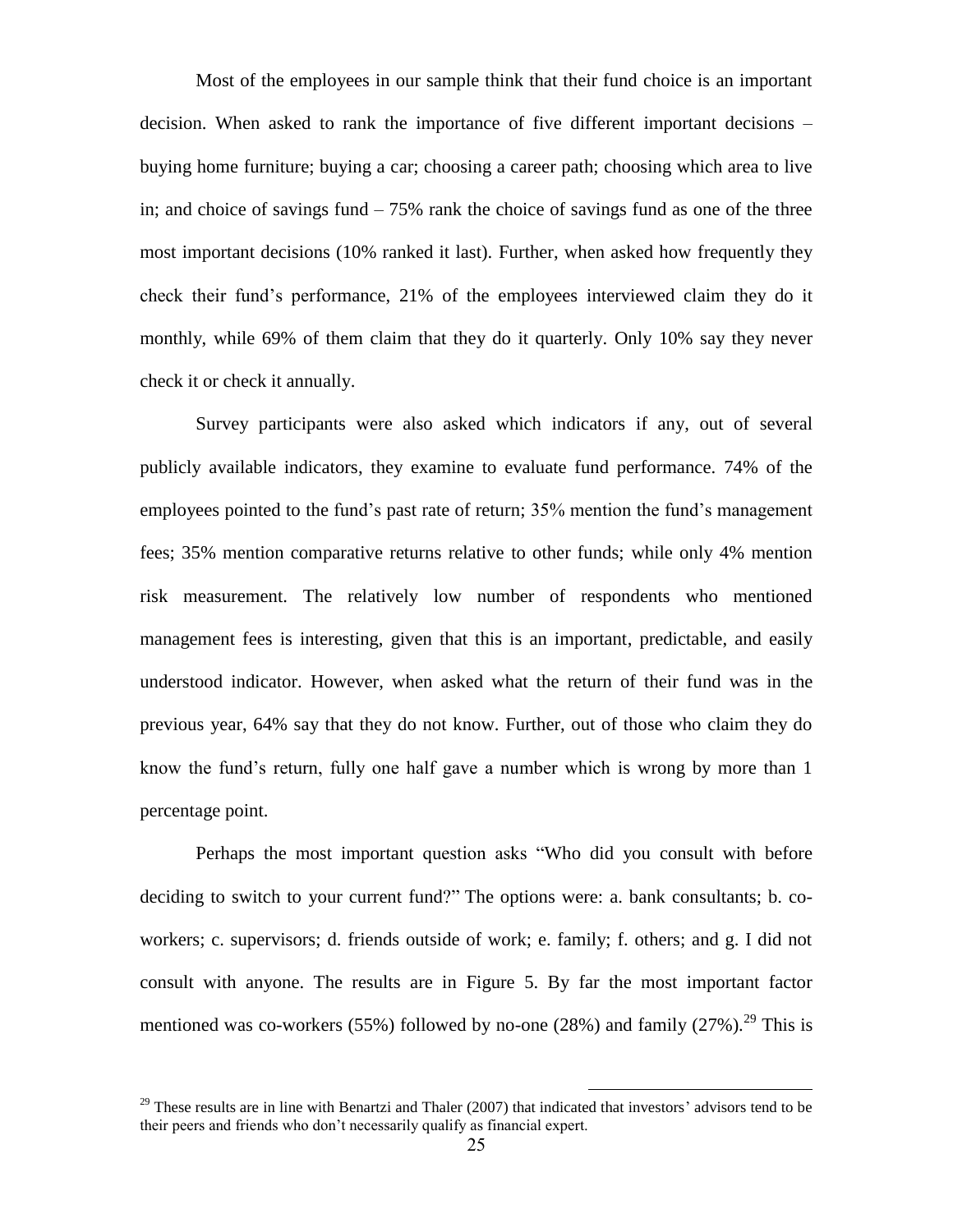consistent with our interpretation of the empirical findings as indicating peer effects in actual choice of funds.

#### **[Figure 5]**

# **8. Conclusion**

Savings decisions are among the most important financial decisions most individuals make. Yet these decisions are not fully understood. This complicates the design of policy reforms to improve the quality of financial decisions. This paper exploits a large and detailed dataset that allows us to shed some light on how these decisions are made. Our first finding is that a drastic and highly-publicized regulatory reform allowing savers to switch saving plans did not result in many savers actually switching. Most employees remained with the default option, and perhaps justifiably so. Furthermore, while the reform did lead to an increase in the number of funds, the increased choice given to consumers did not result in clearly improved terms. Data we obtained from the Israeli Ministry of Finance indicates that if anything, management fees have increased. The average management fee in the provident fund industry in 2004, just prior to the reform was 0.47% whereas in 2007, the period we study, it was 0.65% and by 2008 it has reached 0.8%. The average management fees for the period 1999-2005 was 0.49% while the average fees for the period 2006-2011 was  $0.74\%$ .<sup>30</sup>

Beyond documenting the overall low number of switches across funds, our data allows for a deeper investigation into the details of individual savings decisions. We find that even when individuals choose to opt out of the default, the considerations guiding their decisions seem to be quite different from what one would expect given observable

 $30$  There are many potential causes for such an increase. This issue is beyond the scope of this paper. For our purposes it is interesting to note that in the years before the reform management fees were stable, whereas following the reform we observe a substantial increase.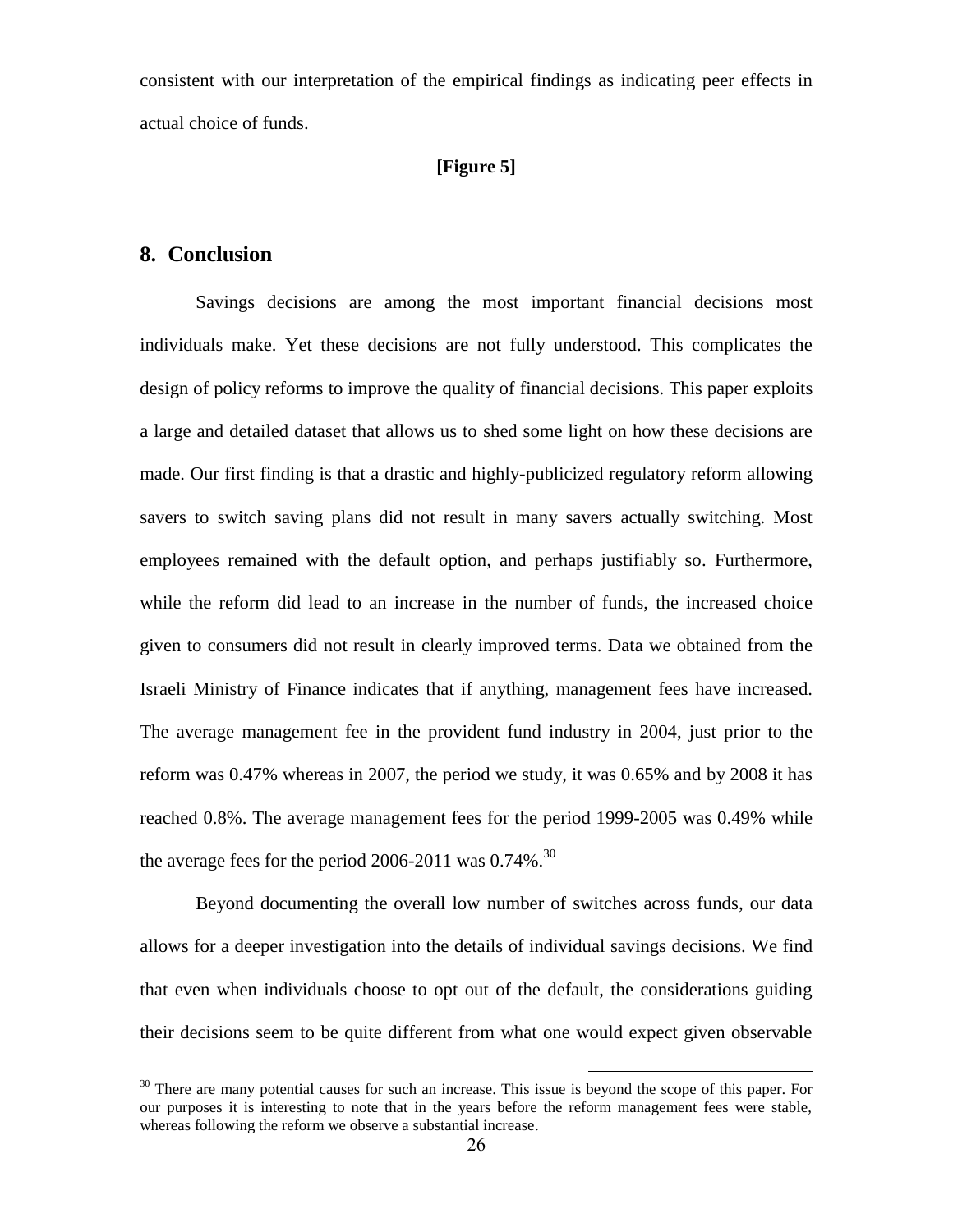measures of performance (risk, returns, management fees). Rather, individuals seem to be strongly influenced by their peers, who are not necessarily experts in the subject matter. Indeed, individuals seem to be more strongly influenced by those peers who happen to share their ethnic background.

There are several potential explanations for this behavior. One possibility is "keeping up with the Joneses". In Gomez, Priestley and Zapatero (2009) the joneses preferences depend on peer's wealth and Demarzo, Kaniel and Kremer's (2004) agents hedge against price fluctuations of a local good which is in short supply. In our context, we find it less appealing to argue that one ethnic group in a particular department is hedging different local goods than the others in the same department. Another possibility is social identification (Akerlof and Kranton 2000, Shayo 2009): individuals tend to follow the norms or prototypical behavior of members of groups they identify with. The final, and perhaps most prominent, explanation emphasizes information and observational learning (the seminal papers here are Bikhchandani et al. 1992 and Banerjee 1992). However, as recently emphasized by Eyster and Rabin (2011), rational observational learning does not necessarily lead to the imitation of predecessors and can in fact lead individuals to contradict the behavior they observe. But even if observational learning is an important component of what we observe, our results highlight the importance of understanding who it is that people learn from and imitate. The most knowledgeable may not be the most influential.

Many countries and states are in the process of reforming long term saving and pensions systems. For those considering the move to defined contribution programs with fund choices, our documented patterns can have important implications for the design of effective financial reforms. Promoting more choice for savers, even if this is accompanied by increased competition between funds, does not guarantee improvements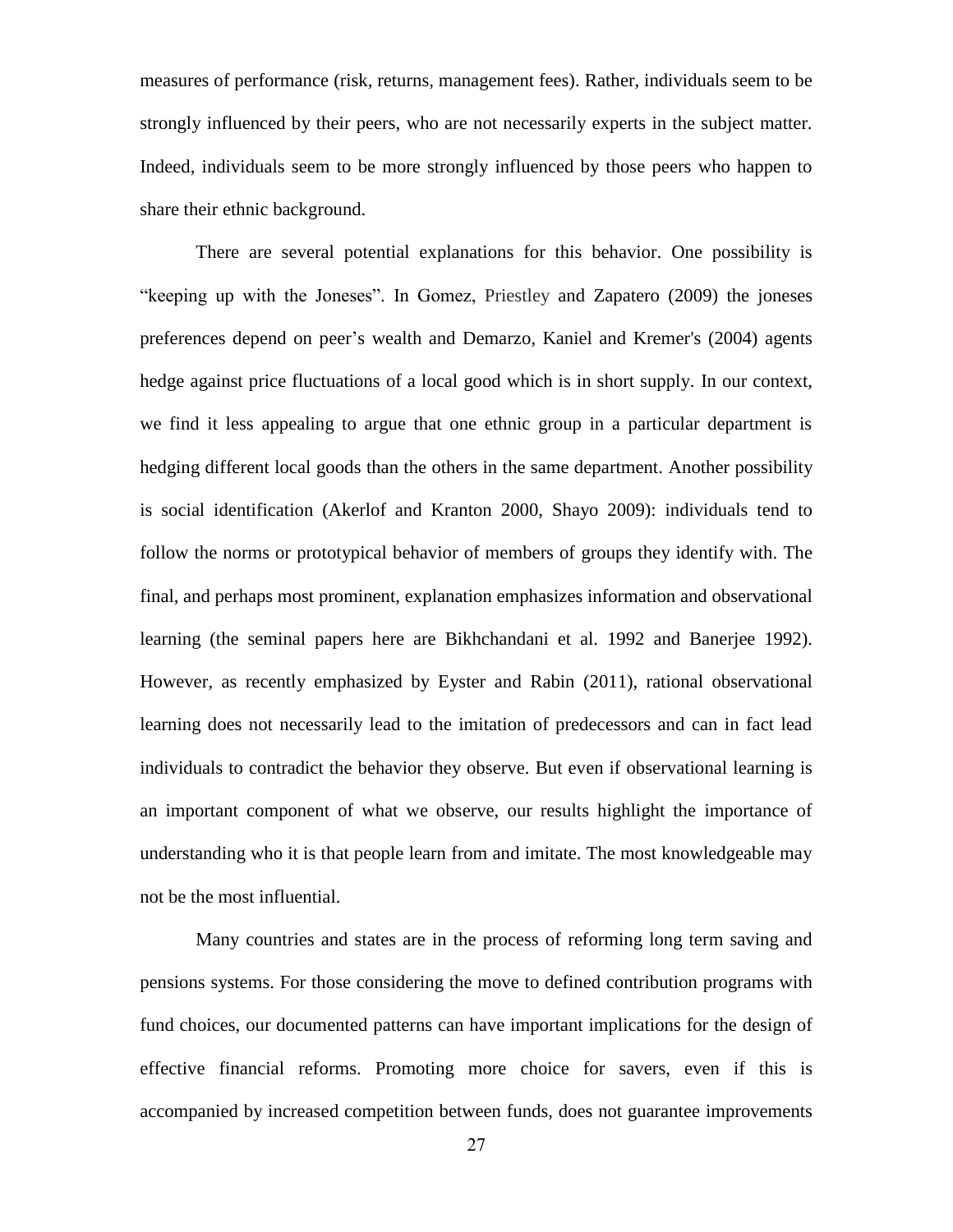in savings choices. Our results suggest that the outcomes of financial reforms can be strongly influenced by social dynamics. The results therefore indicate the need to investigate further the possibilities for workplace seminars and financial education programs as integral parts of a reform that introduces more choice to consumers. Such communication programs should accompany the reform from its earliest stages. Early and informative campaigns may have substantial long-term effects by affecting early savings decisions and harnessing the power of peer effects.

# **References**

Akerlof, G., A. and R., E. Kranton (2000), "Economics and Identity" *Quarterly Journal of Economics* 115: 715-753.

Altonji J., and R. Blank, (1999), "Race and Gender in the Labor Market", in Handbook of Labor Economics, Elsevier, 3143-3259.

Altonji J., U. Doraszelski, and L. Segal, (2000),"Black/White Differences in Wealth", *Economic Perspectives*.

Ammermueller A., and J. Pischke, (2009), "Peer Effects in European Primary Schools: Evidence from the Progress in International Reading Literacy Study", *Journal of Labor Economics*, 27: 3, 315-348.

Banerjee A., (1992), "A Simple Model of Herd Behavior"*, Quarterly Journal of Economics*, 107:3, 797-817.

Bikhchandani S., D. Hirshleifer, and I.Welch, (1992)*,* "A theory of fads, fashions, custom and cultural changes as informational cascades", *Journal of Political Economy*, 100: 5, 992-1026.

Bayer P., R. Hjalmarsson, and D. Pozen, (2009), "Building Criminal Capital Behind Bars: Peer Effects in Juvenile Corrections", *Quarterly Journal of Economics*, 124:1, 105- 147.

Benartzi S and R., H Thaler, (2007), "Heuristics and Biases in Retirement Savings Behavior. *Journal of Economic Perspectives* 21:3, 81–104.

Beshears, J., L, Choi, J., J., Laibson, D., I., Madrian, B C. and C., K Milkman., (2011), "The Effect of Providing Peer Information on Retirement Savings Decisions", NBER Working Paper No. w17345 .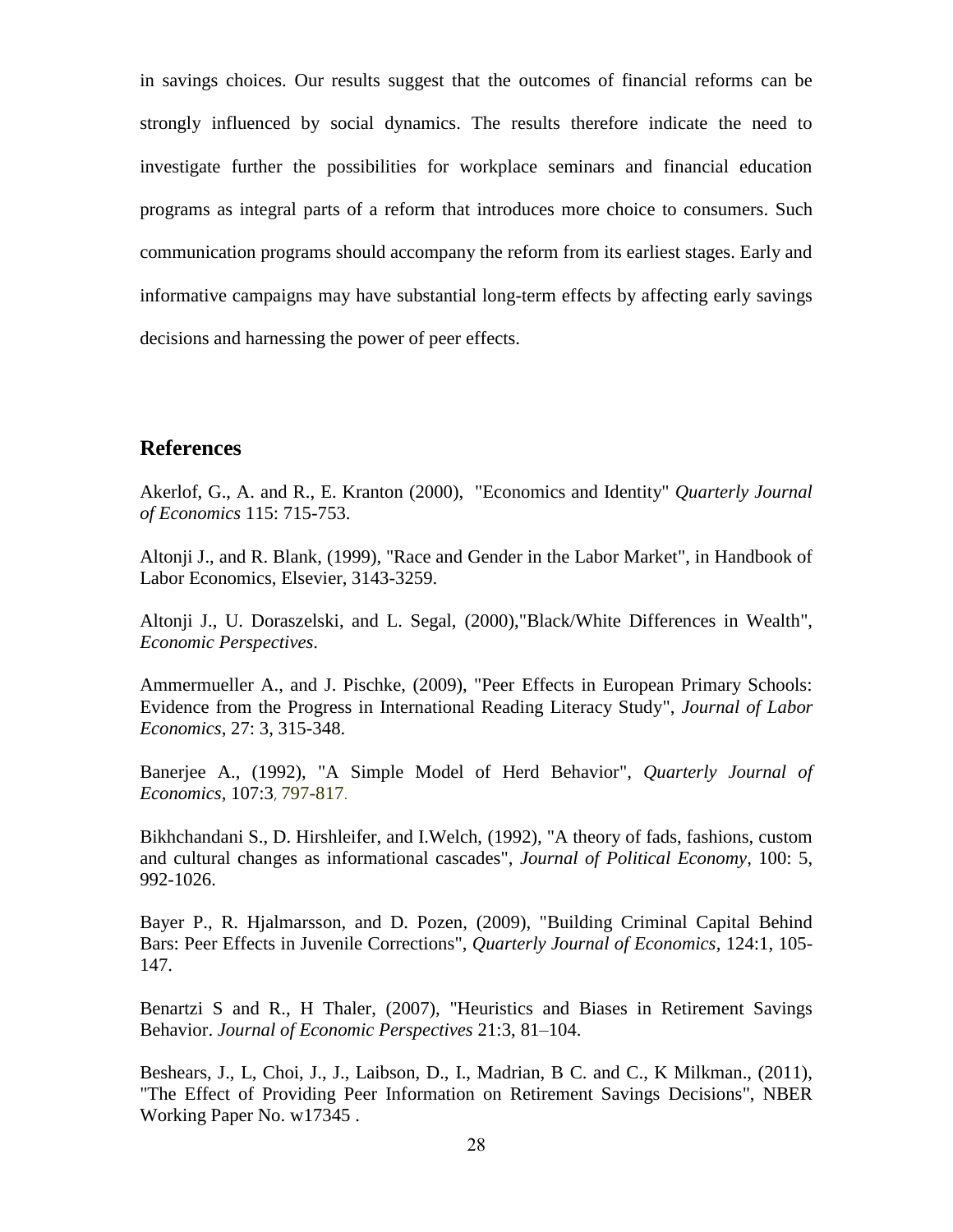Blume L., S. Durlauf, W. Brock, and Y. Ioannides, (2011), "Identification of Social Interactions", in Handbook of Social Economics, 853-964.

Brown, J. R., Ivkovic, Z., Smith, P. A. and Weisbenner, S., (2008), "Neighbors Matter: Causal Community Effects and Stock Market Participation" *The Journal of Finance*, 63, 1509–1531.

Choi, J. J., Laibson D., B. Madrian, and A. Metrick, (2004), "For Better or for Worse: Default Effects and 401(k) Savings Behavior", In Perspectives on the Economics of Aging, edited by David A. Wise. Chicago: Univ.Chicago Press (for NBER)

Cipollone P., and A. Rosolia, (2007), "Social Interactions in High School: Lessons from an Earthquake" *, The American Economic Review*, 97:3, 948-965.

Cohen Y., (200[2\),](http://spirit.tau.ac.il/Upload/LandW2002.pdf) "From Haven to Heaven: Changes in Immigration Patterns to Israel", *Israeli Sociology* 4:1, 39-60, in Hebrew. English Version: Pp. 36-56 in D. Levy, and Y. Weiss (eds), *Challenging Ethnic Citizenship: German and Israeli Perspectives on Immigration*, New York: Berghahn Books.

Daniel K., D., Hirshleifer, and S., H., Teoh, (2002) "Investor Psychology in Capital Markets: Evidence and Policy Implications" *Journal of Monetary Economics*, 49, 139- 209

De Giorgi G., M. Pellizzari, and S. Redaelli, (2010), "Identification of Social Interactions through Partially Overlapping Peer Groups", *American Economic Journal: Applied Economics* 2, 241–275.

DeMarzo, Peter, Ron Kaniel, and Ilan Kremer, (2004), "Diversication as a public good: Community effects in portfolio choice", *Journal of Finance* 59, 1677-1716.

Duflo E, and E. Saez, (2002), "Participation and Investment Decisions in a Retirement Plan: the Influence of Colleagues' Choices"*, Journal of Public Economics*, 85, 121-148.

Duflo E, and E. Saez, (2003), "The Role of Information and Social Interactions in Retirement Plan Decisions: Evidence from a Randomized Experiment", *Quarterly Journal of Economics*, 118: 3, 815-842.

Eyster, Erik and Matthew Rabin, (2011), "Rational Observational Learning", unpublished manuscript. University of California, Berkeley

Feick, L. F. and L. L. Price, (1987), "The Market Maven: A Diffuser of Marketplace Information", *Journal of Marketing*, 51 :1, 83–97.

Fryer Jr., Roland G., and Steven D. Levitt, (2004), "Understanding the Black-White Test Score Gap in the First Two Years of School", *Review of Economics and Statistics*, 86:2, 447-464.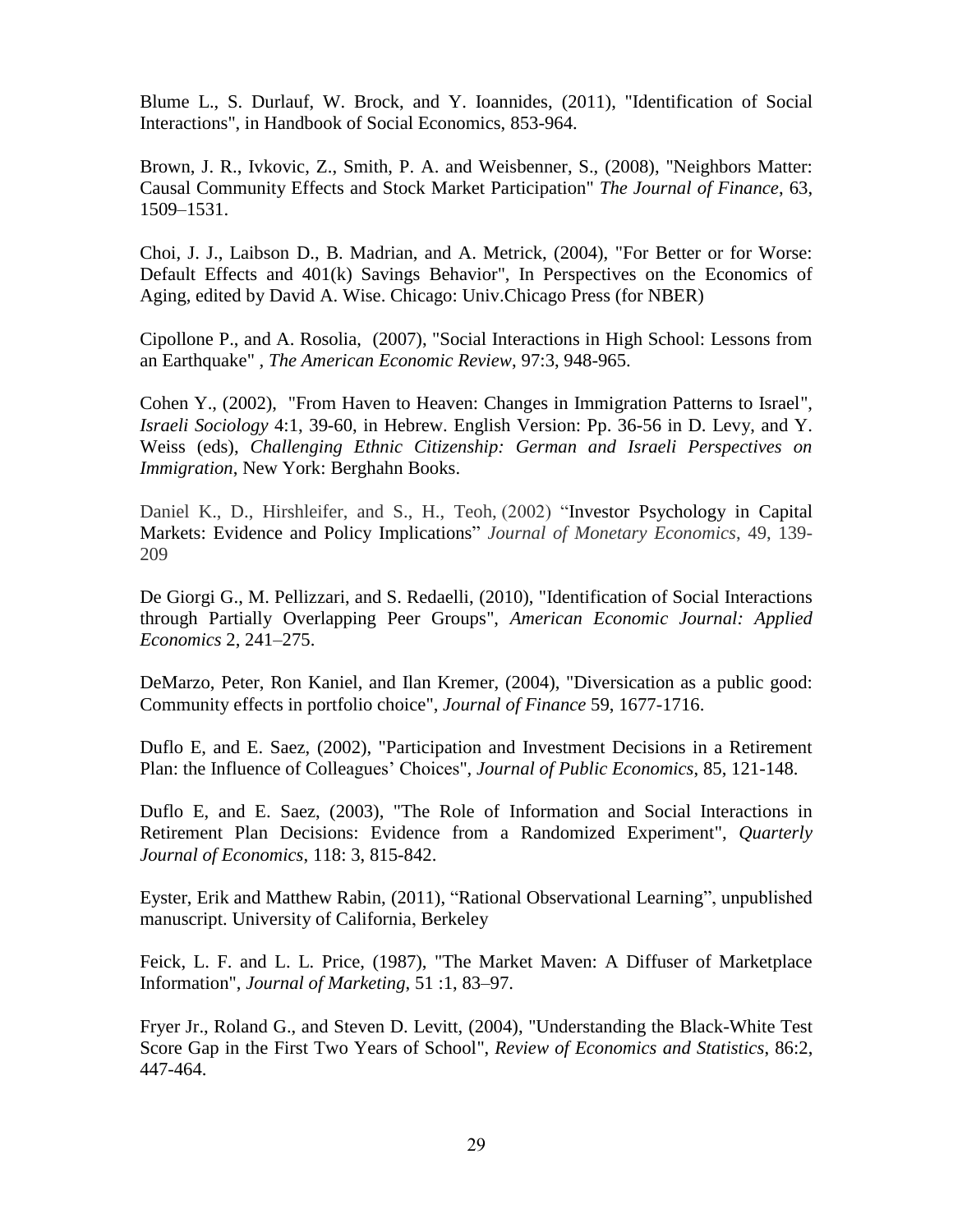Goldenberg J, Han S., Lehmann D. R and Weon Hong J, (2009), "The Role of Hubs in the Adoption Processes", *Journal of Marketing* 73 1–13.

Gomez J.P, Priestley R, F. Zapatero*,* (2009), "Implications of keeping up with the Joneses behaviour for the equilibrium cross section of stock returns: International Evidence", *Journal of Finance* 64: 6, 2703-2737.

Holzmann R. (2012), "Global Pension Systems and Their Reform: Worldwide Drivers, Trends, and Challenges" *World Bank Discussion Paper* No 1213

Hong, J. H. Kubik, and J. Stein, (2004)*,* "Social Interaction and Stock-Market Participation", *The Journal of Finance*, 59:1, 137-163.

Huberman G, Iyengar S., and Jiang W., (2007), "Defined Contribution Pension Plans: Determinants of Participation and Contribution Rates"*, Journal of Financial Services Research*, 31:1, 1-32.

Hurst E., M. Luoh, and F. Stafford, (1998), "Wealth Dynamics of American Families", Brookings Papers on Economic Activity.

Kast, F., Meier, S., and Pomeranz, D., (2012), "Under-Savers Anonymous: Evidence on Self-Help Groups and Peer Pressure as a Savings Commitment Device", IZA Discussion Paper No. 6311.

Lavy, V, Paserman, D. M. and Schlosser, A.,(2012) "Inside the Black Box of Ability Peer Effects: Evidence from Variation in Low Achievers in the Classroom", *Economic Journal*, 122, 208-237.

Lavy, V, and Schlosser, A., (2011), "Mechanisms and Impacts of Gender Peer Effects at School", *American Economic Journal: Applied Economics*, 3(2), 1-33.

Madrian, B C., and D. F. Shea. **(**2001), "The Power of Suggestion: Inertia in 401(k) Participation and Savings Behavior." *Quarterly Journal of Economics,* 116(4): 1149– 1525**.**

Manski C., (1993), "Identification of Endogenous Social Effects: The Reflection Problem", *Review of Economic Studies*, 60, 531-42.

Matvos G., and Ostrovsky M., (2010), "Heterogeneity and peer effects in mutual fund proxy voting", *Journal of Financial Economics*, 98:1, 90-112.

Mugerman Y., (2010), "Do Peers Influence Our Choice of Savings Fund: Evidence from Personnel Data", Ph.D. Thesis, The Hebrew University of Jerusalem.

Munshi K., (2004), "Social Learning in a Heterogeneous Population: Technology Diffusion in the Indian Green Revolution", University of Pennsylvania.

Neal D., and W. Johnson, (1996), "The Role of Premarket Factors in Black-White Wage Differences", *Journal of Political Economy*, 104:5, 869-895.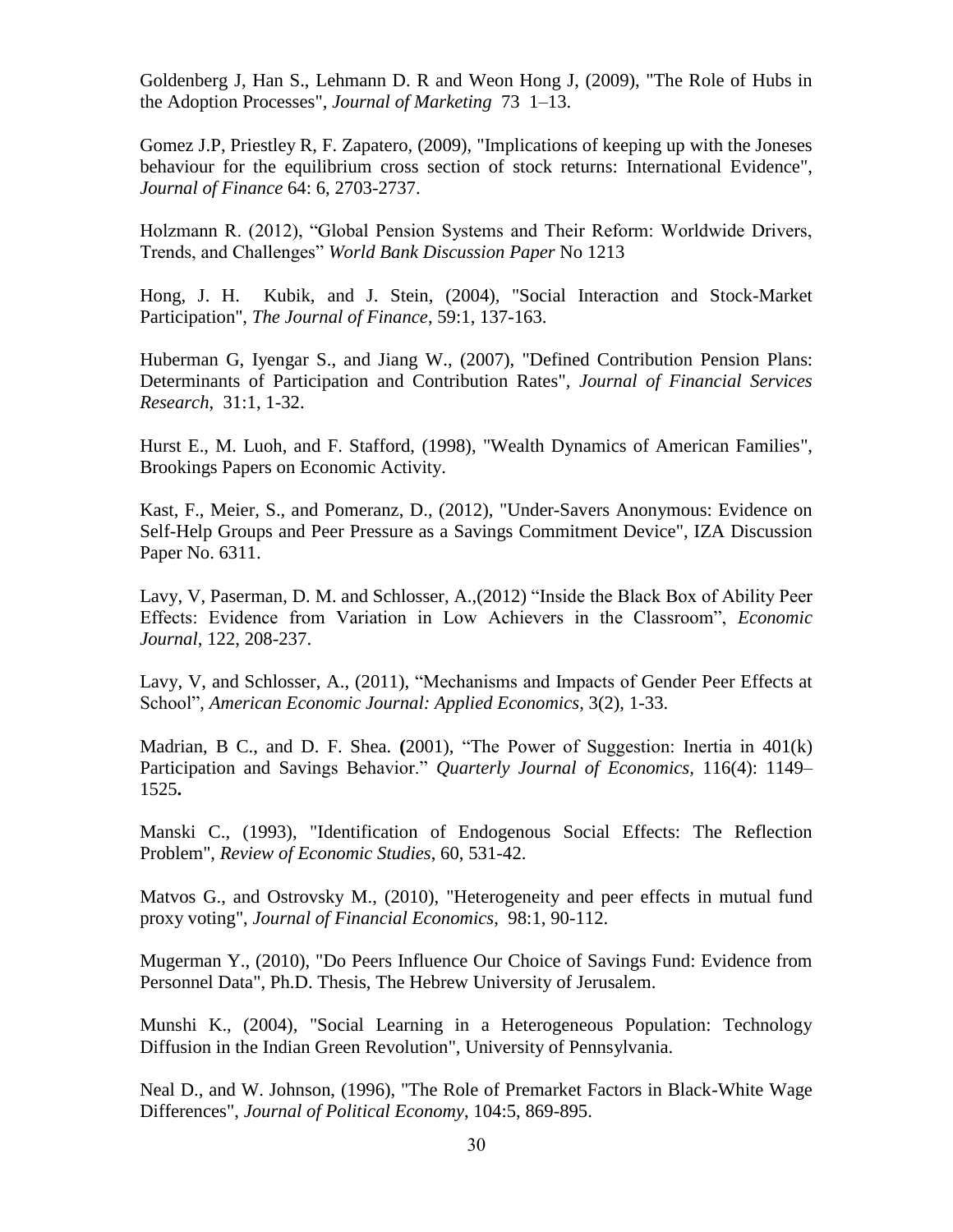Rogers, Everett M., (1995), "Diffusion of Innovations", 4th ed. New York: The Free Press.

Rubinstein Y., and D. Brenner, (2010), "Pride and Prejudice: Using Ethnic-Sounding Names and Inter-Ethnic Marriages to Identify Labor Market Discrimination", Unpublished Working Paper, Brown University.

Sacerdote B., (2001), "Peer Effects with Random Assignment: Results for Dartmouth Roommates", *Quarterly Journal of Economics*, 116: 2, 681-704.

Shayo, M., (2009). "A Model of Social Identity with an Application to Political Economy: Nation, Class and Redistribution", *American Political Science Review* 103(2): 147-174.

Sorensen A., (2006), "Social learning and health plan choice", *RAND Journal of Economics*, 37:4, 929-945.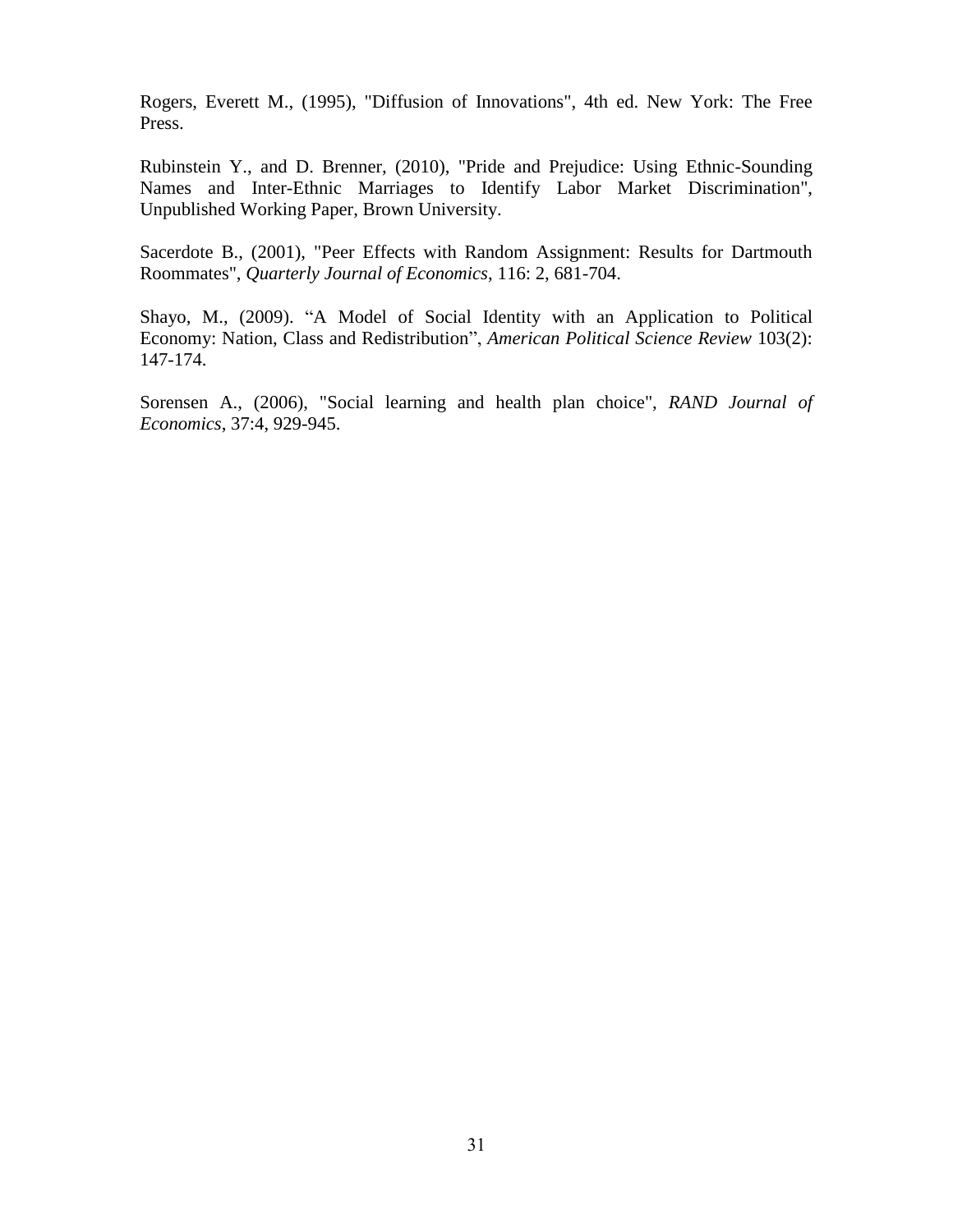#### **Figure 1: Performance of the Funds Chosen by Employees, 2007**

(Means,yearly data. Capped ranges indicate 95% confidence intervals)



**Panel A: Rate of Returns**

**Panel B: Sharpe Ratios**



This figure shows the rates of return and Sharpe ratios of provident funds chosen by most employees who opted out of the default fund. The data were publicly available at the Israeli Ministry of Finance website (GemelNet). The returns were calculated by GemelNet for the period 12/2006 - 12/2007. The Provident Funds Industry category shows the simple mean (and 95% confidence interval) across all provident funds that existed the entire year and whose performance is available from GemelNet (200 provident funds).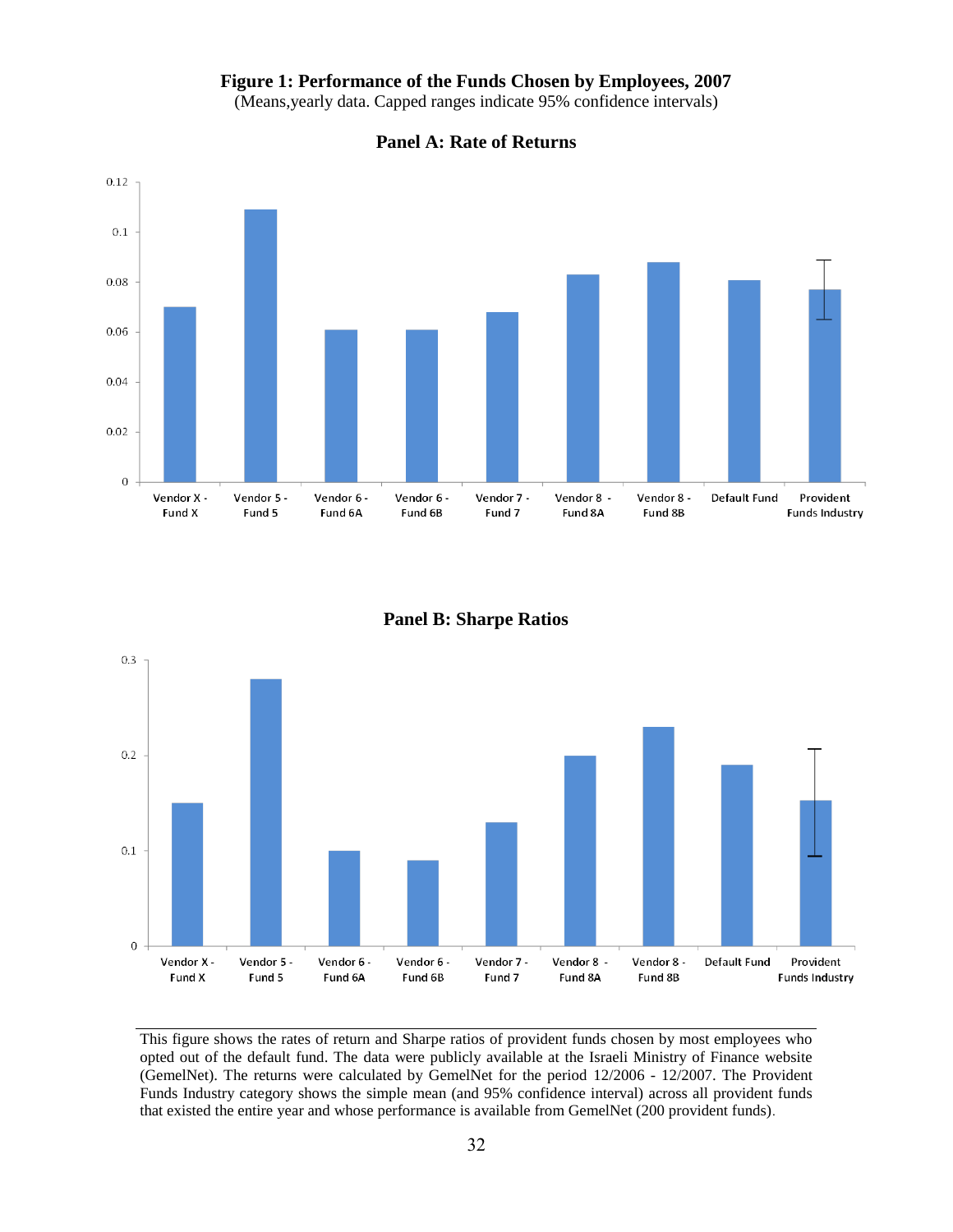

**Figure 2: Fund X and the Average Provident Funds Returns, 9/2006-8/2008** (Monthly returns, percent)

This graph illustrates the monthly rates of returns for the Fund X and the average return of the Provident Funds Industry during the period 9/2006 - 8/2008. The data was obtained from GemelNet (Israeli Ministry of Finance website). The average Provident Funds Industry variable was calculated by GemelNet as a simple mean of the total available population of provident funds during each particular month. The Y axis represents the return value in the percentage for the given calendar month. It is clear from the graph that there is a strong correlation between Fund X monthly returns and the Provident Funds Industry average monthly returns, which means that fund X doesn't provide different returns in terms of "betting the market", and is not exceptional.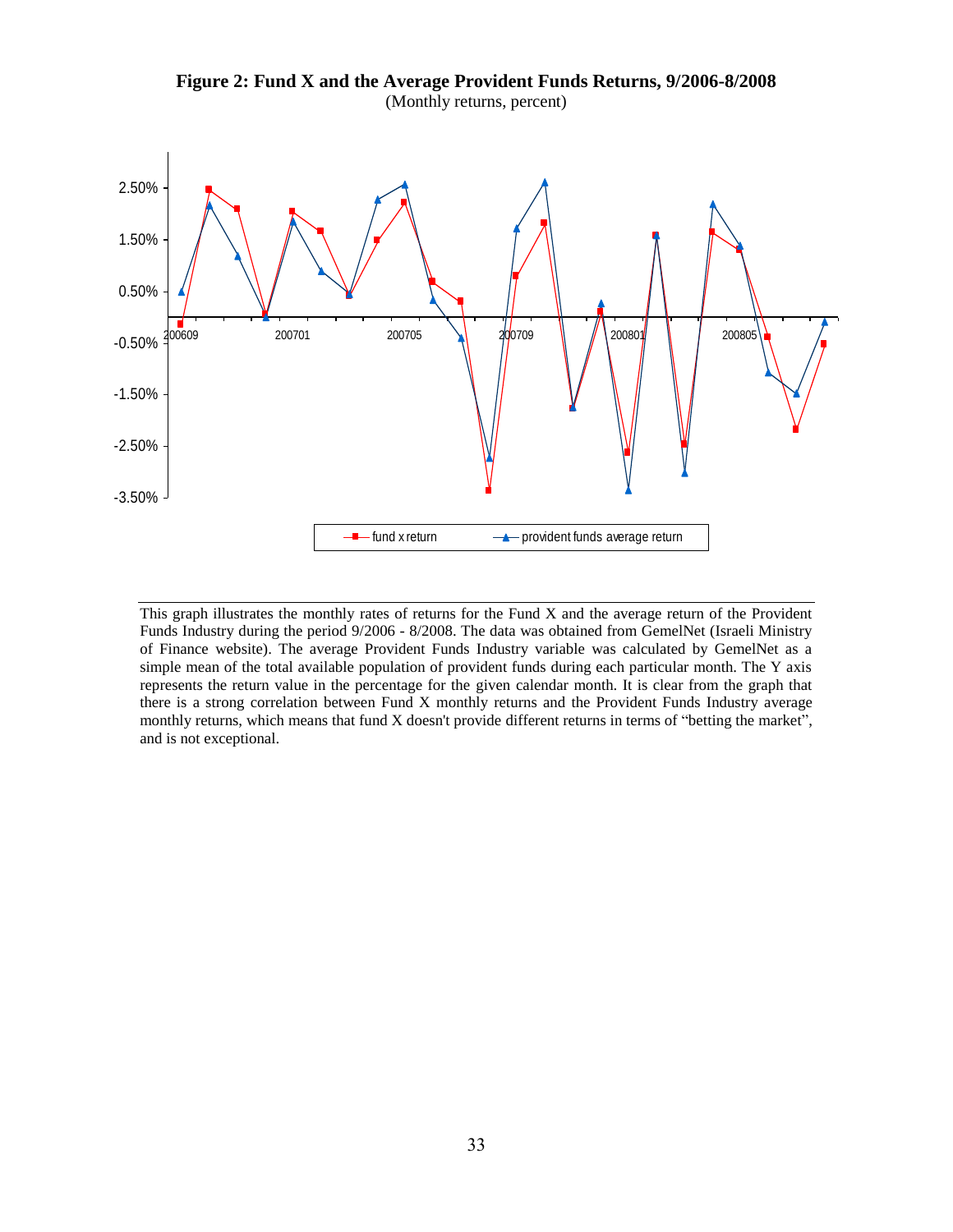**Figure 3: Assets Managed by Fund X Versus its Excess Monthly Rates of Returns, 9/2006-8/2008**

(Millions of NIS, percentage)



This graph illustrates two variables. The first variable is the Fund X excess monthly rates of returns, calculated as a simple difference between Fund X monthly returns in percentage and average Provident Funds Industry monthly returns in percentage, during the period 9/2006 - 8/2008. The Right Y axis represents this difference for the given calendar month. The second variable is assets managed by Fund X. This variable is calculated as cumulative amount of assets managed by Fund X at the end of calendar month (represented at axis X), during the period 9/2006 - 8/2008. The Left Y axis represents this value in millions of NIS for the given month. The graph doesn't suggest that the change of assets managed by Fund X could be explained by excess monthly rates of returns.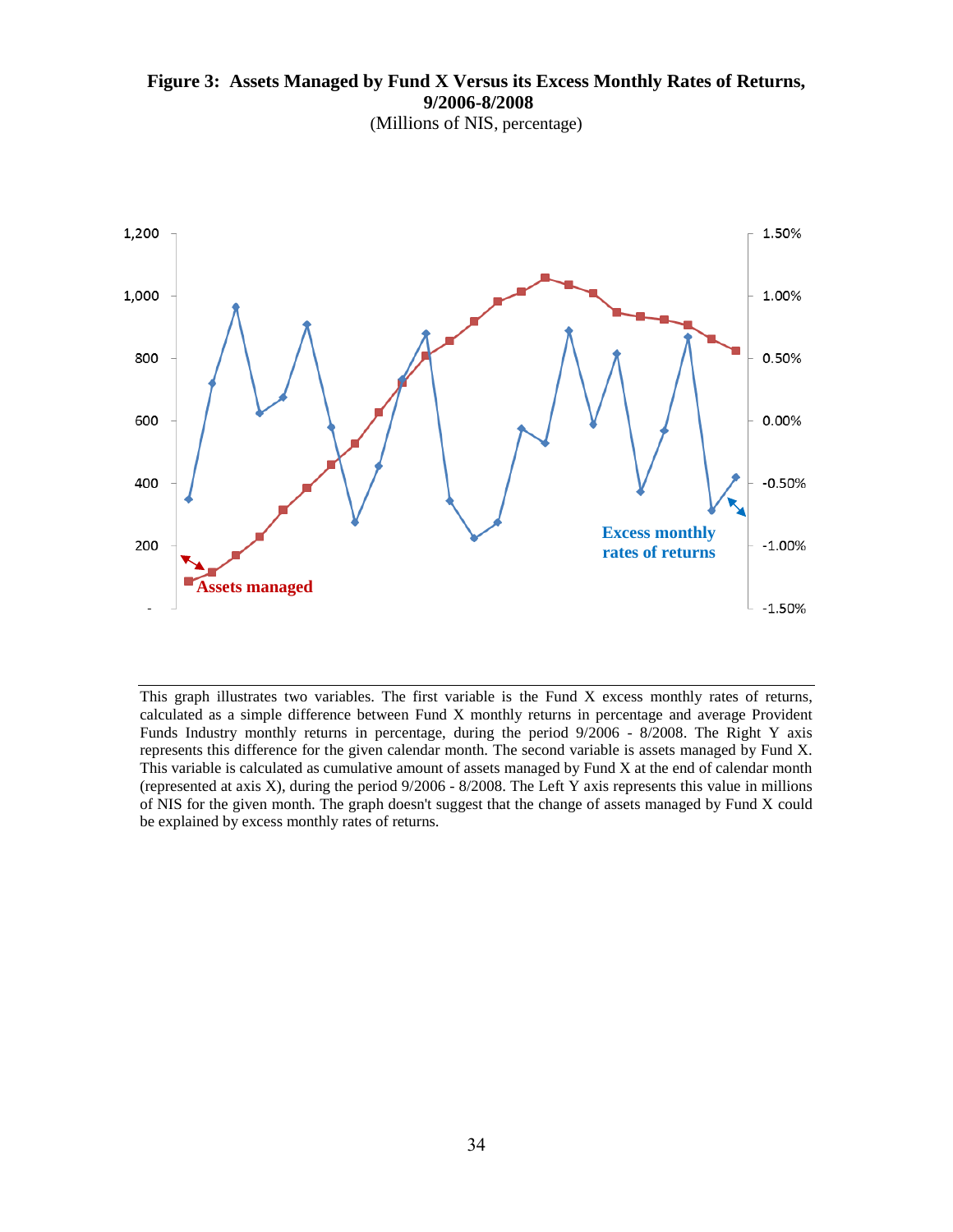**Figure 4: Balancing Tests**



The figures show the results from six separate regressions of an individual characteristic (years of schooling; number of children; male indicator; tenured indicator; married indicator; and age) on the full set of department fixed effects, ethnicity fixed effects, and all interactions between them. Each histogram shows the distribution of the t-statistics of the 509 interaction coefficients in one of these regressions. The interaction coefficients for schooling, number of children, proportion male, tenured, married and age are statistically insignificantly different from zero (at the 95% significance level) in 91%, 97%, 98%, 98%, 94% and 97% of the interactions, respectively.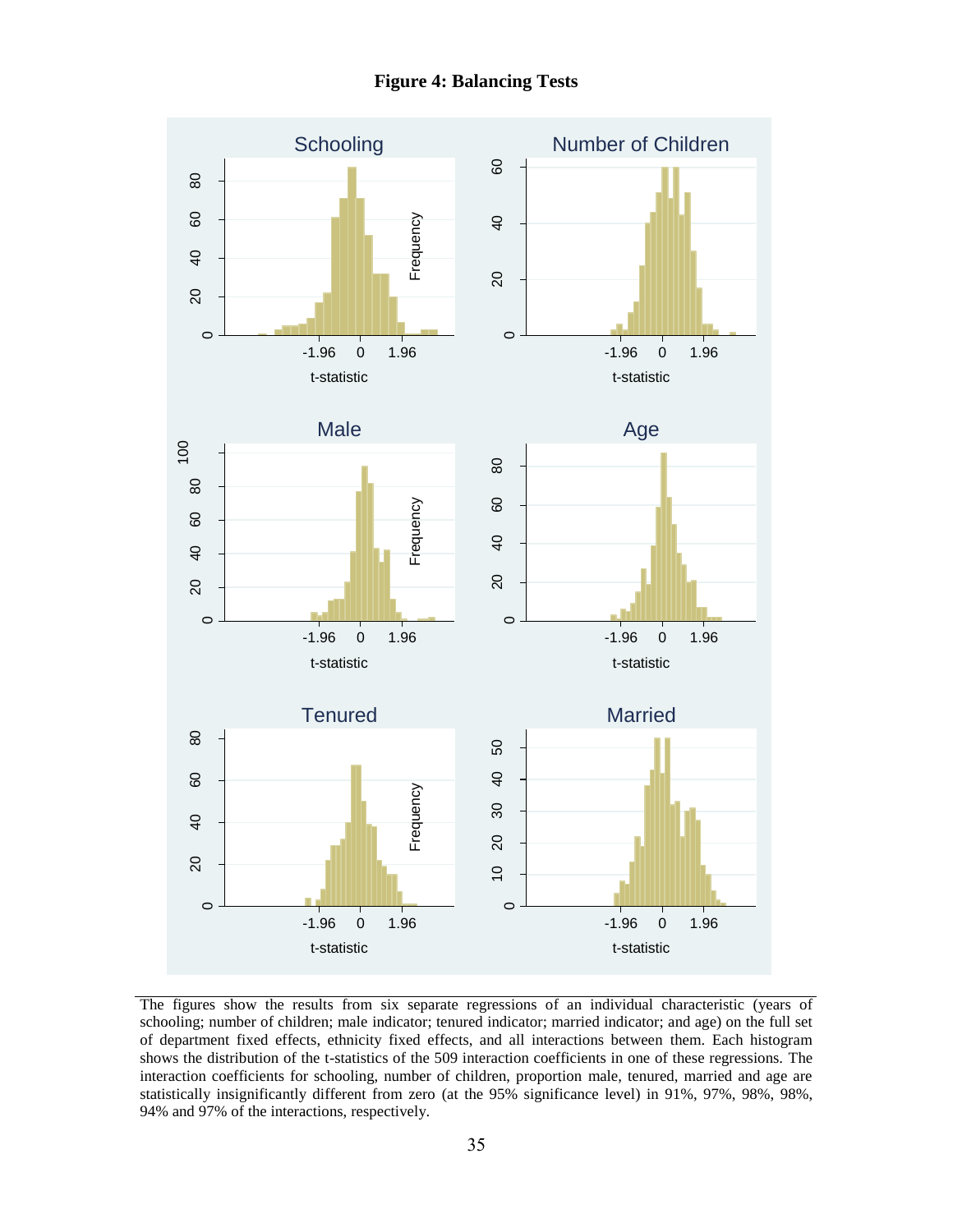

# **Figure 5: Who Did You Consult With Before Deciding to Switch to Your Current Fund?**

Responses to structured interviews conducted with a subsample of the employees who switched out of the default (N=64).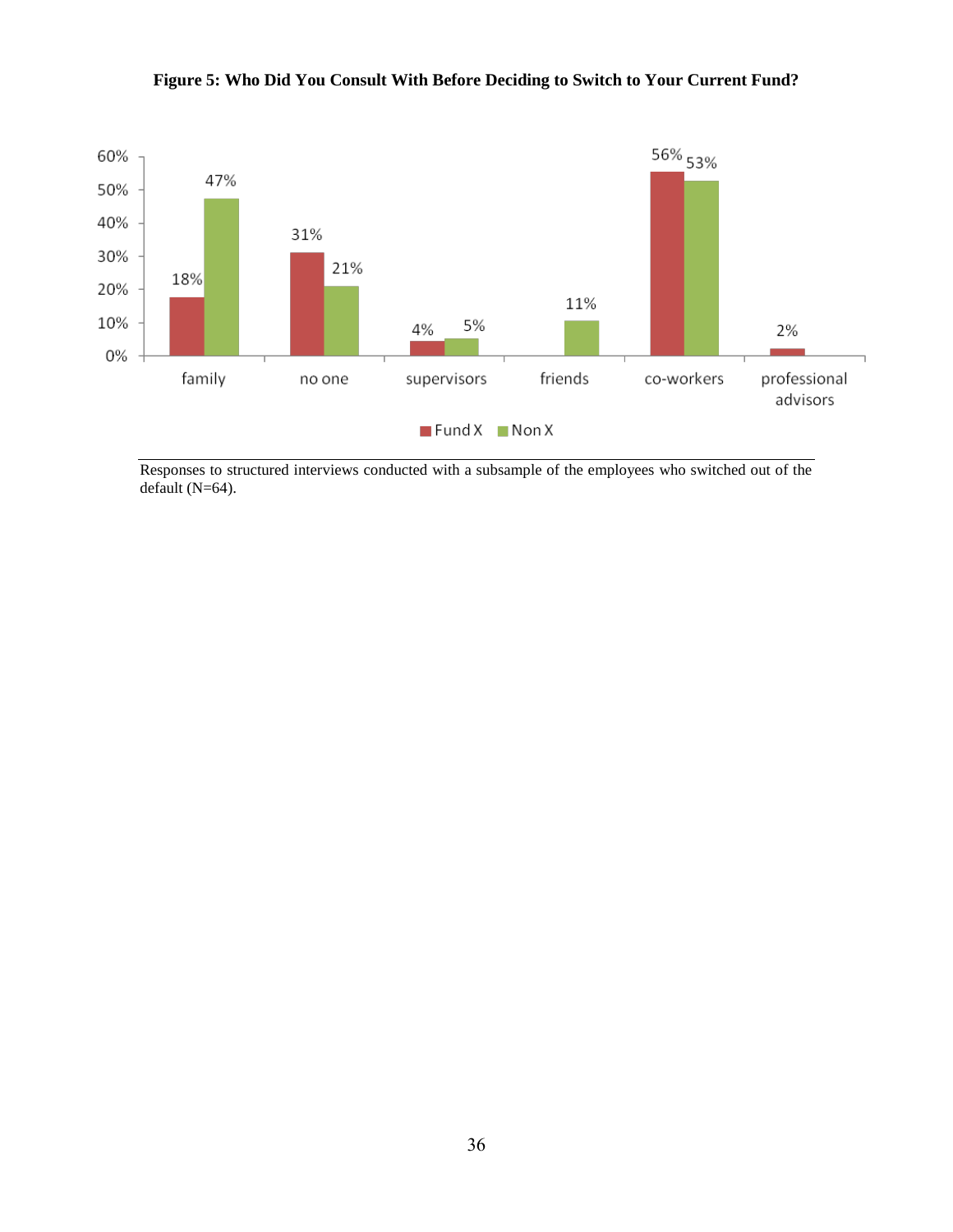|                                   | Period 1.<br>$1 - 8/07$   | Period 2,<br>$9 - 12/07$   | Two periods<br>pooled     | Mean of within-<br>department proportions;<br>two periods pooled |
|-----------------------------------|---------------------------|----------------------------|---------------------------|------------------------------------------------------------------|
| Opting out of the<br>default      | 280<br>[0.026]            | 457<br>[0.043]             | 737<br>[0.069]            | $0.045 \{0.056\}$                                                |
| Enrollment into<br>fund $X$       | 161<br>[0.015]<br>(57%)   | 312<br>[0.029]<br>$(68\%)$ | 473<br>[0.044]<br>(64%)   | $0.026\{0.047\}$                                                 |
| Enrollment into<br>vendor 5 funds | 11<br>[0.001]<br>(4%)     | 30<br>[0.003]<br>(7%)      | 41<br>[0.004]<br>(6%)     | $0.003 \{0.012\}$                                                |
| Enrollment into<br>vendor 6 funds | 28<br>[0.003]<br>$(10\%)$ | 9<br>[0.001]<br>(2%)       | 37<br>[0.003]<br>(5%)     | $0.001 \{0.004\}$                                                |
| Enrollment into<br>vendor 7 funds | 46<br>[0.004]<br>(16%)    | 27<br>[0.003]<br>(6%)      | 73<br>[0.007]<br>$(10\%)$ | $0.006 \{0.015\}$                                                |
| Enrollment into<br>vendor 8 funds | 18<br>[0.002]<br>(6%)     | 6<br>[0.001]<br>$(1\%)$    | 24<br>[0.002]<br>(3%)     | $0.003 \{0.013\}$                                                |
| Enrollment into<br>other funds    | 16<br>[0.002]<br>(6%)     | 73<br>[0.007]<br>(16%)     | 89<br>[0.008]<br>(12%)    | $0.006 \{0.018\}$                                                |

**Table 1 – Summary of Fund Choices**

*Notes:* The first three columns show the number of employees who opt out of the default by the end of each period and their proportion in the population [in brackets]. The first row shows the total number of switchers and the other rows show their distribution across funds, with percentage out of the total number of switchers (in parentheses). The last column shows the mean across departments of the within-department proportion of employees who opted out or chose a particular fund, with standard deviation {in braces}.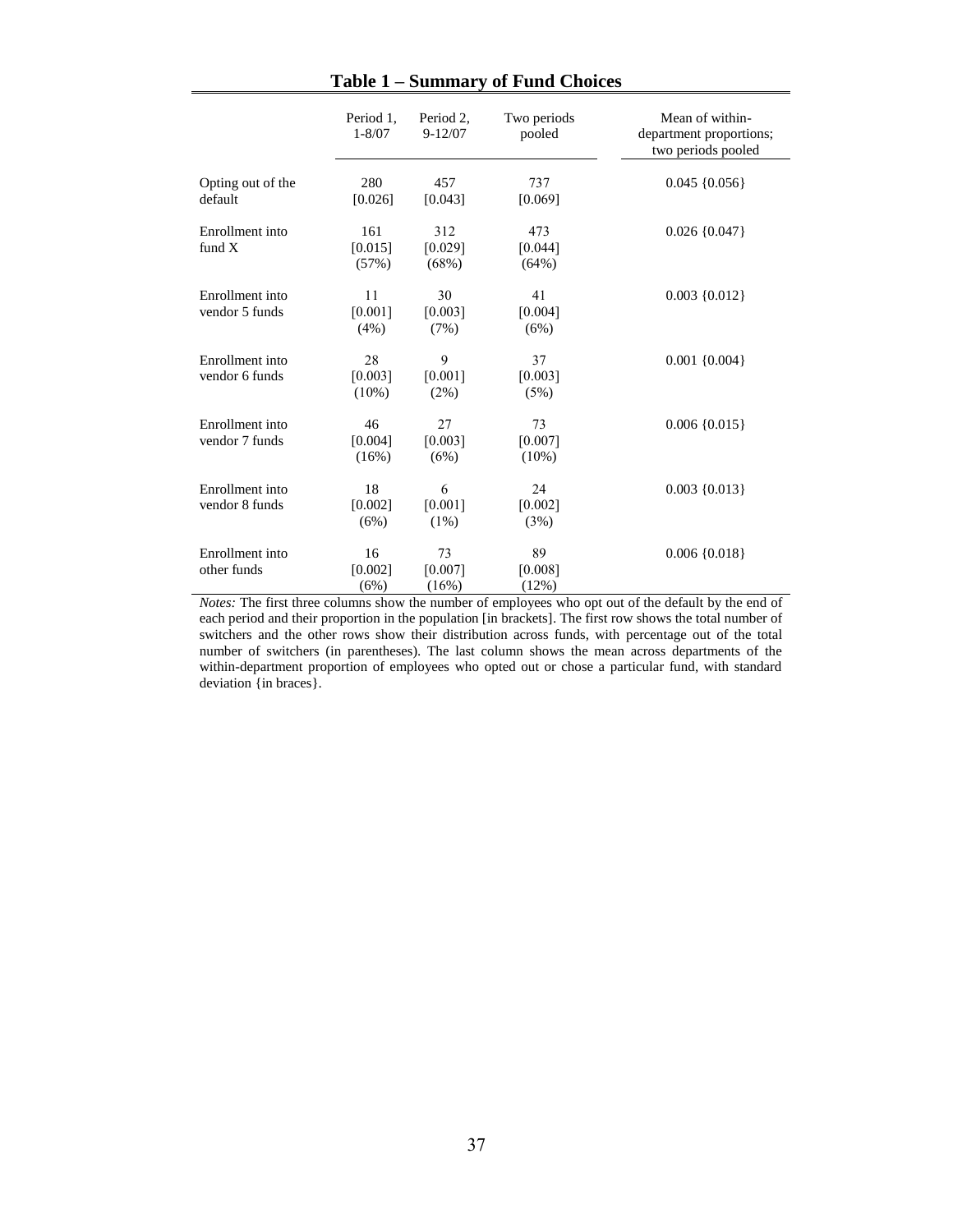#### **Table 2 – Opting Out of the Default**

|                                                    | Decision to<br>Opt Out of<br>the Default<br>in Period 1 | Decision to Opt Out of<br>the Default<br>(two periods pooled) |                       | Decision to Opt Out of<br>the Default<br>in Period 2 |                        |
|----------------------------------------------------|---------------------------------------------------------|---------------------------------------------------------------|-----------------------|------------------------------------------------------|------------------------|
|                                                    | (1)                                                     | (2)                                                           | (3)                   | (4)                                                  | (5)                    |
| Share of Peers<br>Who Opted Out                    |                                                         |                                                               | $0.643***$<br>(0.072) |                                                      |                        |
| Share of Peers<br>Who Opted Out in Period 1        |                                                         |                                                               |                       | $0.980***$<br>(0.186)                                | 0.739***<br>(0.210)    |
| Tenured (indicator)                                | $0.043***$<br>(0.007)                                   | $0.073***$<br>(0.010)                                         | $0.073***$<br>(0.010) |                                                      | $0.033***$<br>(0.008)  |
| Age                                                | 0.000<br>(0.001)                                        | 0.001<br>(0.001)                                              | 0.000<br>(0.001)      |                                                      | 0.001<br>(0.001)       |
| Married                                            | $-0.002$<br>(0.006)                                     | $0.026***$<br>(0.008)                                         | $0.025***$<br>(0.008) |                                                      | $0.027***$<br>(0.006)  |
| Education                                          | 0.001<br>(0.002)                                        | 0.004<br>(0.002)                                              | 0.001<br>(0.003)      |                                                      | 0.002<br>(0.002)       |
| Male                                               | $0.013***$<br>(0.004)                                   | $0.026***$<br>(0.006)                                         | $0.022***$<br>(0.007) |                                                      | $0.012**$<br>(0.005)   |
| Economist (indicator)                              | 0.016<br>(0.022)                                        | $-0.002$<br>(0.029)                                           | $-0.020$<br>(0.027)   |                                                      | $-0.022*$<br>(0.013)   |
| Engineer (indicator)                               | 0.006<br>(0.004)                                        | 0.015<br>(0.015)                                              | 0.002<br>(0.013)      |                                                      | 0.004<br>(0.013)       |
| Industrial engineer (indicator)                    | $-0.001$<br>(0.011)                                     | $-0.037***$<br>(0.013)                                        | $-0.029**$<br>(0.012) |                                                      | $-0.029***$<br>(0.010) |
| MD (indicator)                                     | 0.008<br>(0.007)                                        | 0.016<br>(0.011)                                              | 0.011<br>(0.011)      |                                                      | 0.006<br>(0.008)       |
| <b>Urban Department Location</b><br>(indicator)    | $0.020***$<br>(0.007)                                   | 0.017<br>(0.013)                                              | 0.000<br>(0.007)      |                                                      | $-0.021$<br>(0.013)    |
| Jewish (indicator)                                 | 0.004<br>(0.006)                                        | $0.028***$<br>(0.011)                                         | 0.015<br>(0.011)      |                                                      | $0.018**$<br>(0.007)   |
| Ethnic Origin North Africa                         | $0.016***$<br>(0.005)                                   | $0.020**$<br>(0.010)                                          | $0.017*$<br>(0.010)   |                                                      | 0.003<br>(0.008)       |
| Ethnic Origin Europe                               | $0.014**$<br>(0.006)                                    | $0.024**$<br>(0.011)                                          | $0.023**$<br>(0.011)  |                                                      | 0.011<br>(0.008)       |
| Ethnic Origin Former SU                            | $0.008*$<br>(0.004)                                     | $0.023**$<br>(0.011)                                          | $0.016*$<br>(0.009)   |                                                      | 0.013<br>(0.009)       |
| Ethnic Origin Middle East                          | $0.012**$<br>(0.005)                                    | $0.021*$<br>(0.011)                                           | 0.017<br>(0.011)      |                                                      | 0.009<br>(0.008)       |
| Other Individual and<br><b>Department Controls</b> | Yes                                                     | Yes                                                           | Yes                   | No                                                   | Yes                    |
| Observations<br>$R^2$                              | 10,716<br>.024                                          | 10,716<br>.055                                                | 10,716<br>.068        | 10,436<br>.012                                       | 10,436<br>.045         |

*Notes:* OLS, standard errors clustered at the department level in parentheses. Dependent variable is an indicator variable for opting out of the default fund. Main explanatory variable is the share of *i*'s department members (excluding *i*) who opted out of the default fund. Columns 4-5 exclude employees who have already opted out of the default fund in period 1. Unreported controls include number of children, place of residence, type of institution granting highest diploma (university, college or other) and department size. All regressions exclude departments with less than 3 workers and include 98 departments. \*\*\*=Significant at the 1 percent level \*\*.  $=$ Significant at the 5 percent level. \* $=$ Significant at the 10 percent level.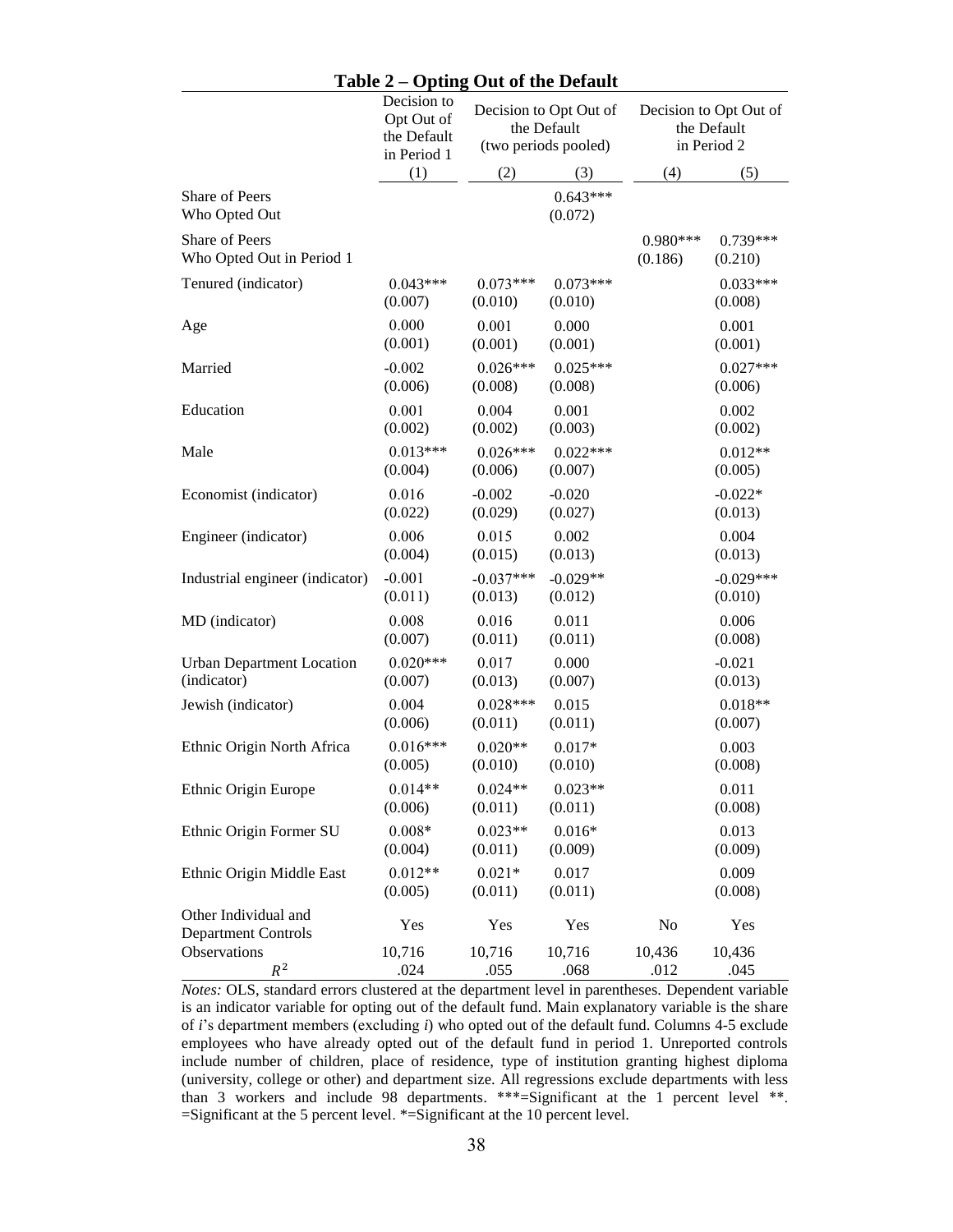|                              | Fund X                                        | Vendor 5                                               | Vendor 6            | Vendor 7         |           | Vendor 8 Other Funds |  |
|------------------------------|-----------------------------------------------|--------------------------------------------------------|---------------------|------------------|-----------|----------------------|--|
|                              | (1)                                           | (2)                                                    | (3)                 | (4)              | (5)       | (6)                  |  |
|                              |                                               | Linear probability model (six independent regressions) |                     |                  |           |                      |  |
| Share of Peers Who Chose     | $0.801***$                                    | 0.035                                                  | $-0.002$            | 0.024            | 0.000     | $-0.100$             |  |
| Fund X in Period 1           | (0.206)                                       | (0.036)                                                | (0.008)             | (0.021)          | (0.008)   | (0.081)              |  |
| Share of Peers Who Chose     | 1.789                                         | 0.610                                                  | $-0.039$            | $-0.039$         | $-0.007$  | $-0.193$             |  |
| Vendor 5 in Period 1         | (1.898)                                       | (0.424)                                                | (0.052)             | (0.061)          | (0.024)   | (0.287)              |  |
| Share of Peers Who Chose     | 0.730                                         | 0.183                                                  | 0.111               | $-0.135$         | $-0.015$  | 0.444                |  |
| Vendor 6 in Period 1         | (0.855)                                       | (0.201)                                                | (0.113)             | (0.132)          | (0.097)   | (0.514)              |  |
| Share of Peers Who Chose     | $-0.132$                                      | 0.181                                                  | 0.065               | $0.215*$         | $-0.035$  | $0.364*$             |  |
| Vendor 7 in Period 1         | (0.497)                                       | (0.155)                                                | (0.070)             | (0.126)          | (0.042)   | (0.194)              |  |
| Share of Peers Who Chose     | $-0.221$                                      | $-0.042$                                               | $-0.020$            | 0.025            | 0.023     | $-0.092$             |  |
| Vendor 8 in Period 1         | (0.148)                                       | (0.046)                                                | (0.016)             | (0.085)          | (0.028)   | (0.085)              |  |
| Share of Peers Who Chose     | $-0.235$                                      | $-0.004$                                               | $-0.072*$           | 0.158            | 0.024     | $-0.181$             |  |
| Other Funds in Period 1      | (0.710)                                       | (0.074)                                                | (0.042)             | (0.128)          | (0.047)   | (0.318)              |  |
| Observations                 | 10,436                                        | 10,436                                                 | 10,436              | 10,436           | 10,436    | 10,436               |  |
| $R^2$                        | 0.038                                         | .010                                                   | .006                | .009             | .004      | .011                 |  |
|                              | Multinomial logistic model (joint regression) |                                                        |                     |                  |           |                      |  |
| Share of Peers Who Chose     | 24.102***                                     | 12.123                                                 | $-9.512$            | 12.996*          | $-2.844$  | $-19.896$            |  |
| Fund X in Period 1           | (4.924)                                       | (8.868)                                                | (14.307)            | (7.391)          | (19.202)  | (21.483)             |  |
| Share of Peers Who Chose     | 58.016**                                      | 82.360***                                              | $-1.001$            | $-8.470$         | 19.264    | $-32.694$            |  |
| Vendor 5 in Period 1         | (25.796)                                      | (30.979)                                               | (37.302)            | (51.555)         | (25.959)  | (121.459)            |  |
| Share of Peers Who Chose     | 40.039                                        | 96.265                                                 | 133.198**           | $-59.067$        | 2.958     | 77.250               |  |
| Vendor 6 in Period 1         | (26.339)                                      | (73.781)                                               | (64.875)            | (50.095)         | (109.844) | (50.543)             |  |
| Share of Peers Who Chose     | 9.944                                         | 33.366                                                 | 31.824              | 52.148**         | $-11.668$ | 46.361**             |  |
| Vendor 7 in Period 1         | (17.932)                                      | (29.833)                                               | (24.340)            | (23.177)         | (45.432)  | (19.796)             |  |
| Share of Peers Who Chose     | $-28.309$                                     | $-49.544$                                              | $-116.458**$        | 10.991           | 6.934     | $-13.943$            |  |
| Vendor 8 in Period 1         | (25.937)                                      | (73.194)                                               | (56.814)            | (14.776)         | (13.704)  | (30.418)             |  |
| Share of Peers Who Chose     | $-7.556$                                      | 10.771                                                 | $-257.626$          | 42.875           | 58.808    | $-28.562$            |  |
| Other Funds in Period 1      | (38.431)                                      | (46.353)                                               | (157.255)           | (29.497)         | (52.158)  | (85.181)             |  |
| Ethnic Origin North Africa   | 0.386<br>(0.321)                              | $-0.455$<br>(0.685)                                    | $-0.641$<br>(1.373) | 0.813<br>(1.275) |           | $-0.399$<br>(0.410)  |  |
| Ethnic Origin Europe         | 0.327                                         | 0.358                                                  | $-0.602$            | 1.016            | $-1.234$  | 0.295                |  |
|                              | (0.315)                                       | (0.804)                                                | (1.405)             | (1.408)          | (1.225)   | (0.362)              |  |
| Ethnic Origin Former SU      | 0.506                                         | $-0.591$                                               | $-0.339$            | 1.096            | $-0.654$  | 0.364                |  |
|                              | (0.373)                                       | (1.043)                                                | (1.533)             | (1.334)          | (1.461)   | (0.360)              |  |
| Ethnic Origin Middle East    | 0.329                                         | 0.009                                                  | $-0.026$            | 0.663            | 0.019     | 0.256                |  |
|                              | (0.341)                                       | (0.777)                                                | (1.340)             | (1.162)          | (1.366)   | (0.432)              |  |
| Observations<br>Pseudo $R^2$ | 10,436<br>0.179                               |                                                        |                     |                  |           |                      |  |

#### **Table 3 – Choosing Savings Funds** (All funds chosen by more than ten employees in period 1)

*Notes:* OLS regressions are reported in the top panel, where each of the six columns represents an independent regression with an indicator dependent variable for choice of the specific fund or vendor in the column title. A multinomial logistic regression is reported in the bottom panel. The categorical dependent variable includes the categories in the column titles and the base outcome is the default fund (the most frequent outcome). Robust standard errors, clustered at the department level are in parentheses. All regressions control for Jewish indicator, ethnicity indicators, age, gender, marital status, number of children, place of residence, years of education, type of institution granting highest diploma (university, college or other), academic profession, whether the employee is tenured, department location (urban or rural) and department size; and exclude employees who have already opted out of the default fund in period 1. All regressions exclude departments with less than 3 workers and include 98 departments.

\*\*\*=Significant at the 1 percent level \*\*.=Significant at the 5 percent level. \*=Significant at the 10 percent level.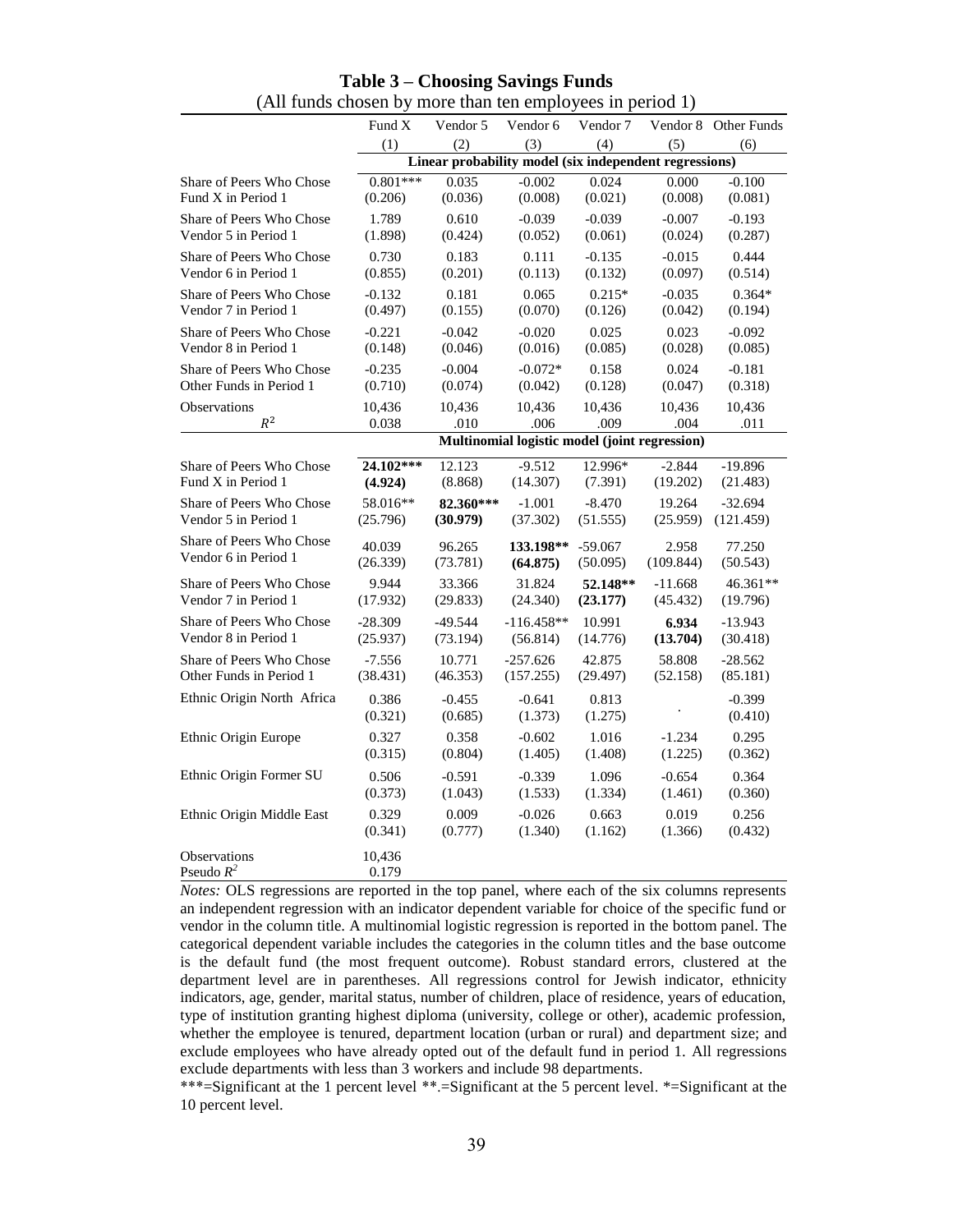| (Dependent variable = dummy variable indicating individual's choice of fund X in period 2) |                       |                      |                       |                       |                      |                          |                       |                       |
|--------------------------------------------------------------------------------------------|-----------------------|----------------------|-----------------------|-----------------------|----------------------|--------------------------|-----------------------|-----------------------|
|                                                                                            | <b>OLS</b>            |                      |                       | Logit                 |                      | OLS (department FE)      |                       |                       |
|                                                                                            | (1)                   | (2)                  | (3)                   | (4)                   | (5)                  | (6)                      | (7)                   | (8)                   |
| Share of Peers<br>Who Chose Fund X in Period 1                                             | $0.828***$<br>(0.239) | $1.261**$<br>(0.614) | $0.512*$<br>(0.268)   | 0.782<br>(0.602)      | 16.872***<br>(6.087) | $42.430**$<br>(16.868)   |                       |                       |
| <b>Squared Share of Peers</b><br>Who Chose Fund X in Period 1                              |                       | $-5.168$<br>(5.613)  |                       | $-4.083$<br>(5.434)   |                      | $-232.140*$<br>(129.566) |                       |                       |
| Share of Co-Ethnic Peers<br>Who Chose Fund X in Period 1                                   |                       |                      | $0.325***$<br>(0.078) | $0.540***$<br>(0.107) | 5.889***<br>(1.764)  | $11.051***$<br>(3.246)   | $0.317***$<br>(0.079) | $0.417***$<br>(0.100) |
| Squared Share of Co-Ethnic Peers<br>Who Chose Fund X in Period 1                           |                       |                      |                       | $-0.959**$<br>(0.412) |                      | $-20.253**$<br>(9.580)   |                       | $-0.463$<br>(0.432)   |
| Ethnic Origin North Africa                                                                 | 0.007<br>(0.006)      | 0.007<br>(0.006)     | 0.003<br>(0.006)      | 0.000<br>(0.007)      | 0.350<br>(0.322)     | 0.201<br>(0.336)         | 0.003<br>(0.006)      | 0.002<br>(0.006)      |
| Ethnic Origin Europe                                                                       | 0.007<br>(0.005)      | 0.007<br>(0.005)     | 0.006<br>(0.005)      | 0.005<br>(0.005)      | 0.332<br>(0.289)     | 0.222<br>(0.272)         | 0.005<br>(0.005)      | 0.004<br>(0.005)      |
| Ethnic Origin Former SU                                                                    | 0.009<br>(0.007)      | 0.009<br>(0.007)     | 0.009<br>(0.007)      | 0.009<br>(0.007)      | 0.532<br>(0.365)     | 0.508<br>(0.359)         | 0.007<br>(0.006)      | 0.007<br>(0.006)      |
| Ethnic Origin Middle East                                                                  | 0.005<br>(0.006)      | 0.005<br>(0.006)     | 0.004<br>(0.006)      | 0.003<br>(0.006)      | 0.341<br>(0.324)     | 0.253<br>(0.307)         | 0.002<br>(0.006)      | 0.001<br>(0.006)      |
| <b>Observations</b><br>$R^2$ / Pseudo $R^2$                                                | 10,436<br>.037        | 10,436<br>.037       | 10,345<br>.039        | 10,345<br>.040        | 10,153<br>.148       | 10,153<br>.159           | 10,345<br>.060        | 10,345<br>.060        |
| <b>Department Fixed Effects</b><br><b>Individual Controls</b>                              | No<br>Yes             | No<br>Yes            | No<br>Yes             | N <sub>o</sub><br>Yes | No<br>Yes            | N <sub>o</sub><br>Yes    | Yes<br>Yes            | Yes<br>Yes            |
| <b>Department Controls</b>                                                                 | Yes                   | Yes                  | Yes                   | Yes                   | No                   | No                       | N <sub>0</sub>        | No                    |

| Table 4 – Peer Effects                                                                                   |  |
|----------------------------------------------------------------------------------------------------------|--|
| $\Omega$ dependent variable $\equiv$ dummy variable indicating individual's choice of fund X in period 2 |  |

*Notes:* OLS regressions are reported in Columns 1-4 and 7-8; Columns 5-6 report estimations of logit regression model. Robust standard errors, clustered at the department level are in parentheses. Unreported individual controls include Jewish indicator, age, gender, marital status, number of children, place of residence, years of education, type of institution granting highest diploma (university, college or other), academic profession, whether the employee is tenured. Unreported department controls include location and size. All regressions exclude employees who have already opted out of the default fund in period 1 and departments with less than 3 workers and include 98 departments. \*\*\*=Significant at the 1 percent level \*\*.=Significant at the 5 percent level. \*=Significant at the 10 percent level.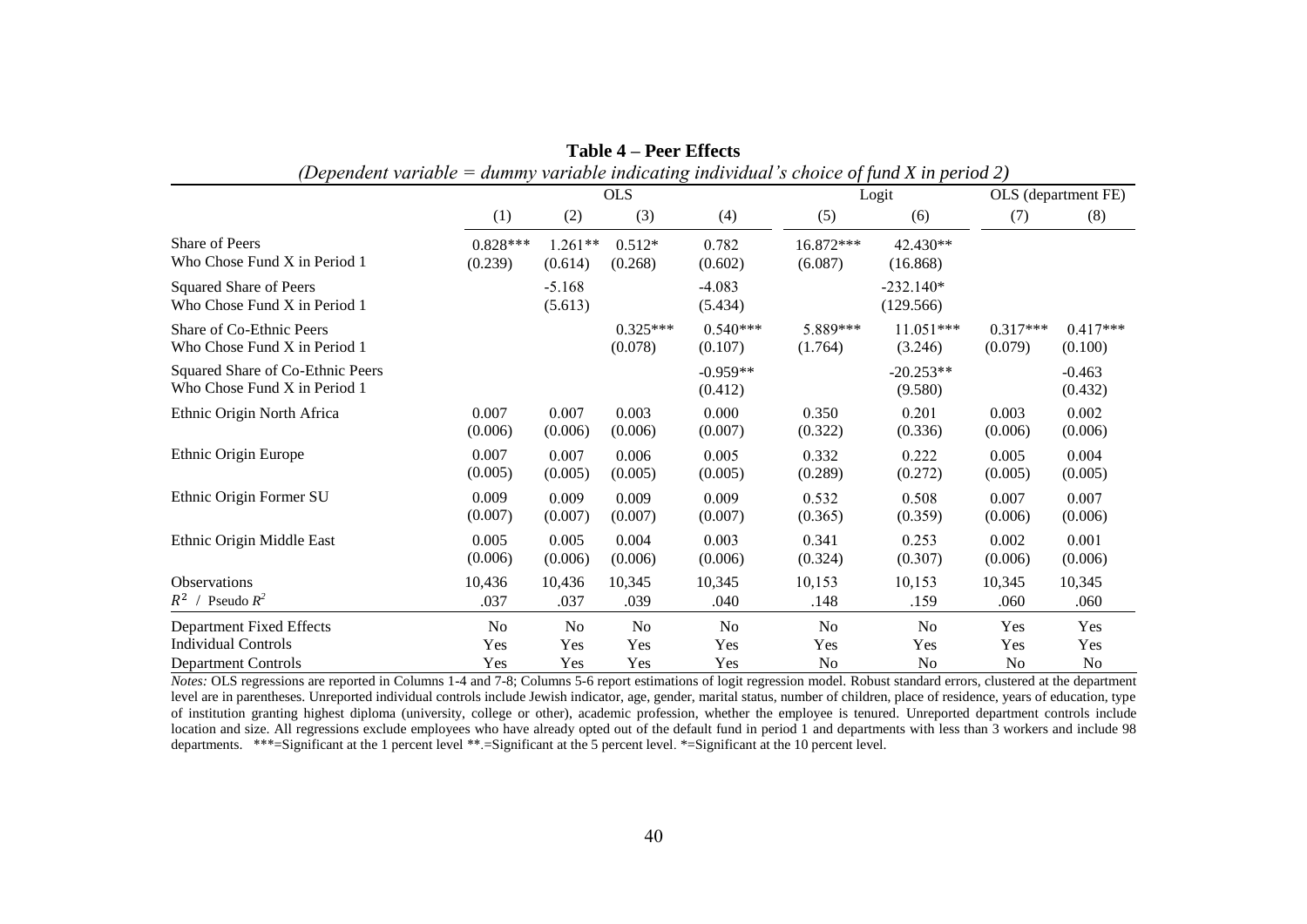#### **Table 5 – Robustness Checks**

|                                                              | Logit (department FE) |                      | OLS (department FE)<br><b>Excluding large</b><br>departments |                       |
|--------------------------------------------------------------|-----------------------|----------------------|--------------------------------------------------------------|-----------------------|
|                                                              | (1)                   | (2)                  | (3)                                                          | (4)                   |
| Share of Co-Ethnic Peers                                     | $6.147***$            | 9.366***             | $0.324***$                                                   | $0.532***$            |
| Who Chose Fund X in Period 1                                 | (1.788)               | (3.528)              | (0.086)                                                      | (0.089)               |
| Sq. Share of Co-Ethnic Peers<br>Who Chose Fund X in Period 1 |                       | $-11.383$<br>(9.541) |                                                              | $-0.836**$<br>(0.482) |
| Ethnic Origin North Africa                                   | 0.210                 | 0.123                | $-0.006$                                                     | $-0.009*$             |
|                                                              | (0.302)               | (0.329)              | (0.006)                                                      | (0.005)               |
| Ethnic Origin Europe                                         | 0.188                 | 0.130                | 0.001                                                        | 0.000                 |
|                                                              | (0.244)               | (0.250)              | (0.005)                                                      | (0.005)               |
| Ethnic Origin Former SU                                      | 0.386                 | 0.355                | 0.002                                                        | 0.001                 |
|                                                              | (0.311)               | (0.316)              | (0.006)                                                      | (0.006)               |
| Ethnic Origin Middle East                                    | 0.197                 | 0.148                | 0.001                                                        | $-0.001$              |
|                                                              | (0.292)               | (0.294)              | (0.005)                                                      | (0.005)               |
| Departments                                                  | 42                    | 42                   | 85                                                           | 85                    |
| <b>Observations</b>                                          | 6,921                 | 6,921                | 5,125                                                        | 5,125                 |
| $R^2$ / Pseudo $R^2$                                         | .138                  | .139                 | .054                                                         | .055                  |
| <b>Department Fixed Effects</b>                              | Yes                   | Yes                  | Yes                                                          | Yes                   |
| <b>Individual Controls</b>                                   | Yes                   | Yes                  | Yes                                                          | Yes                   |
| <b>Department Controls</b>                                   | N <sub>0</sub>        | No                   | No                                                           | N <sub>0</sub>        |

*(Dependent variable = dummy variable indicating individual's choice of fund X in period 2)*

*Notes:* Each column represents a different regression. Robust standard errors in parentheses are clustered at the department level. Unreported individual controls include Jewish indicator, age, gender, marital status, number of children, place of residence, years of education, type of institution granting highest diploma (university, college or other), academic profession, whether the employee is tenured. Unreported department controls include location and size. Logit model regressions are reported in Columns 1-2. Columns 3-4 report OLS estimations of *the restricted sample* (excluding departments with over 200 employees). All regressions exclude employees who have already opted out of the default fund in period 1 and departments with less than 3 workers. \*\*\*=Significant at the 1 percent level \*\*.=Significant at the 5 percent level. \*=Significant at the 10 percent level.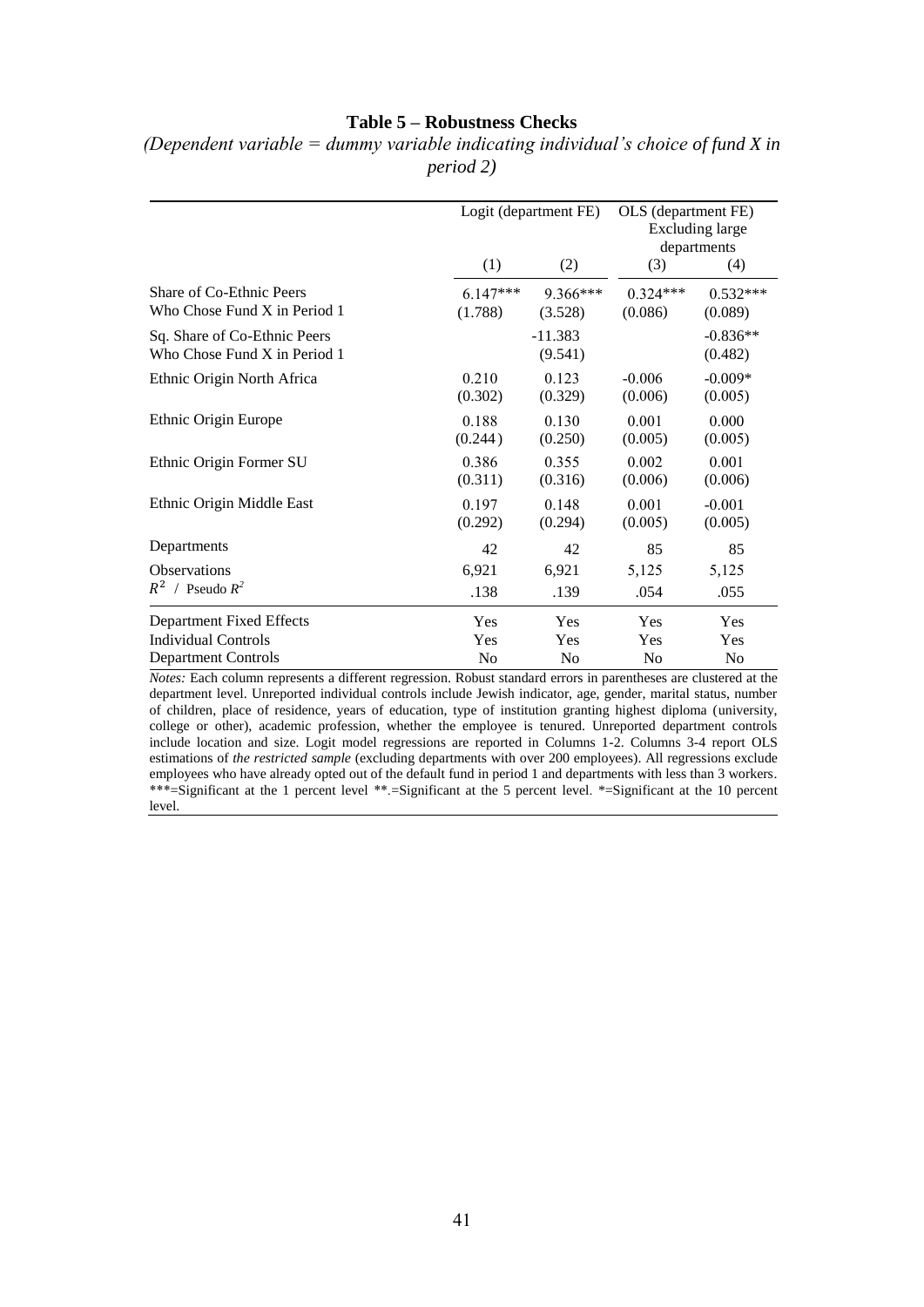#### **Appendix Table A1 – Cross Ethnic Groups Regressions**

*(Dependent variable = dummy variable indicating individual's choice of fund X in period 2)*

|                                                                             | <b>Ethnic Group Subsamples</b>         |                                          |                                            |                                           |  |  |
|-----------------------------------------------------------------------------|----------------------------------------|------------------------------------------|--------------------------------------------|-------------------------------------------|--|--|
|                                                                             | Ethnic Origin                          | Ethnic Origin                            | Ethnic Origin                              | Ethnic Origin                             |  |  |
|                                                                             | North Africa<br>(1)                    | Middle East<br>(2)                       | Europe<br>(3)                              | Former SU<br>(4)                          |  |  |
| Share of North Africa Ethnic                                                | $0.480***$                             | $0.634***$                               | 0.128                                      | $0.452*$                                  |  |  |
| Origin Peers Who Chose Fund X                                               | (0.136)                                | (0.184)                                  | (0.115)                                    | (0.254)                                   |  |  |
| in Period 1                                                                 | {95}<br>[2,533]                        | ${95}$<br>[2,420]                        | ${92}$<br>[2,291]                          | ${93}$<br>[1,479]                         |  |  |
| Share of Middle East Ethnic<br>Origin Peers Who Chose Fund X<br>in Period 1 | 0.108<br>(0.123)<br>{95}<br>[2,530]    | $0.689***$<br>(0.221)<br>{93}<br>[2,420] | 0.158<br>(0.159)<br>${93}$<br>[2,297]      | $0.683**$<br>(0.339)<br>${93}$<br>[1,476] |  |  |
| Share of Europe Ethnic Origin<br>Peers Who Chose Fund X in<br>Period 1      | 0.145<br>(0.268)<br>{92}<br>[2,511]    | 0.252<br>(0.220)<br>${93}$<br>[2,407]    | $0.614***$<br>(0.213)<br>${90}$<br>[2,296] | 0.047<br>(0.230)<br>${91}$<br>[1,478]     |  |  |
| Share of Former SU Ethnic<br>Origin Peers Who Chose Fund X<br>in Period 1   | $-0.050$<br>(0.052)<br>{93}<br>[2,521] | $0.336**$<br>(0.161)<br>{93}<br>[2,417]  | 0.004<br>(0.091)<br>${91}$<br>[2,292]      | $0.398*$<br>(0.220)<br>${84}$<br>[1,471]  |  |  |

*Notes:* Each cell represents a separate OLS regression where the dependent variable is individual  $i$ 's choice of fund  $\hat{X}$  in period  $\hat{Z}$  and the sample is restricted to the ethnic group indicated in the column title. The table reports the estimated coefficients on the average enrollment to Fund X in a particular ethnic group indicated in the row (excluding *i*). This independent variable differs from row to row. Robust standard errors, clustered at the department level are in (parentheses). Number of departments is in {braces} and number of observations is in [brackets]. All regressions control for Jewish indicator, age, gender, marital status, number of children, place of residence, years of education, type of institution granting highest diploma (university, college or other), academic profession, whether the employee is tenured, department location (urban or rural) and department size; and exclude employees who have already opted out of the default fund in period 1. All regressions exclude departments with less than 3 workers.

\*\*\*=Significant at the 1 percent level \*\*.=Significant at the 5 percent level. \*=Significant at the 10 percent level.